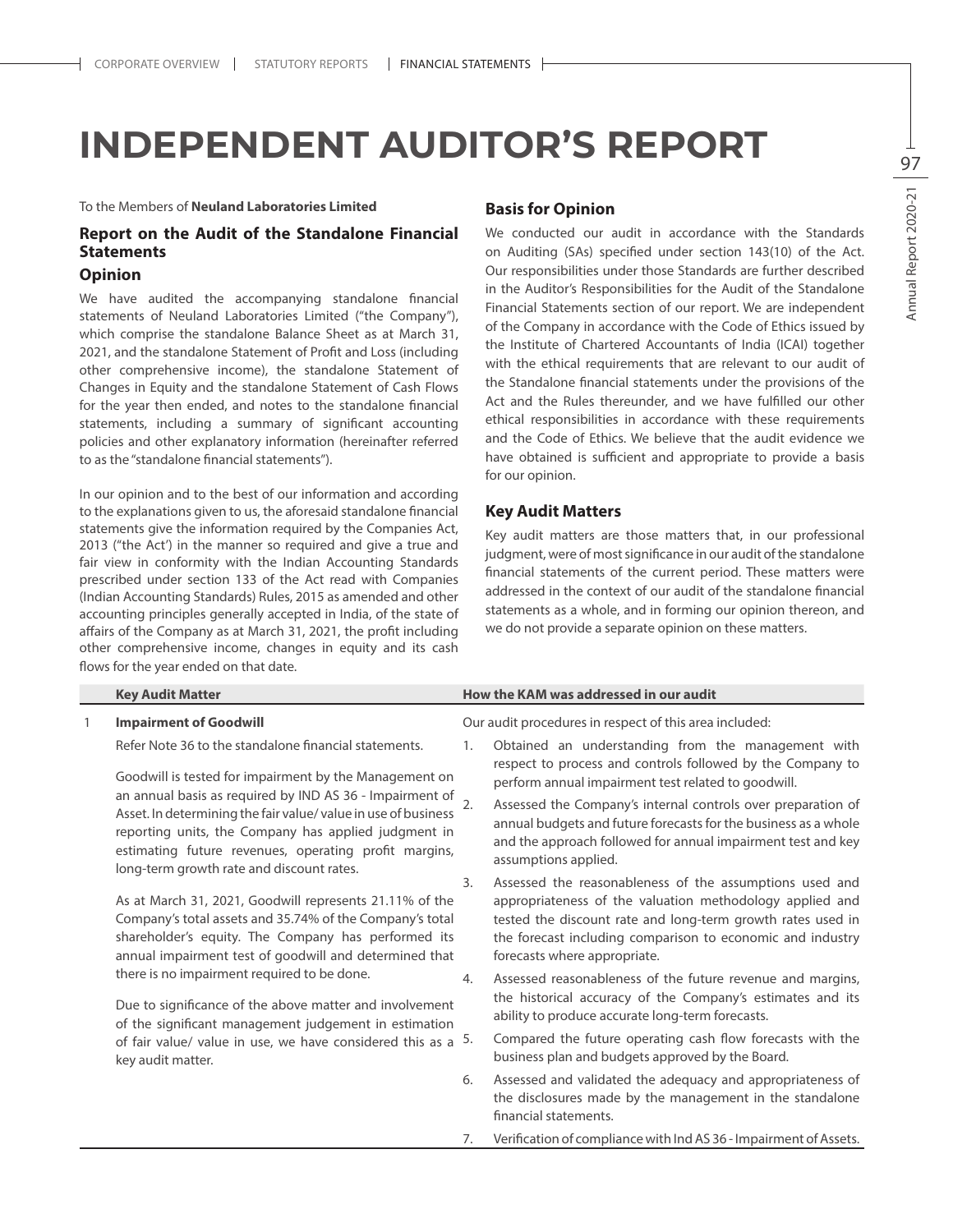## **Information Other than the Standalone Financial Statements and Auditor's Report Thereon**

The Company's Board of Directors is responsible for the other information. The other information comprises the information included in the Annual report, but does not include the standalone financial statements and our auditor's report thereon.

Our opinion on the standalone financial statements does not cover the other information and we do not express any form of assurance conclusion thereon.

In connection with our audit of the standalone financial statements, our responsibility is to read the other information and, in doing so, consider whether the other information is materially inconsistent with the standalone financial statements or our knowledge obtained in the audit or otherwise appears to be materially misstated. If, based on the work we have performed, we conclude that there is a material misstatement of this other information, we are required to report that fact. We have nothing to report in this regard.

## **Responsibilities of Management and Those Charged with Governance for the Standalone Financial Statements**

The Company's Board of Directors is responsible for the matters stated in section 134(5) of the Act with respect to the preparation of these Standalone financial statements that give a true and fair view of the financial position, financial performance including other comprehensive income, changes in equity and cash flows of the Company in accordance with the accounting principles generally accepted in India, including the Accounting Standards specified under section 133 of the Act. This responsibility also includes maintenance of adequate accounting records in accordance with the provisions of the Act for safeguarding of the assets of the Company and for preventing and detecting frauds and other irregularities; selection and application of appropriate accounting policies; making judgments and estimates that are reasonable and prudent; and design, implementation and maintenance of adequate internal financial controls, that were operating effectively for ensuring the accuracy and completeness of the accounting records, relevant to the preparation and presentation of the Standalone financial statement that give a true and fair view and are free from material misstatement, whether due to fraud or error.

In preparing the Standalone financial statements, the Board of Directors is responsible for assessing the Company's ability to continue as a going concern, disclosing, as applicable, matters related to going concern and using the going concern basis of accounting unless the Board of Directors either intends to liquidate the Company or to cease operations, or has no realistic alternative but to do so.

Those Board of Directors are also responsible for overseeing the Company's financial reporting process.

## **Auditor's Responsibilities for the Audit of the Standalone Financial Statements**

Our objectives are to obtain reasonable assurance about whether the standalone financial statements as a whole are free from material misstatement, whether due to fraud or error, and to issue an auditor's report that includes our opinion. Reasonable assurance is a high level of assurance, but is not a guarantee that an audit conducted in accordance with SAs will always detect a material misstatement when it exists. Misstatements can arise from fraud or error and are considered material if, individually or in the aggregate, they could reasonably be expected to influence the economic decisions of users taken on the basis of these standalone financial statements.

We give in "Annexure A" a detailed description of Auditor's responsibilities for Audit of the Standalone Financial Statements.

## **Report on Other Legal and Regulatory Requirements**

- 1. As required by the Companies (Auditor's Report) Order, 2016 ("the Order"), issued by the Central Government of India in terms of sub-section (11) of section 143 of the Act, we give in "Annexure B" a statement on the matters specified in paragraphs 3 and 4 of the Order, to the extent applicable.
- 2. As required by Section 143(3) of the Act, we report that:
	- (a) We have sought and obtained all the information and explanations which to the best of our knowledge and belief were necessary for the purposes of our audit.
	- (b) In our opinion, proper books of account as required by law have been kept by the Company so far as it appears from our examination of those books
	- (c) The Balance Sheet, the Statement of Profit and Loss (including other comprehensive income), the Statement of Changes in Equity and the Statement of Cash Flow dealt with by this Report are in agreement with the books of account.
	- (d) In our opinion, the aforesaid standalone financial statements comply with the Accounting Standards specified under Section 133 of the Act, read with Rule 7 of the Companies (Accounts) Rules, 2014.
	- (e) On the basis of the written representations received from the directors as on March 31, 2021 taken on record by the Board of Directors, none of the directors are disqualified as on March 31, 2021 from being appointed as a director in terms of Section 164 (2) of the Act.
	- (f) With respect to the adequacy of the internal financial controls with reference to standalone financial statements of the Company and the operating effectiveness of such controls, refer to our separate Report in "Annexure C".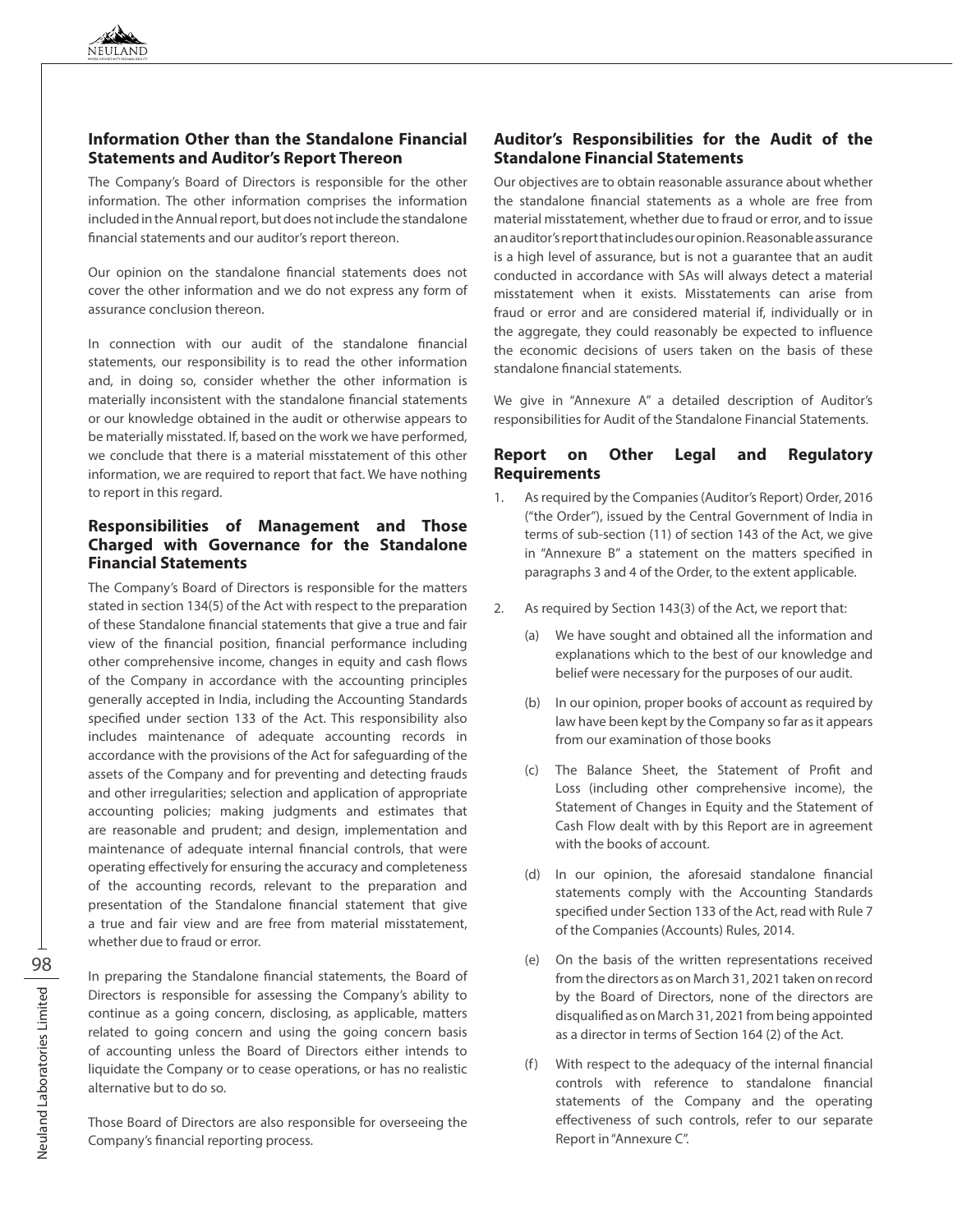- (g) With respect to the other matters to be included in the Auditor's Report in accordance with Rule 11 of the Companies (Audit and Auditors) Rules, 2014, in our opinion and to the best of our information and according to the explanations given to us:
	- i. The Company has disclosed the impact of pending litigations on its financial position in its standalone financial statements – Refer Note 39 to the standalone financial statements;
	- ii. The Company did not have any long-term contracts including derivative contracts for which there were any material foreseeable losses.
	- iii. There has been no delay in transferring amounts, required to be transferred, to the Investor Education and Protection Fund by the Company.
- 3. As required by The Companies (Amendment) Act, 2017, in our opinion, according to information, explanations given to us, the remuneration paid by the Company to its directors is within the limits laid prescribed under Section 197 of the Act and the rules thereunder.

## For **MSKA & Associates**

Chartered Accountants ICAI Firm Registration No. 105047W

## **Amit Kumar Agarwal**

Partner Place: Hyderabad, INDIA Membership No. 214198 Date : May 11,2021 UDIN: 21214198AAAABY5427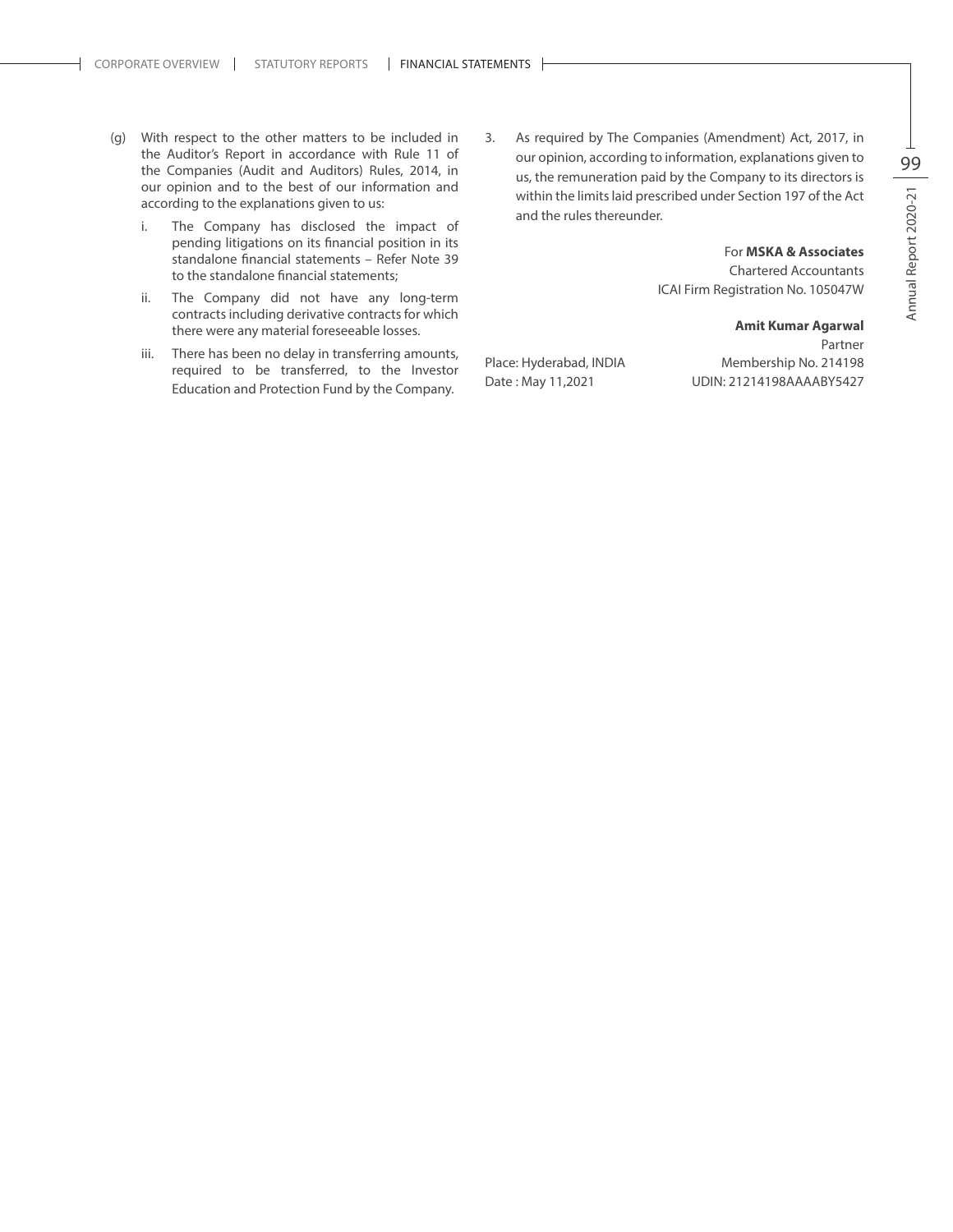

# **ANNEXURE A**

## **TO THE INDEPENDENT AUDITOR'S REPORT ON EVEN DATE ON THE STANDALONE FINANCIAL STATE-MENTS OF NEULAND LABORATORIES LIMITED**

## **Auditor's Responsibilities for the Audit of the Standalone Financial Statements**

As part of an audit in accordance with SAs, we exercise professional judgment and maintain professional skepticism throughout the audit. We also:

- Identify and assess the risks of material misstatement of the standalone financial statements, whether due to fraud or error, design and perform audit procedures responsive to those risks, and obtain audit evidence that is sufficient and appropriate to provide a basis for our opinion. The risk of not detecting a material misstatement resulting from fraud is higher than for one resulting from error, as fraud may involve collusion, forgery, intentional omissions, misrepresentations, or the override of internal control.
- Obtain an understanding of internal control relevant to the audit in order to design audit procedures that are appropriate in the circumstances. Under section 143(3)(i) of the Act, we are also responsible for expressing our opinion on whether the company has internal financial controls with reference to financial statements in place and the operating effectiveness of such controls.
- Evaluate the appropriateness of accounting policies used and the reasonableness of accounting estimates and related disclosures made by management.
- Conclude on the appropriateness of management's use of the going concern basis of accounting and, based on the audit evidence obtained, whether a material uncertainty exists related to events or conditions that may cast significant doubt on the Company's ability to continue as a going concern. If we conclude that a material uncertainty exists, we are required to draw attention in our auditor's report to the related disclosures in the financial statements or, if such disclosures are inadequate, to modify our opinion. Our conclusions are based on the audit evidence obtained up to the date of our auditor's report. However, future events or conditions may cause the Company to cease to continue as a going concern.

Evaluate the overall presentation, structure and content of the standalone financial statements, including the disclosures, and whether the standalone financial statements represent the underlying transactions and events in a manner that achieves fair presentation.

We communicate with those charged with governance regarding, among other matters, the planned scope and timing of the audit and significant audit findings, including any significant deficiencies in internal control that we identify during our audit.

We also provide those charged with governance with a statement that we have complied with relevant ethical requirements regarding independence, and to communicate with them all relationships and other matters that may reasonably be thought to bear on our independence, and where applicable, related safeguards.

From the matters communicated with those charged with governance, we determine those matters that were of most significance in the audit of the standalone financial statements of the current period and are therefore, the key audit matters. We describe these matters in our auditor's report unless law or regulation precludes public disclosure about the matter or when, in extremely rare circumstances, we determine that a matter should not be communicated in our report because the adverse consequences of doing so would reasonably be expected to outweigh the public interest benefits of such communication.

> For **MSKA & Associates** Chartered Accountants ICAI Firm Registration No. 105047W

Date: May 11,2021 UDIN: 21214198AAAABY5427

**Amit Kumar Agarwal** Partner Place: Hyderabad, INDIA Membership No. 214198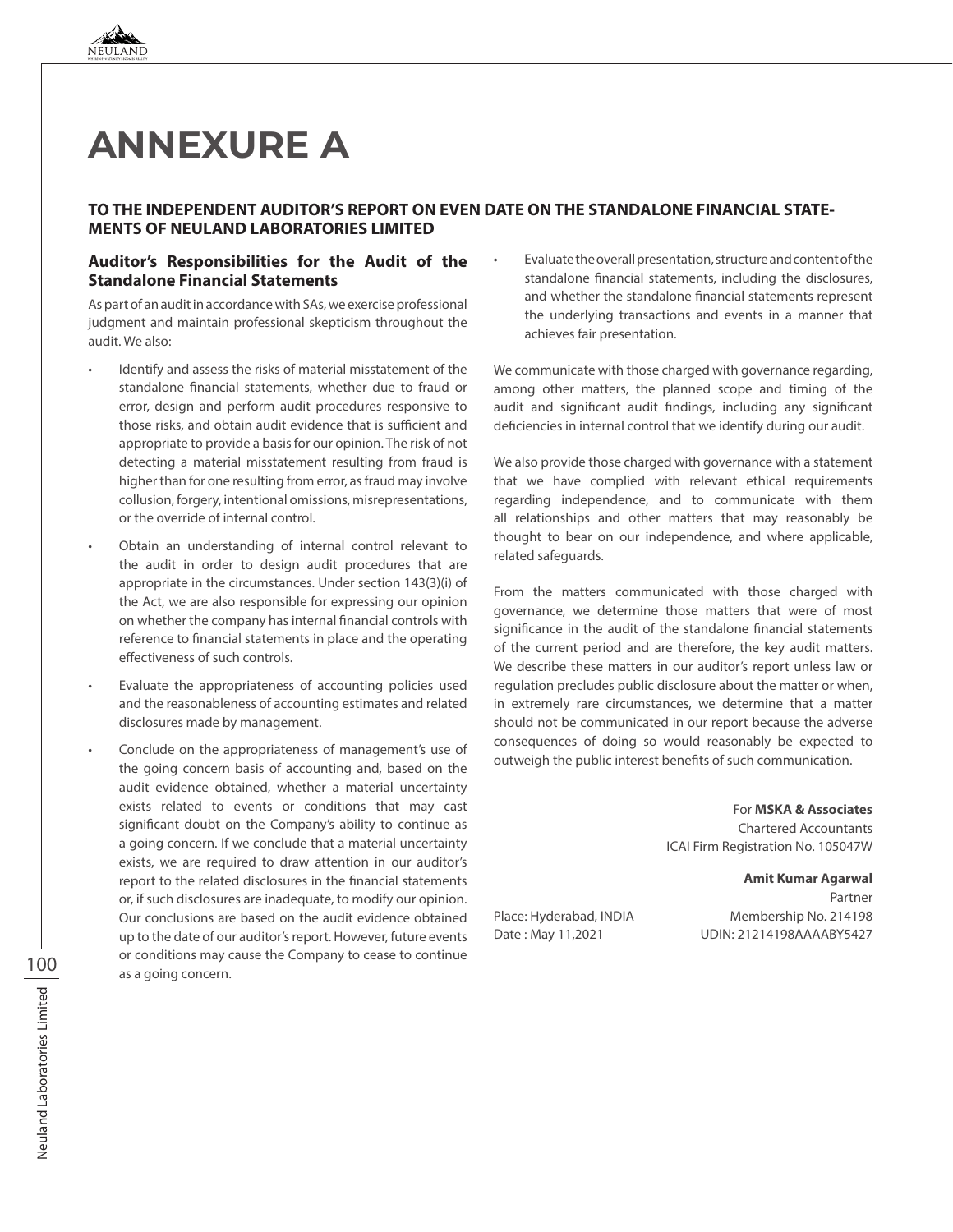# **ANNEXURE B**

**ANNEXURE B TO INDEPENDENT AUDITORS' REPORT OF EVEN DATE ON THE STANDALONE FINANCIAL STATEMENTS OF NEULAND LABORATORIES LIMITED FOR THE YEAR ENDED MARCH 31, 2021**

*[Referred to in paragraph 1 under 'Report on Other Legal and Regulatory Requirements' in the Independent Auditors' Report]*

- i. (a) The company has maintained proper records showing full particulars including quantitative details and situation of fixed assets (Property, Plant and Equipment).
	- (b) Fixed assets (Property, Plant and Equipment) have been physically verified by the management during the year and no material discrepancies were identified on such verification.
- (c) The title deeds of all the immovable properties, (which are included under the head 'Property, plant and equipment') are held in the name of the company, except for the following property which according to the information and explanations given to us, are under dispute pending with Honorable High Court of Telangana as to the ownership of the property, as stated in Note 39(c) to the financial statements:

| Nature of<br><b>Property</b> | Whether<br>Leasehold/<br><b>Freehold</b> | <b>Gross Block</b><br>as at March<br>31, 2021 | <b>Net Block</b><br>as at<br><b>March 31, 2021</b> | <b>Remarks</b>                                                                                                                                                                                                                                                                                                                                                             |
|------------------------------|------------------------------------------|-----------------------------------------------|----------------------------------------------------|----------------------------------------------------------------------------------------------------------------------------------------------------------------------------------------------------------------------------------------------------------------------------------------------------------------------------------------------------------------------------|
| Land                         | Freehold                                 | 3.30 lakhs                                    | 3.30 lakhs                                         | The title deeds of the land are in the name of Neuland<br>Health Sciences Private Limited, erstwhile Company that<br>was merged with the company. Further, the title deed<br>of the land is under dispute in respect of which we have<br>been informed by the management of the company<br>that they have filed a writ petition with Honorable High<br>Court of Telangana. |

- ii. The inventory has been physically verified during the year by the management. In our opinion, the frequency of verification is reasonable. No material discrepancies were noticed on verification between the physical stock and the book records.
- iii. The Company has not granted any loans, secured or unsecured to Companies, Firms, Limited Liability Partnerships (LLP) or other parties covered in the register maintained under section 189 of the Companies Act, 2013 ('the Act'). Accordingly, the provisions stated in paragraph 3 (iii) (a) to (c) of the Order are not applicable to the Company.
- iv. In our opinion and according to the information and explanations given to us, the Company has complied with the provisions of section 186 of the Act in respect of investments made. Further in our opinion, the Company has not entered into any transaction covered under Section 185 and Section 186 of the Act in respect of loans, guarantees and security made.
- v. In our opinion and according to the information and explanations given to us, the Company has not accepted any deposits from the public within the meaning of Sections 73, 74, 75 and 76 of the Act and the rules framed there under. Accordingly, the provisions of clause 3(v) of the Order are not applicable.
- vi. We have broadly reviewed the books of account relating to materials, labour and other items of cost maintained by the Company pursuant as specified by the Central Government for the maintenance of cost records under sub-section (1) of section 148 of the Act and we are of the opinion that prima facie the prescribed accounts and records have been made and maintained. We have not, however, made a detailed examination of the records with a view to determine whether they are accurate or complete.
- vii. (a) According to the information and explanations given to us and the records of the Company examined by us, in our opinion, the Company is regular in depositing with appropriate authorities undisputed statutory dues including provident fund, employees' state insurance, income-tax, goods and service tax, duty of customs, cess and any other statutory dues applicable to it.
	- (b) According to the information and explanations given to us, no undisputed amounts payable in respect of provident fund, employees' state insurance, income-tax, duty of customs, goods and service tax, cess and other statutory dues were outstanding, at the year end, for a period of more than six months from the date they became payable.
	- (c) According to the information and explanation given to us and the records of the company examined by us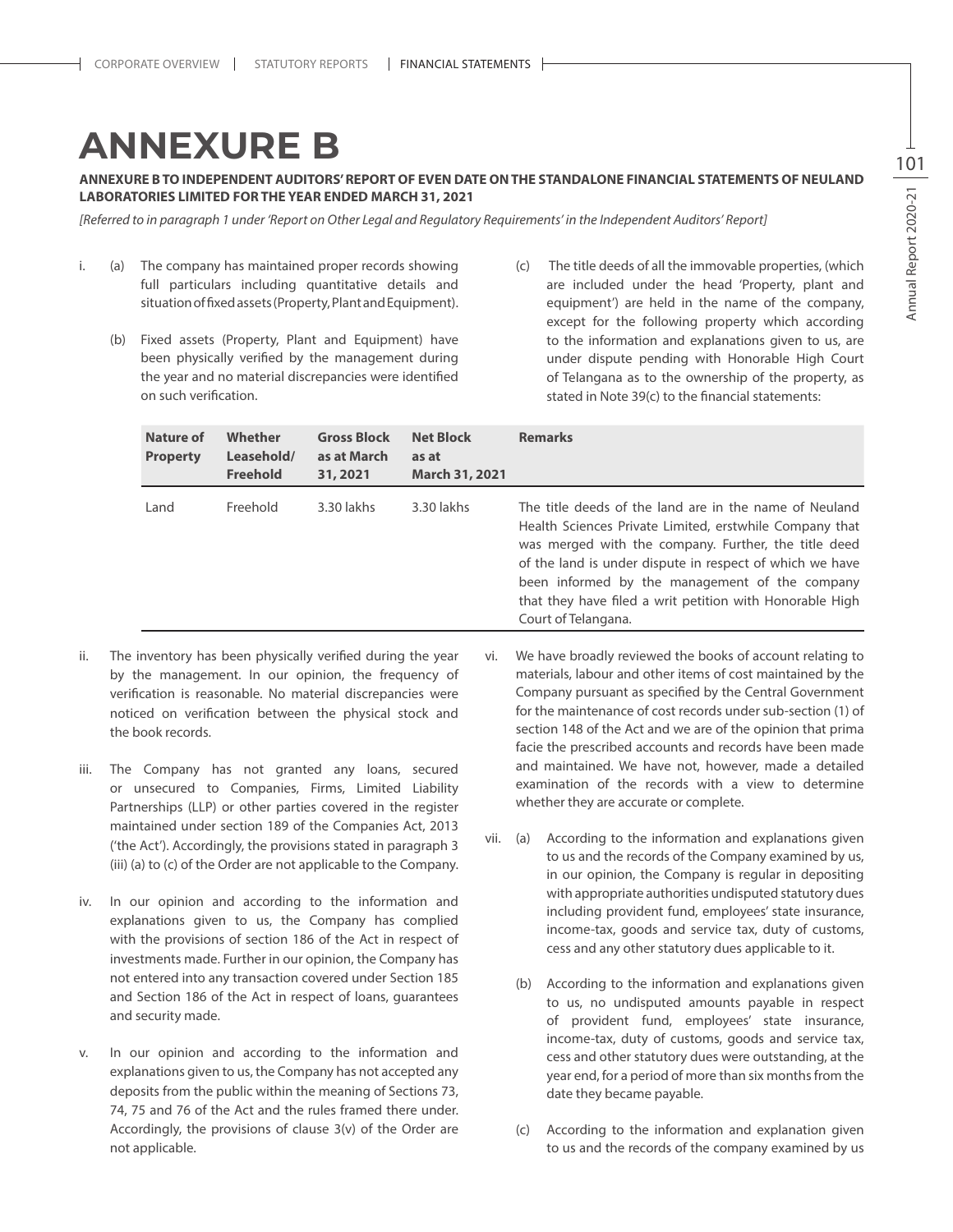there are no dues of income tax, goods and service tax, customs duty, cess and any other statutory dues which have not been deposited on account of disputes, except for the following:

| Name of the statute  | Nature of dues Amount Rs. |              | <b>Period to which</b><br>the amount relates | <b>Forum where</b><br>dispute is pending |  |
|----------------------|---------------------------|--------------|----------------------------------------------|------------------------------------------|--|
| Income Tax Act, 1961 | Income Tax                | 693.33 lakhs | FY 2003-2004                                 | Hon'ble High court of Telangana          |  |
| Income Tax Act, 1961 | Income Tax                | 19.01 lakhs  | FY 2011-2012                                 | Income Tax Appellate Tribunal            |  |

- viii. In our opinion and according to the information and explanations given to us, The Company has not defaulted in repayment of loans or borrowings to any financial institution or bank during the year. Further, the Company has no loans or borrowings payable to government and does not have any outstanding debentures during the year.
- ix. The Company did not raise any money by way of initial public offer or further public offer (including debt instruments) and term loans during the year. Accordingly, the provisions stated in paragraph 3 (ix) of the Order are not applicable to the Company.
- x. During the course of our audit, examination of the books and records of the Company, carried out in accordance with the generally accepted auditing practices in India, and according to the information and explanations given to us, we have neither come across any instance of material fraud by the Company or on the Company by its officers or employees.
- xi. According to the information and explanations given to us and based on our examination of the records of the Company, the Company has paid/ provided for managerial remuneration in accordance with the requisite approvals mandated by the provisions of section 197 read with Schedule V to the Act.
- xii. In our opinion and according to the information and explanations given to us, the Company is not a Nidhi Company. Accordingly, the provisions stated in paragraph 3(xii) of the Order are not applicable to the Company.
- xiii. According to information and explanations given to us and based on our examination of the records of the Company,

transactions with the related parties are in compliance with sections 177 and 188 of the Act where applicable and details of such transactions have been disclosed in the financial statements as required by the applicable accounting standards.

- xiv. According to the information and explanations given to us and based on our examination of the records of the Company, the Company has not made any preferential allotment or private placement of shares or fully or partly convertible debentures during the year. Accordingly, the provisions stated in paragraph 3 (xiv) of the Order are not applicable to the Company.
- xv. According to the information and explanations given to us and based on our examination of the records of the Company, the Company has not entered into non-cash transactions with directors or persons connected with him. Accordingly, provisions stated in paragraph 3(xv) of the Order are not applicable to the Company.
- xvi. In our opinion, the Company is not required to be registered under section 45 IA of the Reserve Bank of India Act, 1934 and accordingly, the provisions stated in paragraph clause 3 (xvi) of the Order are not applicable to the Company.

For **MSKA & Associates** Chartered Accountants ICAI Firm Registration No. 105047W

**Amit Kumar Agarwal** Partner Place: Hyderabad, INDIA Membership No. 214198 Date : May 11,2021 UDIN: 21214198AAAABY5427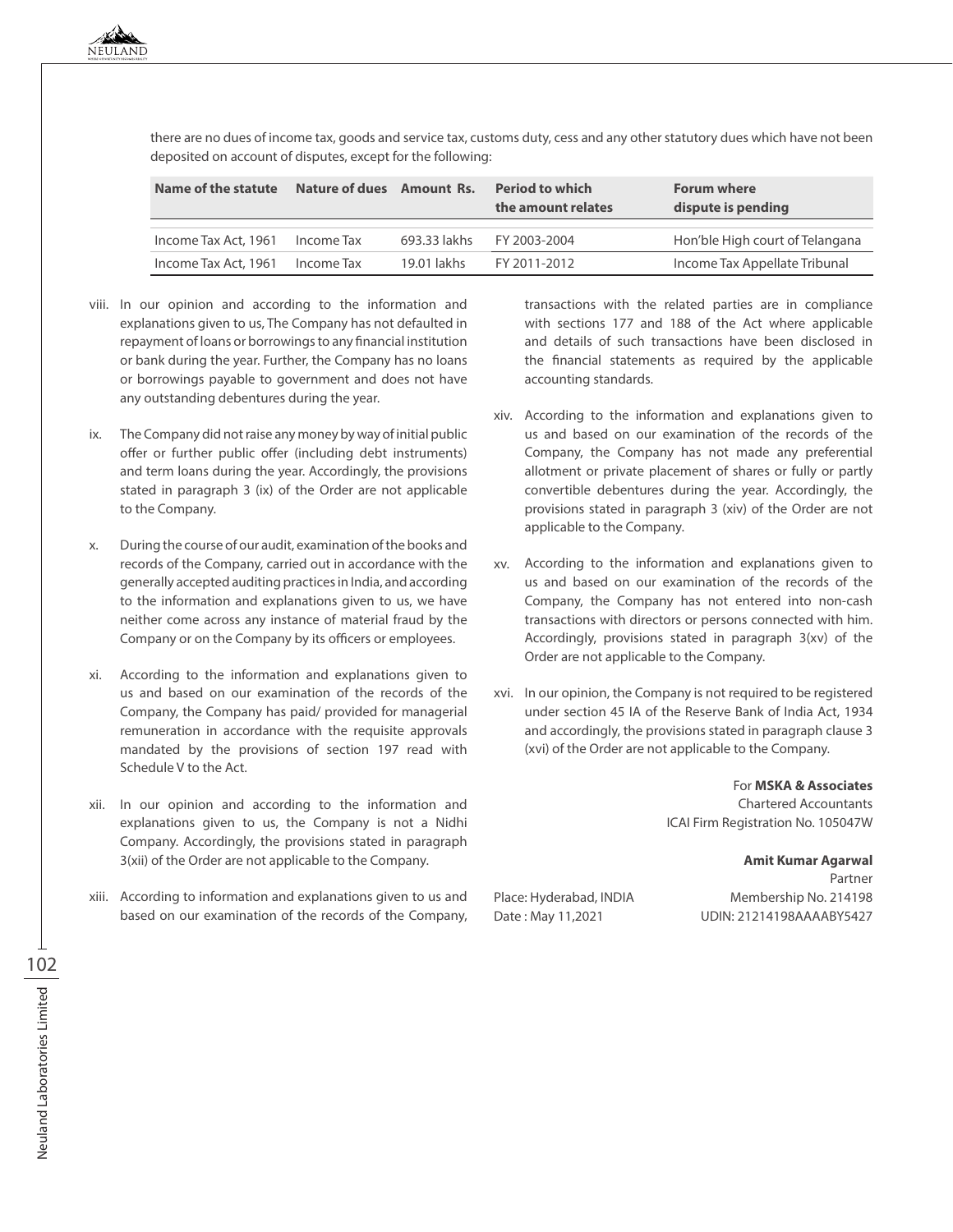# **ANNEXURE C**

## **ANNEXURE C TO THE INDEPENDENT AUDITOR'S REPORT OF EVEN DATE ON THE STANDALONE FINANCIAL STATEMENTS OF NEULAND LABORATORIES LIMITED**

*[Referred to in paragraph (2)(f) under 'Report on Other Legal and Regulatory Requirements' in the Independent Auditors' Report]*

## **Report on the Internal Financial Controls under Clause (i) of Sub-section 3 of Section 143 of the Companies Act, 2013 ("the Act")**

We have audited the internal financial controls with reference to standalone financial statements of Neuland Laboratories Limited ("the Company") as of March 31, 2021 in conjunction with our audit of the standalone financial statements of the Company for the year ended on that date.

### **Management's Responsibility for Internal Financial Controls**

The Company's Management is responsible for establishing and maintaining internal financial controls based on the internal control with reference to standalone financial statements criteria established by the Company considering the essential components of internal control stated in the Guidance Note on Audit of Internal Financial Controls Over Financial Reporting issued by the Institute of Chartered Accountants of India (ICAI) (the "Guidance Note"). These responsibilities include the design, implementation and maintenance of adequate internal financial controls that were operating effectively for ensuring the orderly and efficient conduct of its business, including adherence to Company's policies, the safeguarding of its assets, the prevention and detection of frauds and errors, the accuracy and completeness of the accounting records, and the timely preparation of reliable financial information, as required under the Act.

### **Auditors' Responsibility**

Our responsibility is to express an opinion on the Company's internal financial controls with reference to standalone financial statements based on our audit. We conducted our audit in accordance with the Guidance Note and the Standards on Auditing, issued by ICAI and deemed to be prescribed under section 143(10) of the Act, to the extent applicable to an audit of internal financial controls. Those Standards and the Guidance Note require that we comply with ethical requirements and plan and perform the audit to obtain reasonable assurance about whether internal financial controls with reference to standalone financial statements was established and maintained and if such controls operated effectively in all material respects.

Our audit involves performing procedures to obtain audit evidence about the internal financial controls with reference to standalone financial statements and their operating effectiveness. Our audit of internal financial controls with reference to standalone financial statements included obtaining an understanding of internal financial controls with reference to standalone financial statements, assessing the risk that a material weakness exists, and testing and evaluating the design and operating effectiveness of internal control based on the assessed risk. The procedures selected depend on the auditor's judgement, including the assessment of the risks of material misstatement of the standalone financial statements, whether due to fraud or error.

We believe that the audit evidence we have obtained is sufficient and appropriate to provide a basis for our audit opinion on the

Company's internal financial controls with reference to standalone financial statements.

### **Meaning of Internal Financial Controls with Reference to standalone Financial Statements**

A Company's internal financial control with reference to standalone financial statements is a process designed to provide reasonable assurance regarding the reliability of financial reporting and the preparation of standalone financial statements for external purposes in accordance with generally accepted accounting principles. A Company's internal financial control with reference to standalone financial statements includes those policies and procedures that (1) pertain to the maintenance of records that, in reasonable detail, accurately and fairly reflect the transactions and dispositions of the assets of the company; (2) provide reasonable assurance that transactions are recorded as necessary to permit preparation of standalone financial statements in accordance with generally accepted accounting principles, and that receipts and expenditures of the company are being made only in accordance with authorizations of management and directors of the company; and (3) provide reasonable assurance regarding prevention or timely detection of unauthorized acquisition, use, or disposition of the company's assets that could have a material effect on the standalone financial statements.

## **Inherent Limitations of Internal Financial Controls with Reference to Standalone Financial Statements**

Because of the inherent limitations of internal financial controls with reference to standalone financial statements, including the possibility of collusion or improper management override of controls, material misstatements due to error or fraud may occur and not be detected. Also, projections of any evaluation of the internal financial controls with reference to standalone financial statements to future periods are subject to the risk that the internal financial control with reference to standalone financial statements may become inadequate because of changes in conditions, or that the degree of compliance with the policies or procedures may deteriorate.

## **Opinion**

In our opinion, the Company has, in all material respects, internal financial controls with reference to standalone financial statements and such internal financial controls with reference to standalone financial statements were operating effectively as at March 31, 2021, based on the internal control with reference to standalone financial statements criteria established by the Company considering the essential components of internal control stated in the Guidance Note.

> For **MSKA & Associates** Chartered Accountants ICAI Firm Registration No. 105047W

**Amit Kumar Agarwal** Partner Place: Hyderabad, INDIA Membership No. 214198 Date : May 11,2021 UDIN: 21214198AAAABY5427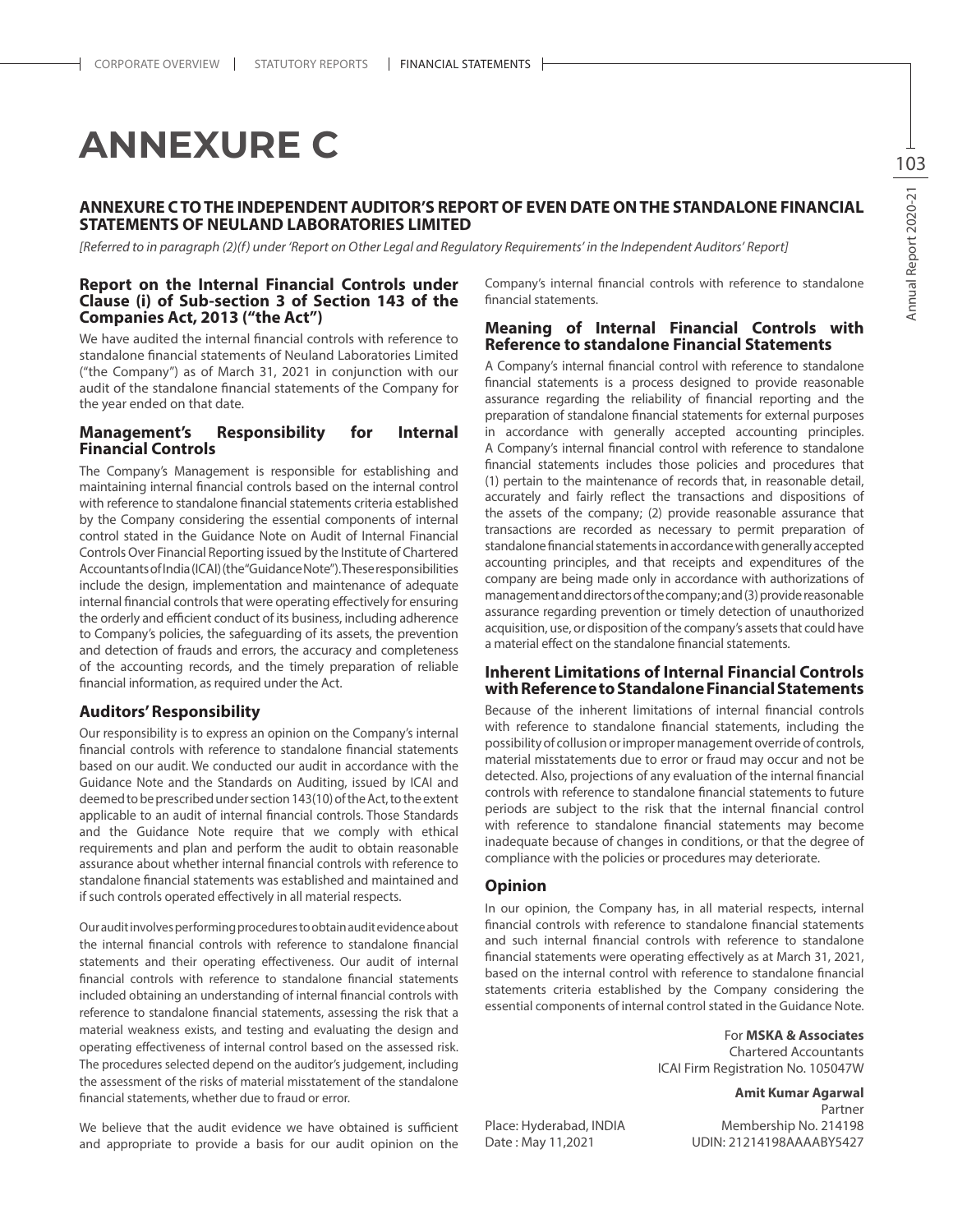# **Standalone Balance Sheet**

as at March 31, 2021

|    |                                                                            | <b>Notes</b>   | As at<br>31 March 2021 | As at<br>31 March 2020 |  |
|----|----------------------------------------------------------------------------|----------------|------------------------|------------------------|--|
| ı. | <b>ASSETS</b>                                                              |                |                        |                        |  |
|    | <b>Non-current assets</b>                                                  |                |                        |                        |  |
|    | Property, plant and equipment                                              | 3              | 40,172.16              | 33,748.77              |  |
|    | Right-of-use assets                                                        |                | 1,224.37               | 384.39                 |  |
|    | Capital work-in-progress                                                   |                | 1,725.02               | 2,375.12               |  |
|    | Investment property                                                        | 34             | 1,890.64               | 2,981.39               |  |
|    | Goodwill                                                                   | 36             | 27,946.10              | 27,946.10              |  |
|    | Other intangible assets                                                    | 4              | 349.75                 | 195.76                 |  |
|    | <b>Financial assets</b>                                                    |                |                        |                        |  |
|    | Investments<br>(i)                                                         | 5              | 59.81                  | 51.65                  |  |
|    | (ii)<br>Other financial assets                                             | 6              | 580.05                 | 907.85                 |  |
|    | Income tax assets (net)                                                    |                | 609.25                 | 1,352.76               |  |
|    | Other non-current assets                                                   | $\overline{7}$ | 2,977.16               | 1,647.16               |  |
|    | <b>Total non-current assets</b>                                            |                | 77,534.31              | 71,590.95              |  |
|    | <b>Current assets</b>                                                      |                |                        |                        |  |
|    | Inventories                                                                | 8              | 24,760.77              | 21,954.74              |  |
|    | Financial assets                                                           |                |                        |                        |  |
|    | Investments<br>(i)                                                         | 5              | 645.57                 | 750.00                 |  |
|    | Trade receivables<br>(ii)                                                  | 9              | 21,773.31              | 18,988.99              |  |
|    | Cash and cash equivalents<br>(iii)                                         | 10             | 111.59                 | 991.53<br>3,577.71     |  |
|    | Bank balances other than (iii) above<br>(iv)                               | 11             | 1,696.37               |                        |  |
|    | Other financial assets<br>(v)                                              | 6              | 309.31                 | 356.68                 |  |
|    | Other current assets                                                       | $\overline{7}$ | 5,520.81               | 4,763,78               |  |
|    | <b>Total current assets</b>                                                |                | 54,817.73              | 51,383.43              |  |
|    | <b>Total assets</b>                                                        |                | 132,352.04             | 122,974.38             |  |
| Ш. | <b>EQUITY AND LIABILITIES</b>                                              |                |                        |                        |  |
|    | <b>Equity</b>                                                              |                |                        |                        |  |
|    | Equity share capital                                                       | 12             | 1,290.05               | 1,290.05               |  |
|    | Other equity                                                               | 13             | 76,898.11              | 69,264.47              |  |
|    | <b>Total equity</b>                                                        |                | 78,188.16              | 70,554.52              |  |
|    | <b>Liabilities</b>                                                         |                |                        |                        |  |
|    | <b>Non-current liabilities</b>                                             |                |                        |                        |  |
|    | <b>Financial liabilities</b>                                               |                |                        |                        |  |
|    | <b>Borrowings</b><br>(i)                                                   | 14             | 8,813.26               | 7,737.26               |  |
|    | (ii)<br>Lease liability                                                    |                | 958.60                 | 257.79                 |  |
|    | Provisions                                                                 | 15             | 909.65                 | 1,218.46               |  |
|    | Deferred tax liabilities (net)                                             | 16             | 5,899.66               | 4,695.70               |  |
|    | Other non-current liabilities                                              | 17             | 286.48                 | 2,311.48               |  |
|    | <b>Total non-current liabilities</b>                                       |                | 16,867.65              | 16,220.69              |  |
|    | <b>Current liabilities</b>                                                 |                |                        |                        |  |
|    | <b>Financial liabilities</b>                                               |                |                        |                        |  |
|    | (i)<br><b>Borrowings</b>                                                   | 14             | 5,698.44               | 16,817.26              |  |
|    | Lease liability<br>(ii)                                                    |                | 253.19                 | 156.63                 |  |
|    | Trade payables<br>(iii)                                                    |                |                        |                        |  |
|    | total outstanding dues of micro and small enterprises                      | 18             | 856.79                 | 130.56                 |  |
|    | total outstanding dues of creditors other than micro and small enterprises | 19             | 14,817.84              | 11,869.28              |  |
|    | Other financial liabilities<br>(iv)<br>Provisions                          | 15             | 8,967.85<br>64.26      | 4,600.16<br>227.31     |  |
|    | Other current liabilities                                                  | 17             | 6,637.86               | 2,397.97               |  |
|    | <b>Total current liabilities</b>                                           |                | 37,296.23              | 36,199.17              |  |
|    | <b>Total liabilities</b>                                                   |                | 54,163.88              | 52,419.86              |  |
|    | <b>Total equity and liabilities</b>                                        |                | 132,352.04             | 122,974.38             |  |
|    |                                                                            |                |                        |                        |  |

104<br>Neuland Laboratories Limited

Neuland Laboratories Limited

The accompanying notes are an integral part of the standalone financial statements.

As per our report of even date

For **MSKA & Associates** For and on behalf of the Board of Directors of **Neuland Laboratories Limited**

Chartered Accountants Firm's Registration No: 105047W

| Amit Kumar Agarwal    |
|-----------------------|
| Partner               |
| Membership No: 214198 |

Executive Chairman DIN 00107737

Vice Chairman and CEO DIN 00108880

**Amit Kumar Agarwal Dr. D. R. Rao D. Sucheth Rao D. Saharsh Rao Deepak Gupta Sarada Bhamidipati**  Vice Chairman and Managing Director DIN 02753145

Chief Financial Officer Company Secretary

Place: Hyderabad Place: Hyderabad<br>
Date: May 11, 2021 Date: May 11, 202

Date: May 11, 2021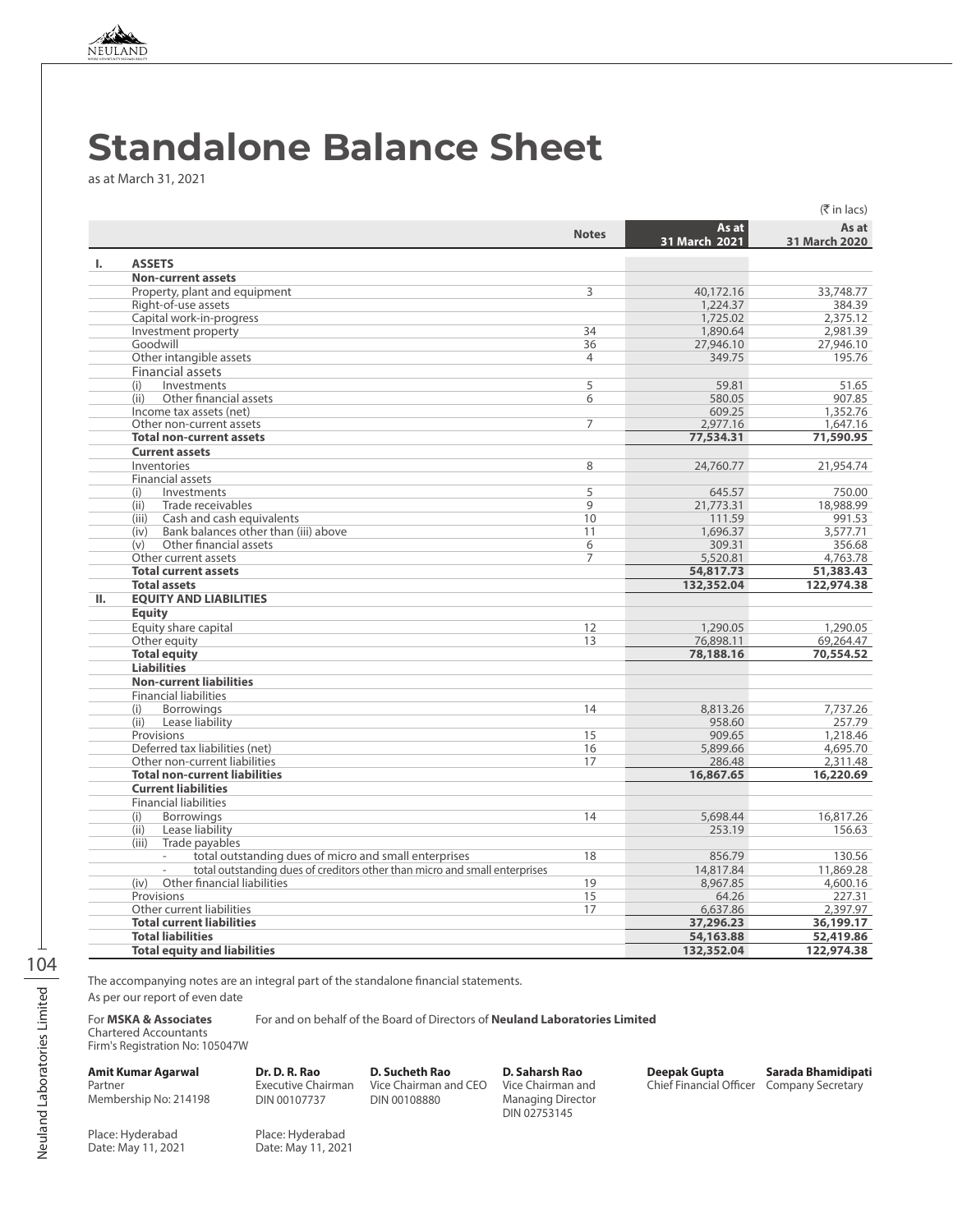# **Standalone Statement of Profit and Loss**

for the year ended March 31, 2021

┥

|       |                                                                              |              |                                     | $(\overline{\zeta}$ in lacs)        |
|-------|------------------------------------------------------------------------------|--------------|-------------------------------------|-------------------------------------|
|       |                                                                              | <b>Notes</b> | For the year ended<br>31 March 2021 | For the year ended<br>31 March 2020 |
| Ι.    | <b>Income</b>                                                                |              |                                     |                                     |
|       | Revenue from operations                                                      | 20           | 93,691.31                           | 76,271.08                           |
|       | Other income                                                                 | 21           | 1,609.49                            | 388.57                              |
|       | <b>Total income (I)</b>                                                      |              | 95,300.80                           | 76,659.65                           |
| Ш.    | <b>Expenses</b>                                                              |              |                                     |                                     |
|       | Cost of materials consumed                                                   | 22           | 43,965.70                           | 39,135.59                           |
|       | Changes in inventories of finished goods and work-in-progress                | 23           | (124.45)                            | (1, 115.75)                         |
|       | Employee benefits expense                                                    | 24           | 14,402.20                           | 11,848.19                           |
|       | Finance costs                                                                | 25           | 1,789.75                            | 2,157.14                            |
|       | Depreciation and amortisation expenses                                       | 384          | 3,967.85                            | 3,127.63                            |
|       | Manufacturing expenses                                                       | 26           | 12,028.58                           | 9,759.63                            |
|       | Other expenses                                                               | 27           | 8,774.96                            | 6,497.64                            |
|       | <b>Total expenses (II)</b>                                                   |              | 84,804.59                           | 71,410.07                           |
| Ш.    | Profit before tax (I-II)                                                     |              | 10,496.21                           | 5,249.58                            |
| IV.   | <b>Tax expense</b>                                                           | 28           |                                     |                                     |
|       | Current tax                                                                  |              | 1,248.29                            |                                     |
|       | Deferred tax                                                                 |              | 1,218.43                            | 3,661.57                            |
|       | <b>Total tax expense (IV)</b>                                                |              | 2,466.72                            | 3,661.57                            |
| V.    | Profit for the year (III-IV)                                                 |              | 8,029.49                            | 1,588.01                            |
| VI.   | Other comprehensive income                                                   |              |                                     |                                     |
|       | Items that will not be reclassified to profit or loss                        |              |                                     |                                     |
|       | Re-measurement loss on defined benefit plans                                 |              | (57.45)                             | (99.76)                             |
|       | Equity instruments through other comprehensive income                        |              | (96.26)                             | (4.09)                              |
|       | Income tax relating to items that will not be reclassified to profit or loss |              | 14.46                               | 25.11                               |
|       | Total other comprehensive income for the year, net of tax (VI)               |              | (139.25)                            | (78.74)                             |
| VII.  | Total comprehensive income for the year (V+VI)                               |              | 7,890.24                            | 1,509.27                            |
| VIII. | Earnings per equity share [EPES] (in absolute ₹ terms)                       | 29           |                                     |                                     |
|       | Nominal value per equity share                                               |              | 10                                  | 10 <sup>°</sup>                     |
|       | Basic EPES (in ₹)                                                            |              | 62.58                               | 12.38                               |
|       | Diluted EPES (in ₹)                                                          |              | 62.58                               | 12.38                               |

The accompanying notes are an integral part of the standalone financial statements.

As per our report of even date

For **MSKA & Associates** For and on behalf of the Board of Directors of **Neuland Laboratories Limited** Chartered Accountants Firm's Registration No: 105047W

Partner Membership No: 214198

Executive Chairman DIN 00107737

Vice Chairman and CEO DIN 00108880

Vice Chairman and Managing Director DIN 02753145

Chief Financial Officer Company Secretary

Amit Kumar Agarwal Dr. D. R. Rao D. Sucheth Rao D. Saharsh Rao Deepak Gupta Sarada Bhamidipati

Place: Hyderabad Place: Hyderabad<br>
Date: May 11, 2021 Date: May 11, 202

Date: May 11, 2021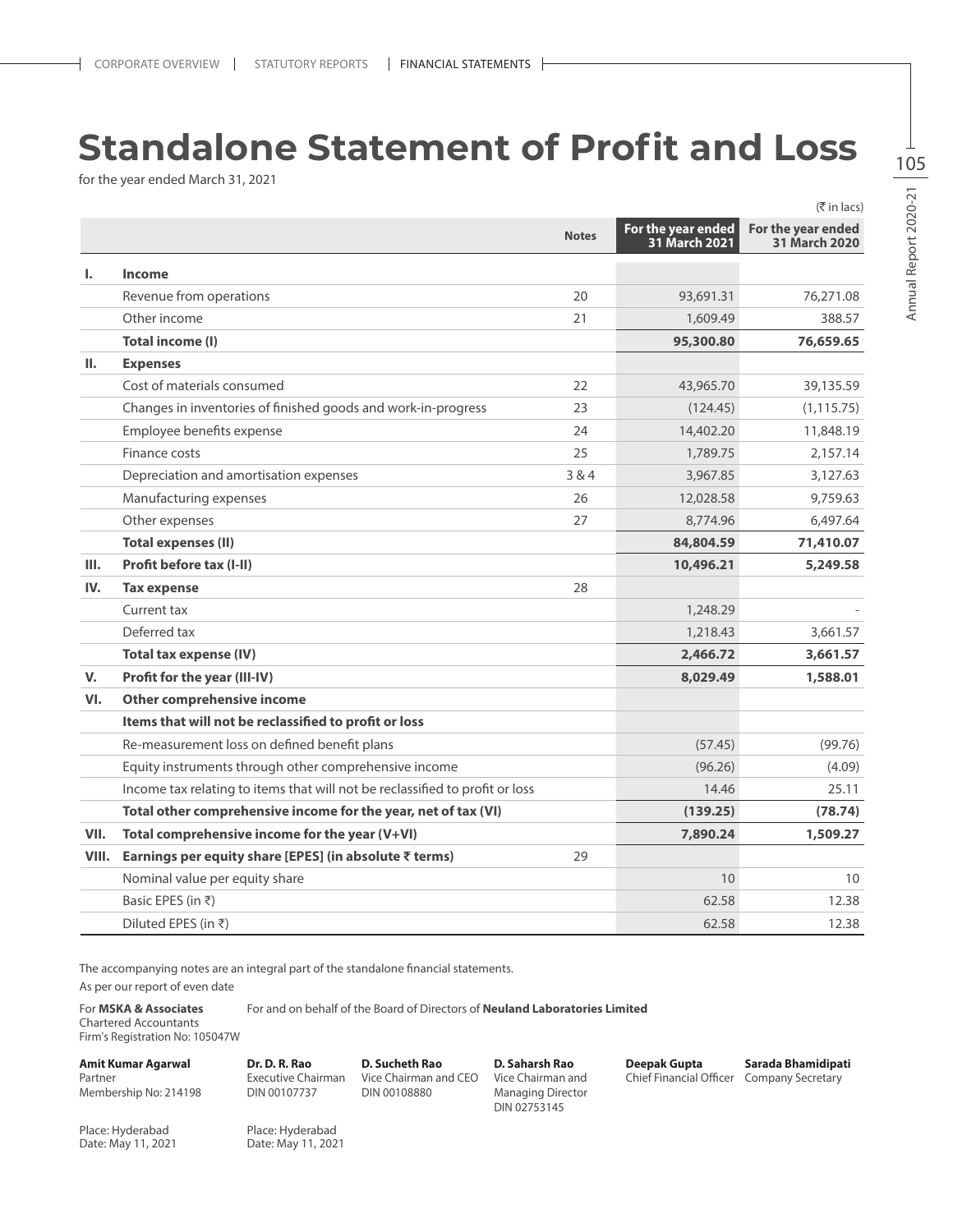# **Standalone Statement of Changes in Equity**

as at March 31, 2021

## **A. Equity share capital**

|                                                 |              |                          | (K in lacs) |
|-------------------------------------------------|--------------|--------------------------|-------------|
|                                                 | <b>Notes</b> | <b>Number of shares</b>  | Amount*     |
| As at 1 April 2019                              |              | 12,829,889               | 1,290.05    |
| Changes in equity share capital during the year | 12           | $\overline{\phantom{a}}$ |             |
| <b>As at 31 March 2020</b>                      |              | 12,829,889               | 1,290.05    |
| Changes in equity share capital during the year |              | $\overline{\phantom{0}}$ |             |
| <b>As at 31 March 2021</b>                      |              | 12,829,889               | 1,290.05    |
|                                                 |              |                          |             |

*\* includes ₹7.06 received towards forfeiture of equity shares during the earlier years*

## **B. Other equity**

|                                                           | <b>Reserves and Surplus</b><br><b>Other Comprehensive Income</b> |                                      |                          | <b>Total equity</b>                   |                             |                                        |                                              |                                                     |
|-----------------------------------------------------------|------------------------------------------------------------------|--------------------------------------|--------------------------|---------------------------------------|-----------------------------|----------------------------------------|----------------------------------------------|-----------------------------------------------------|
|                                                           | reserve                                                          | <b>Capital Securities</b><br>premium | reserve                  | <b>General Revaluation</b><br>reserve | <b>Retained</b><br>earnings | <b>FVOCI-</b><br>equity<br>instruments | Remeasurement<br>of defined<br>benefit plans | attributable to<br>equity holders<br>of the Company |
| Balance as at 1 April 2019                                | 3.32                                                             | 49,777.35                            | 2,789.65                 | 83.89                                 | 15,566.96                   | 44.27                                  | 2.42                                         | 68,267.86                                           |
| Profit for the year                                       | $\overline{\phantom{a}}$                                         |                                      |                          |                                       | 1,588.01                    | $\overline{\phantom{a}}$               | $\overline{\phantom{0}}$                     | 1,588.01                                            |
| Dividend paid (including dividend<br>distribution tax)    |                                                                  |                                      |                          | ٠                                     | (494.95)                    | $\overline{\phantom{a}}$               |                                              | (494.95)                                            |
| Transitional impact on adoption of<br>IND AS 116 - Leases |                                                                  | $\overline{\phantom{a}}$             | $\overline{\phantom{a}}$ | $\overline{\phantom{a}}$              | (17.71)                     | $\overline{\phantom{0}}$               | $\overline{\phantom{a}}$                     | (17.71)                                             |
| Other comprehensive<br>income (net of tax)                |                                                                  |                                      |                          |                                       |                             | (4.09)                                 | (74.65)                                      | (78.74)                                             |
| Balance as at 31 March 2020                               |                                                                  | 3.32 49,777.35 2,789.65              |                          | 83.89                                 | 16,642.31                   | 40.18                                  | (72.23)                                      | 69,264.47                                           |
| Profit for the year                                       |                                                                  |                                      |                          |                                       | 8,029.49                    | $\overline{\phantom{a}}$               | $\overline{\phantom{a}}$                     | 8,029.49                                            |
| Dividend paid                                             |                                                                  | $\sim$                               |                          | $\overline{\phantom{a}}$              | (256.60)                    | $\overline{\phantom{a}}$               |                                              | (256.60)                                            |
| Other comprehensive<br>income (net of tax)                |                                                                  |                                      |                          |                                       | $\overline{\phantom{m}}$    | (96.26)                                | (42.99)                                      | (139.25)                                            |
| <b>Balance as at 31 March 2021</b>                        |                                                                  | 3.32 49,777.35 2,789.65              |                          |                                       | 83.89 24.415.20             | (56.08)                                | (115.22)                                     | 76,898.11                                           |

The accompanying notes are an integral part of the standalone financial statements.

As per our report of even date

For **MSKA & Associates** For and on behalf of the Board of Directors of **Neuland Laboratories Limited**

Chartered Accountants

| Firm's Registration No: 105047W |  |  |
|---------------------------------|--|--|
|                                 |  |  |

Date: May 11, 2021 Date: May 11, 2021

| Amit Kumar Agarwal<br>Partner<br>Membership No: 214198 | Dr. D. R. Rao<br>Executive Chairman<br>DIN 00107737 | D. Sucheth Rao<br>Vice Chairman and CEO<br>DIN 00108880 | D. Saharsh Rao<br>Vice Chairman and<br><b>Managing Director</b><br>DIN 02753145 | Deepak Gupta<br>Chief Financial Officer Company Secretary | Sarada Bhamidipati |
|--------------------------------------------------------|-----------------------------------------------------|---------------------------------------------------------|---------------------------------------------------------------------------------|-----------------------------------------------------------|--------------------|
| Place: Hyderabad                                       | Place: Hyderabad                                    |                                                         |                                                                                 |                                                           |                    |

106<br>Neuland Laboratories Limited Neuland Laboratories Limited

 $(\overline{\mathfrak{k}}$  in lacs)

 $\overline{a}$  in lacks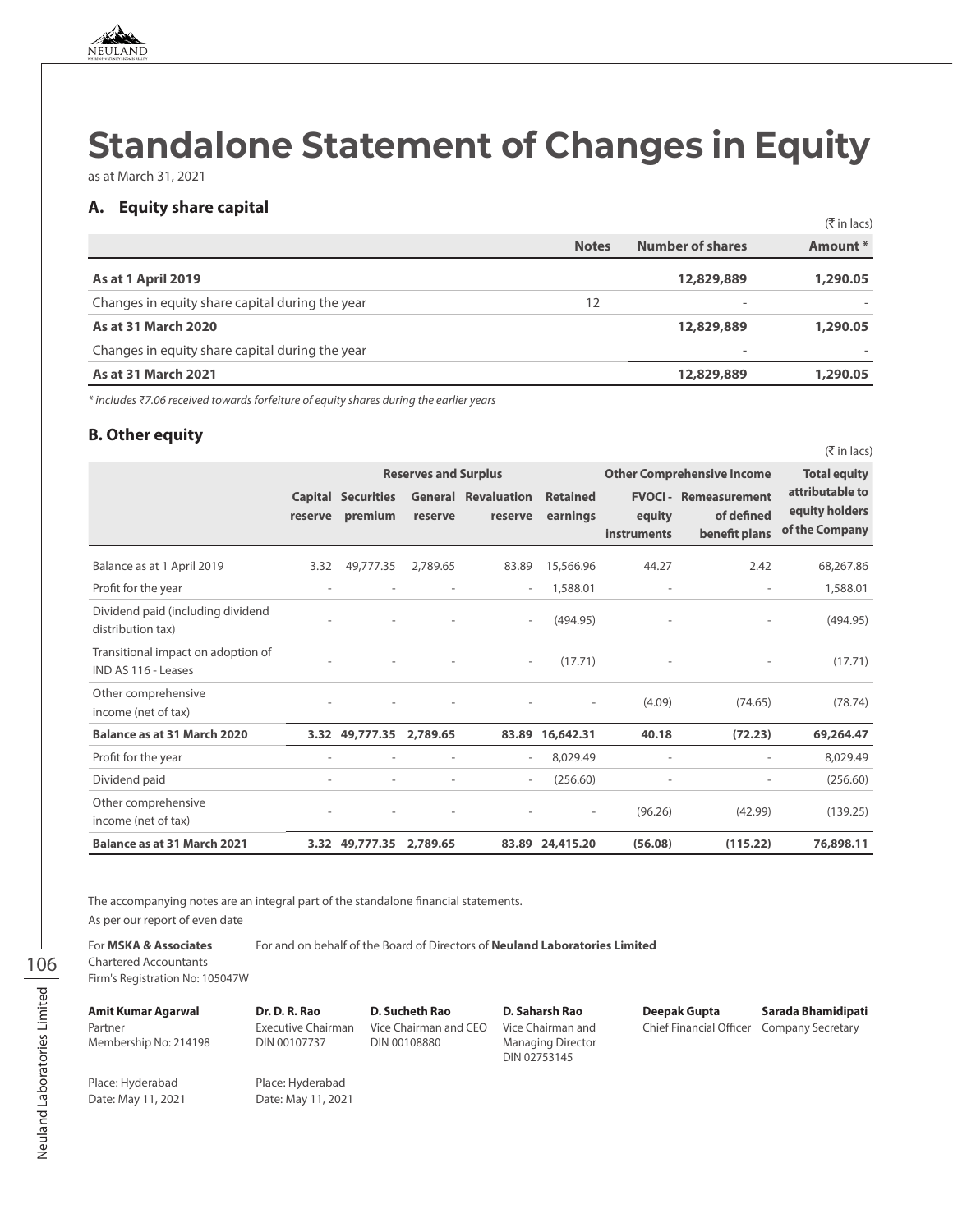# **Standalone Statement of Cash Flows**

for the year ended March 31, 2021

|                                                                       |                                     | $(\overline{\mathfrak{k}})$ in lacs) |
|-----------------------------------------------------------------------|-------------------------------------|--------------------------------------|
|                                                                       | For the year ended<br>31 March 2021 | For the year ended<br>31 March 2020  |
| <b>Cash flow from operating activities</b>                            |                                     |                                      |
| Profit before tax                                                     | 10,496.21                           | 5,249.58                             |
| Adjustments to reconcile profit before tax to net cash flow:          |                                     |                                      |
| Depreciation and amortisation expenses                                | 3,967.85                            | 3,127.63                             |
| Interest income                                                       | (166.73)                            | (216.19)                             |
| Gain on sale of property, plant and equipment, net                    |                                     | (39.06)                              |
| Loss/(Gain) on sale of investment properties, net                     | (1,309.25)                          |                                      |
| Finance costs                                                         | 1,789.75                            | 2,157.14                             |
| Unrealised foreign exchange gain/(loss), net                          | (135.12)                            | 39.55                                |
| Unrealised gain on forward contracts                                  |                                     | (80.33)                              |
| Provision towards doubtful trade receivables                          | 385.33                              | 707.94                               |
| Provision for employee benefits                                       | (514.88)                            | 117.10                               |
| Operating cash flows before working capital changes                   | 14,513.16                           | 11,063.36                            |
| <b>Movements in working capital:</b>                                  |                                     |                                      |
| Changes in inventories                                                | (2,806.03)                          | (2,689.32)                           |
| Changes in trade receivables                                          | (3,007.49)                          | (2,949.58)                           |
| Changes in other financial assets                                     | 326.78                              | (627.04)                             |
| Changes in other assets                                               | (895.03)                            | (237.06)                             |
| Changes in trade payables                                             | 3,682.18                            | (488.83)                             |
| Changes in other financial liabilities                                | 3,018.32                            | 1,126.00                             |
| Changes in other liabilities                                          | 4,614.89                            | 935.47                               |
| <b>Cash generated from operating activities</b>                       | 19,446.78                           | 6,133.00                             |
| Income-taxes paid (net)                                               | (519.25)                            | (469.86)                             |
| Net cash generated from operating activities (A)                      | 18,927.53                           | 5,663.14                             |
| <b>Cash flows from investing activities</b>                           |                                     |                                      |
| Purchase of property, plant and equipment and other intangible assets | (10, 538.82)                        | (4,879.67)                           |
| Proceeds from sale of property, plant and equipment                   | 0.85                                | 78.00                                |
| Movement in other bank balances                                       | 1,881.34                            | (587.04)                             |
| Interest income received                                              | 215.12                              | 520.74                               |
| Net cash used in investing activities (B)                             | (8,441.51)                          | (4,867.97)                           |
| <b>Cash flows from financing activities</b>                           |                                     |                                      |
| Proceeds from long-term borrowings                                    | 3,636.46                            | 3,136.76                             |
| Repayment of long-term borrowings                                     | (1,459.17)                          | (2,235.22)                           |
| Proceeds from/(repayment of) short-term borrowings (net)              | (11, 143.58)                        | 1,635.35                             |
| Interest paid on borrowings                                           | (1,791.52)                          | (2,396.83)                           |
| Dividend paid (including dividend distribution tax)                   | (256.60)                            | (494.95)                             |

*Table continued to next page*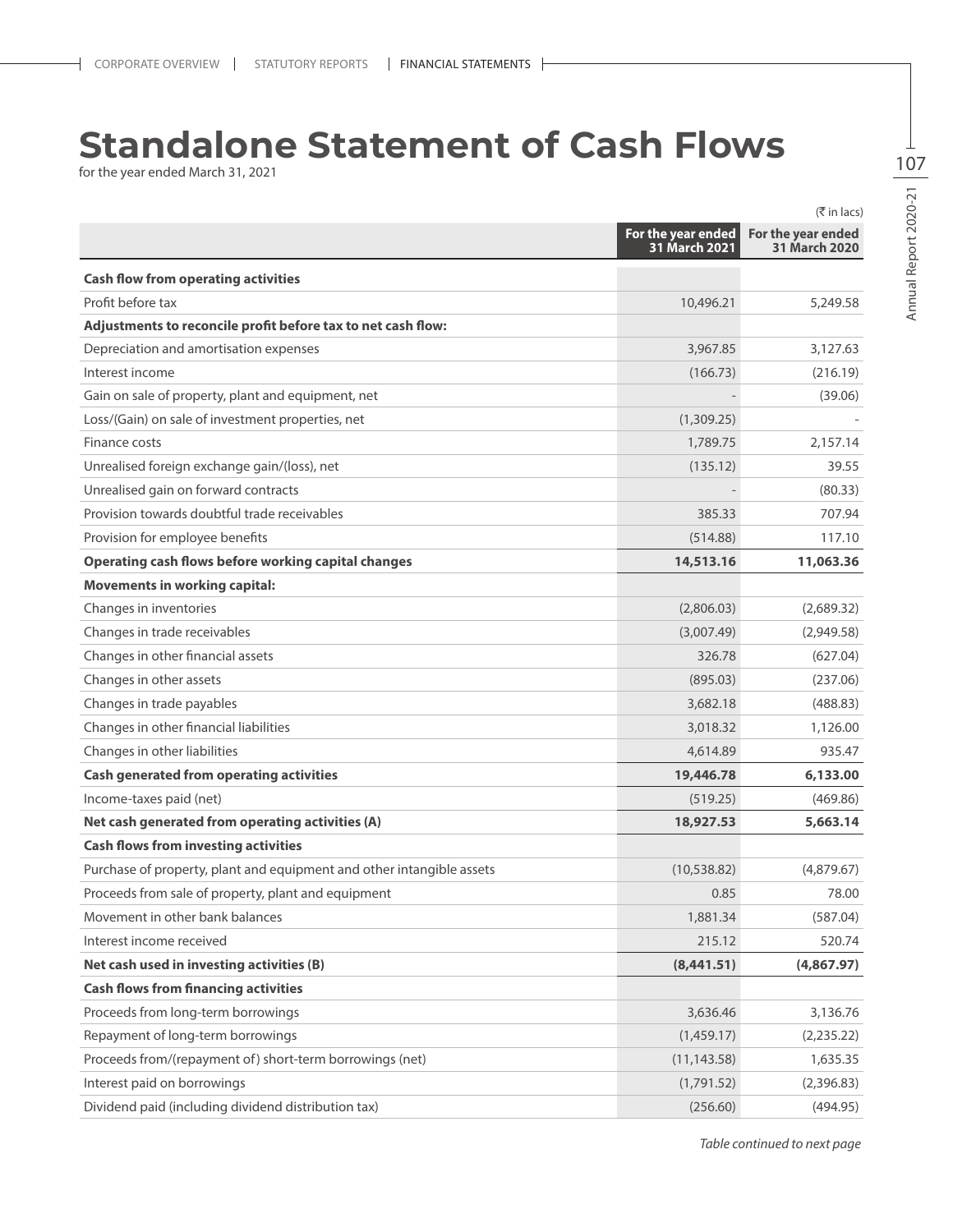# **Standalone Statement of Cash Flows**

as at March 31, 2021

NEULAND

|                                                                         |                                     | $(\overline{\mathfrak{k}})$ in lacs) |
|-------------------------------------------------------------------------|-------------------------------------|--------------------------------------|
|                                                                         | For the year ended<br>31 March 2021 | For the year ended<br>31 March 2020  |
| Payment of principal portion of lease liabilities                       | (253.53)                            | (153.34)                             |
| Payment of interest portion of lease liabilities                        | (98.02)                             | (39.63)                              |
| Net cash generated from financing activities (C)                        | (11, 365.96)                        | (547.86)                             |
| Net increase in cash and cash equivalents during the year $(A + B + C)$ | (879.94)                            | 247.31                               |
| Cash and cash equivalents at the beginning of the year                  | 991.53                              | 744.22                               |
| Cash and cash equivalents at the end of the year (Note 1)               | 111.59                              | 991.53                               |

## **Note 1:**

|                                             |                                     | (₹ in lacs)                         |
|---------------------------------------------|-------------------------------------|-------------------------------------|
|                                             | For the year ended<br>31 March 2021 | For the year ended<br>31 March 2020 |
| <b>Cash and cash equivalents includes</b>   |                                     |                                     |
| Cash on hand                                | 3.18                                | 2.73                                |
| Balances with banks in current accounts     | 77.05                               | 789.31                              |
| Balances with banks in cash credit accounts | 31.36                               | 199.49                              |
|                                             | 111.59                              | 991.53                              |

The accompanying notes are an integral part of the standalone financial statements. As per our report of even date

For **MSKA & Associates** For and on behalf of the Board of Directors of **Neuland Laboratories Limited** Chartered Accountants Firm's Registration No: 105047W

Partner Membership No: 214198

Date: May 11, 2021 Date: May 11, 2021

Place: Hyderabad Place: Hyderabad

Executive Chairman DIN 00107737

**Amit Kumar Agarwal Dr. D. R. Rao D. Sucheth Rao D. Saharsh Rao Deepak Gupta Sarada Bhamidipati**  Vice Chairman and CEO DIN 00108880

Vice Chairman and Managing Director DIN 02753145

Chief Financial Officer Company Secretary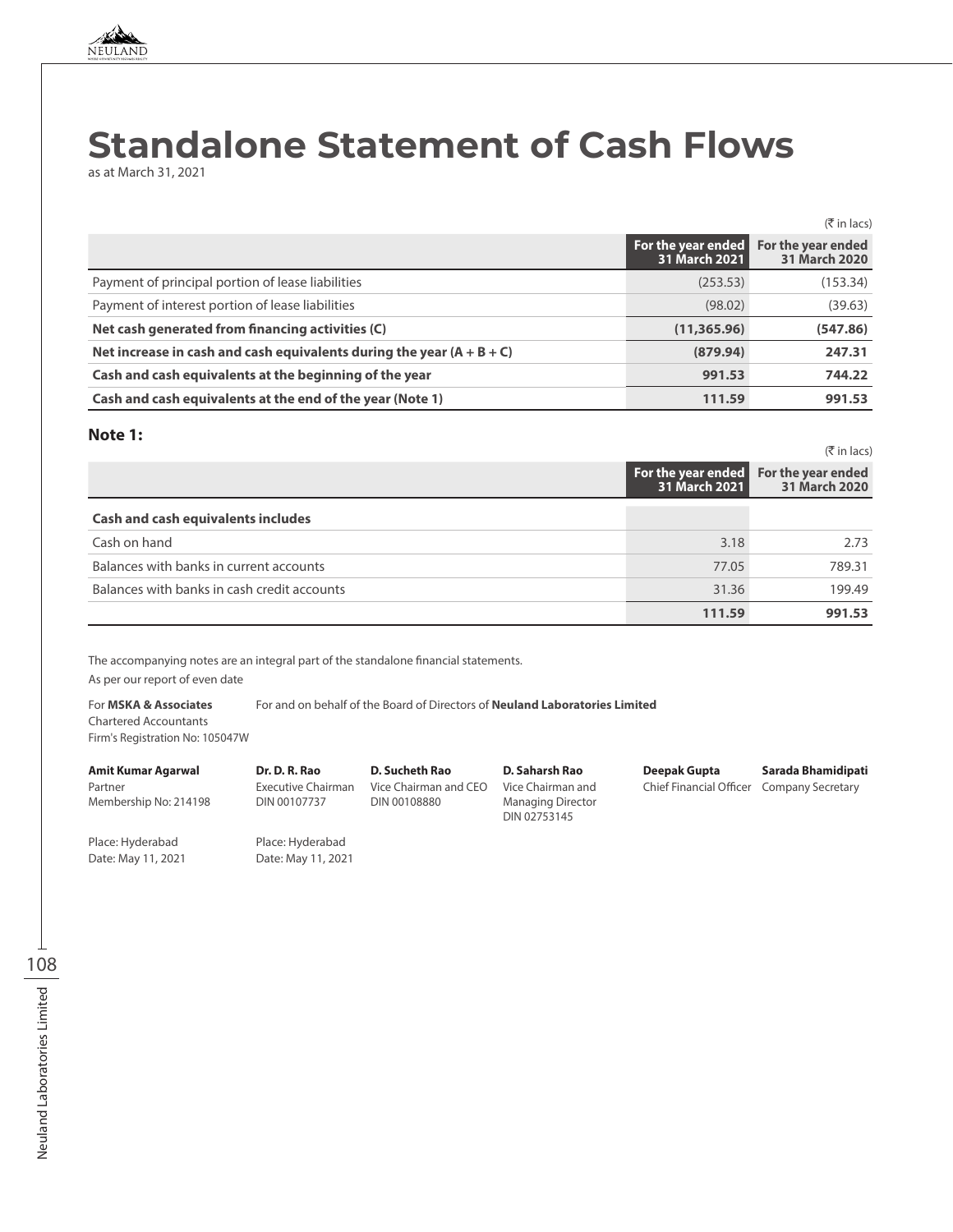for the year ended March 31, 2021

## **Corporate information**

Neuland Laboratories Limited ("the Company") is a public limited company incorporated and domiciled in India. The company's registered office is at Sanali Info Park, 'A' Block, Ground Floor, 8-2-120/113, Road No 2, Banjara Hills, Hyderabad – 500 034. The shares of the company are listed on two recognised stock exchanges of India viz. the National Stock Exchange of India Limited and BSE Limited. The company is engaged in manufacturing and selling of bulk drugs and caters to both domestic and international markets.

The Board of Directors approved the standalone financial statements for the year ended March 31, 2021 and authorised for issue on May 11, 2021.

## **1. Basis of preparation of standalone financial statements**

### Statement of Compliance with Ind AS

These standalone financial statements of the company have been prepared in accordance with the Indian Accounting Standards ("Ind AS") as notified under Section 133 of the Companies Act 2013 ("the Act") read with Rule 3 of the Companies (Indian Accounting Standards) Rules 2015, as amended, issued by the Ministry of Corporate Affairs ('MCA').

Accounting policies have been consistently applied to all the years presented except where a newly issued accounting standard is initially adopted or a revision to an existing accounting standard requires a change in the accounting policy hitherto in use. These standalone financial statements have been prepared for the company as a going concern on the basis of relevant Ind AS that are effective at the company's annual reporting date 31 March 2021.

These standalone financial statements have been prepared on the historical cost convention and on an accrual basis except for the following material items in the balance sheet:

- Certain financial assets and liabilities which are measured at fair value;
- Net defined benefit assets / (liability) are measured at fair value of plan assets, less present value of defined benefit obligations.

## **(i) Use of estimates and judgements**

 The preparation of standalone financial statements in conformity with Ind AS requires management to make judgments, estimates and assumptions that affect the application of accounting policies and the reported amounts of assets and liabilities, the disclosures of contingent assets and liabilities at the date of the standalone financial statements and reported amounts of revenues and expenses during the period. Accounting estimates could change from period to period. Actual results could differ from those estimates. Appropriate changes in estimates are made as management becomes aware of changes in circumstances surrounding the estimates. Changes in estimates are reflected in the standalone financial statements in the period in which changes are made and in any future periods affected.

 Information about significant areas of estimation uncertainty and critical judgments in applying accounting policies that have the most significant effect on the amounts recognised in the standalone financial statements is included in the following notes:

- Note (c), (e), (f) and (g) Useful lives of property, plant and equipment, investment properties, goodwill and other intangible assets;
- Note (h) Impairment;
- Note (i) Financial instruments;
- Note (o) Employee benefits;
- Note (s) Provisions, contingent liabilities and contingent assets; and
- Note (q) Income taxes

### **(ii) Summary of significant accounting policies**

The standalone financial statements have been prepared using the accounting policies and measurement basis summarized below.

**a. Functional currency**

The standalone financial statements are presented in Indian Rupee ('INR' or '₹') which is also the functional and presentation currency of the company. All financial information presented in Indian rupees has been rounded to the nearest lakhs, unless otherwise stated.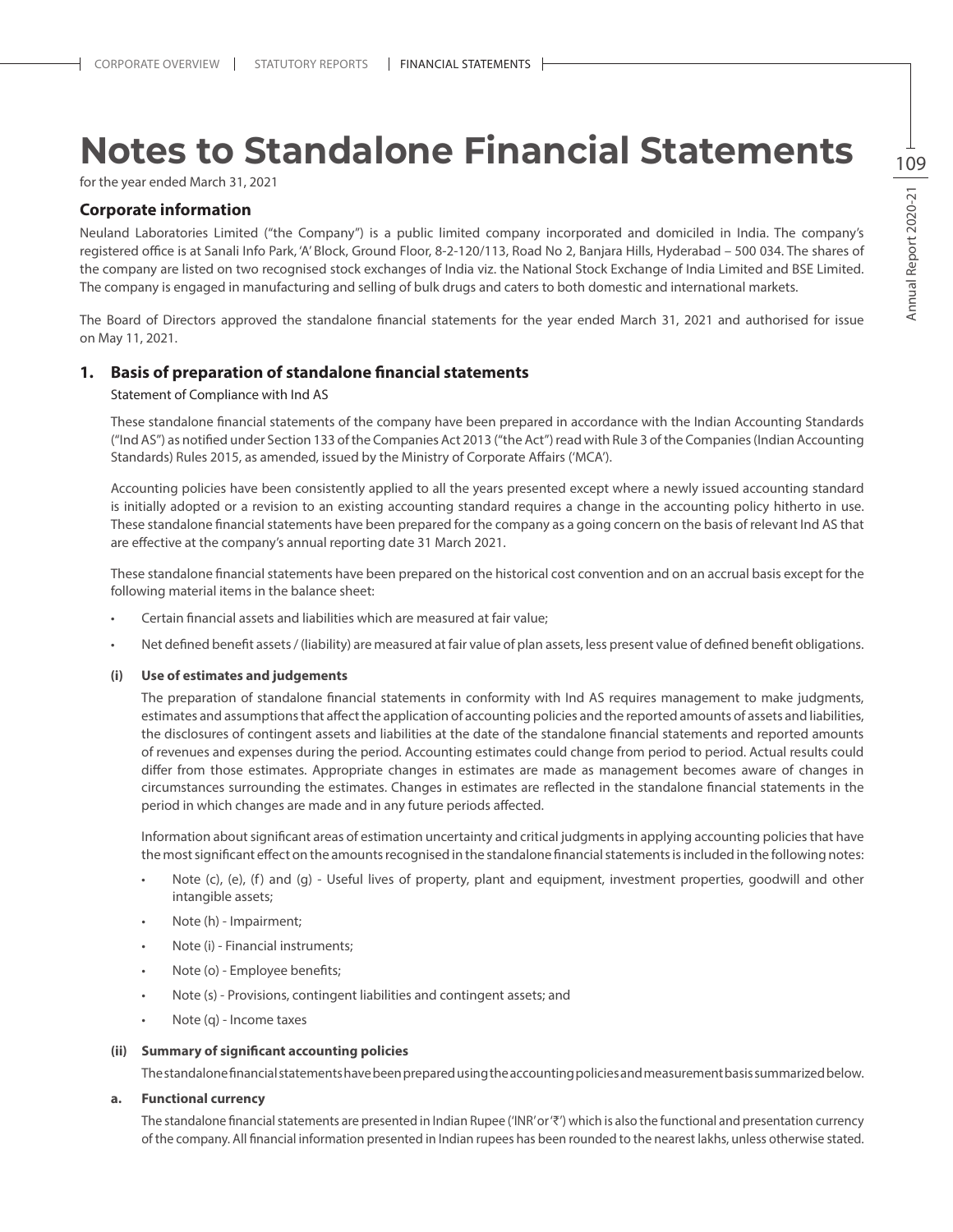

for the year ended March 31, 2021

## **b. Current and non-current classification**

 All the assets and liabilities have been classified as current or non-current as per the company's normal operating cycle and other criteria set out in the Division II – Ind AS Schedule III to the Act.

The company presents assets and liabilities in the balance sheet based on current/ non-current classification.

An asset is classified as current when it is:

- Expected to be realised or intended to be sold or consumed in normal operating cycle
- Held primarily for the purpose of trading
- Expected to be realised within twelve months after the reporting period, or
- Cash or cash equivalent unless restricted from being exchanged or used to settle a liability for at least twelve months after the reporting period

A liability is classified as current when:

- It is expected to be settled in normal operating cycle
- It is held primarily for the purpose of trading
- It is due to be settled within twelve months after the reporting period, or
- There is no unconditional right to defer the settlement of the liability for at least twelve months after the reporting period

 Current assets / liabilities include the current portion of non-current assets / liabilities respectively. All other assets / liabilities including deferred tax assets and liabilities are classified as non-current.

### **c. Property, plant and equipment (PPE)**

 Items of property, plant and equipment are measured at cost less accumulated depreciation and accumulated impairment losses, if any. The cost comprises purchase price, taxes (other than those subsequently recoverable from tax authorities), borrowing cost if capitalization criteria are met and directly attributable cost of bringing the asset to its working condition for the intended use, and estimated costs of dismantling and removing the item and restoring the site on which it is located.

 Subsequent costs are included in asset's carrying amount or recognised as separate assets, as appropriate, only when it is probable that future economic benefit associated with the item will flow to the company and the cost of item can be measured reliably. If significant parts of an item of PPE have different useful lives, then they are accounted for as separate items (major components) of PPE.

 An item of property, plant and equipment and any significant part initially recognised is derecognized upon disposal or when no future economic benefits are expected from its use or disposal. Any gain or loss arising on derecognition of the asset (calculated as the difference between the net disposal proceeds and the carrying amount of the asset) is included in the income statement when the asset is derecognised.

 Advances paid towards the acquisition of property, plant and equipment outstanding at each balance sheet date is classified as capital advances. Capital work- in- progress includes cost of property, plant and equipment under installation / under development as at the balance sheet date.

 Depreciation on property, plant and equipment is calculated on pro-rata basis on straight-line method using the useful lives of the assets estimated by management. The useful life is as follows:

| Asset                  | Useful Life (in years) |
|------------------------|------------------------|
| <b>Buildings</b>       | 25 & 30                |
| Plant and equipment    | 7 to 20                |
| Office equipment       | $2$ to 5               |
| Furniture and fixtures | 2 to 10                |
| Vehicles               | 4 & 8                  |
| Computers              | 3 & 6                  |
|                        |                        |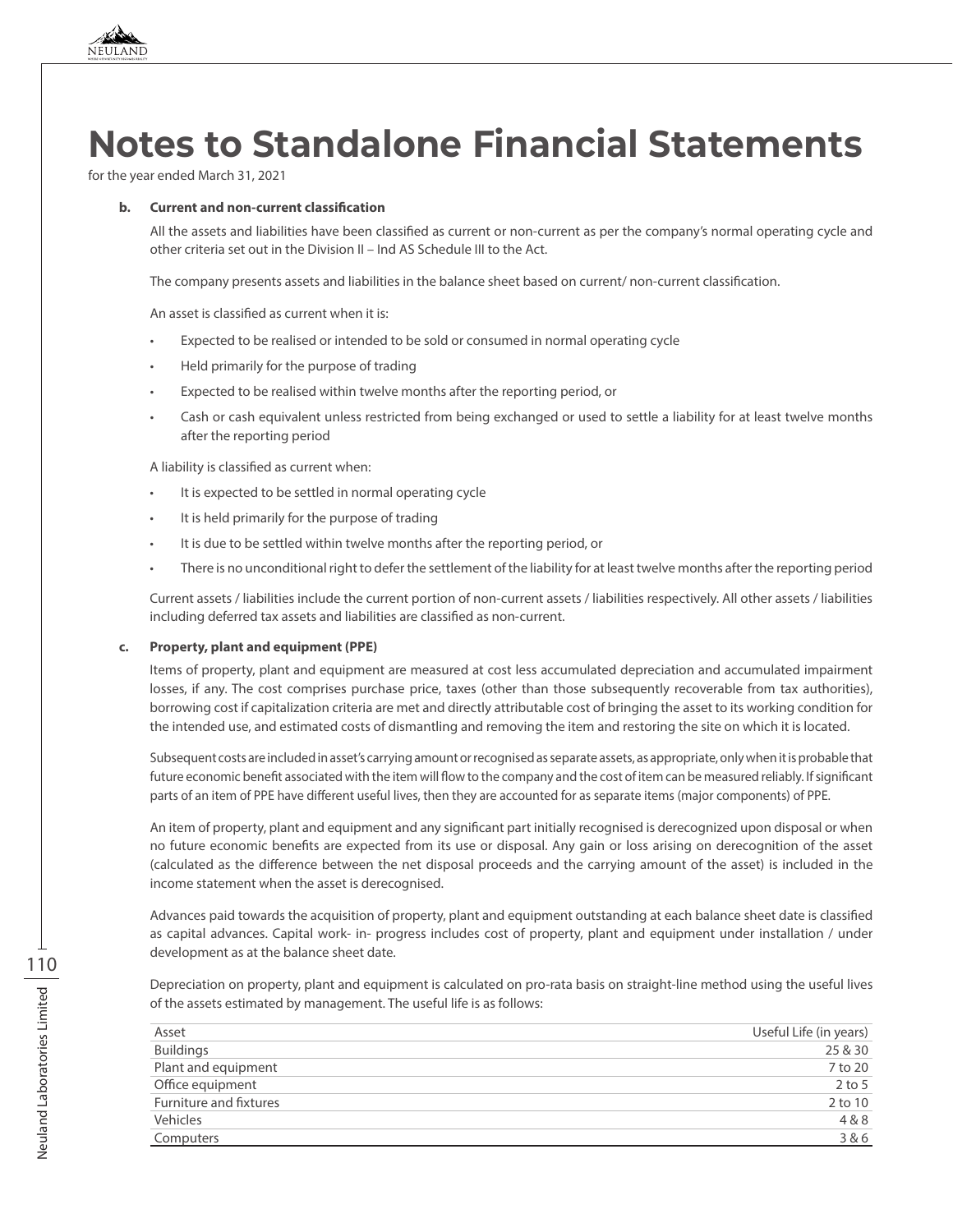for the year ended March 31, 2021

 Depreciation on additions / disposals is provided on a pro-rata basis i.e. from / upto the date on which asset is ready for use / disposed-off.

 The useful lives are based on historical experience with similar assets as well as anticipation of future events. The residual values are not more than 5% of the original cost of the assets. The residual values, useful lives and method of depreciation of are reviewed at each financial year-end and adjusted prospectively, if appropriate.

#### **d. Leases :**

 A contract is, or contains, a lease if the contract conveys the right to control the use of an identified asset for a period of time in exchange for consideration.

#### Company as a lessee

 The Company accounts for each lease component within the contract as a lease separately from non-lease components of the contract and allocates the consideration in the contract to each lease component on the basis of the relative standalone price of the lease component and the aggregate standalone price of the non-lease components.

 The Company recognises right-of-use asset representing its right to use the underlying asset for the lease term at the lease commencement date. The cost of the right-of-use asset measured at inception shall comprise of the amount of the initial measurement of the lease liability adjusted for any lease payments made at or before the commencement date less any lease incentives received, plus any initial direct costs incurred and an estimate of costs to be incurred by the lessee in dismantling and removing the underlying asset or restoring the underlying asset or site on which it is located. The right-of-use assets is subsequently measured at cost less any accumulated depreciation, accumulated impairment losses, if any and adjusted for any remeasurement of the lease liability. The right-of-use assets is depreciated using the straightline method from the commencement date over the shorter of lease term or useful life of right-of-use asset. The estimated useful lives of right-ofuse assets are determined on the same basis as those of property, plant and equipment. Right-of-use assets are tested for impairment whenever there is any indication that their carrying amounts may not be recoverable. Impairment loss, if any, is recognised in the statement of profit and loss.

 The Company measures the lease liability at the present value of the lease payments that are not paid at the commencement date of the lease. The lease payments are discounted using the interest rate implicit in the lease, if that rate can be readily determined. If that rate cannot be readily determined, the Company uses incremental borrowing rate. For leases with reasonably similar characteristics, the Company, on a lease by lease basis, may adopt either the incremental borrowing rate specific to the lease or the incremental borrowing rate for the portfolio as a whole. The lease payments shall include fixed payments, variable lease payments, residual value guarantees, exercise price of a purchase option where the Company is reasonably certain to exercise that option and payments of penalties for terminating the lease, if the lease term reflects the lessee exercising an option to terminate the lease. The lease liability is subsequently remeasured by increasing the carrying amount to reflect interest on the lease liability, reducing the carrying amount to reflect the lease payments made and remeasuring the carrying amount to reflect any reassessment or lease modifications or to reflect revised in-substance fixed lease payments. The company recognises the amount of the re-measurement of lease liability due to modification as an adjustment to the right-of-use asset and statement of profit and loss depending upon the nature of modification. Where the carrying amount of the right-of-use asset is reduced to zero and there is a further reduction in the measurement of the lease liability, the Company recognises any remaining amount of the re-measurement in statement of profit and loss.

 The Company has elected not to apply the requirements of Ind AS 116 Leases to short-term leases of all assets that have a lease term of 12 months or less and leases for which the underlying asset is of low value. The lease payments associated with these leases are recognised as an expense on a straight-line basis over the lease term.

#### Company as a lessor

 At the inception of the lease the Company classifies each of its leases as either an operating lease or a finance lease. The Company recognises lease payments received under operating leases as income on a straight-line basis over the lease term. In case of a finance lease, finance income is recognised over the lease term based on a pattern reflecting a constant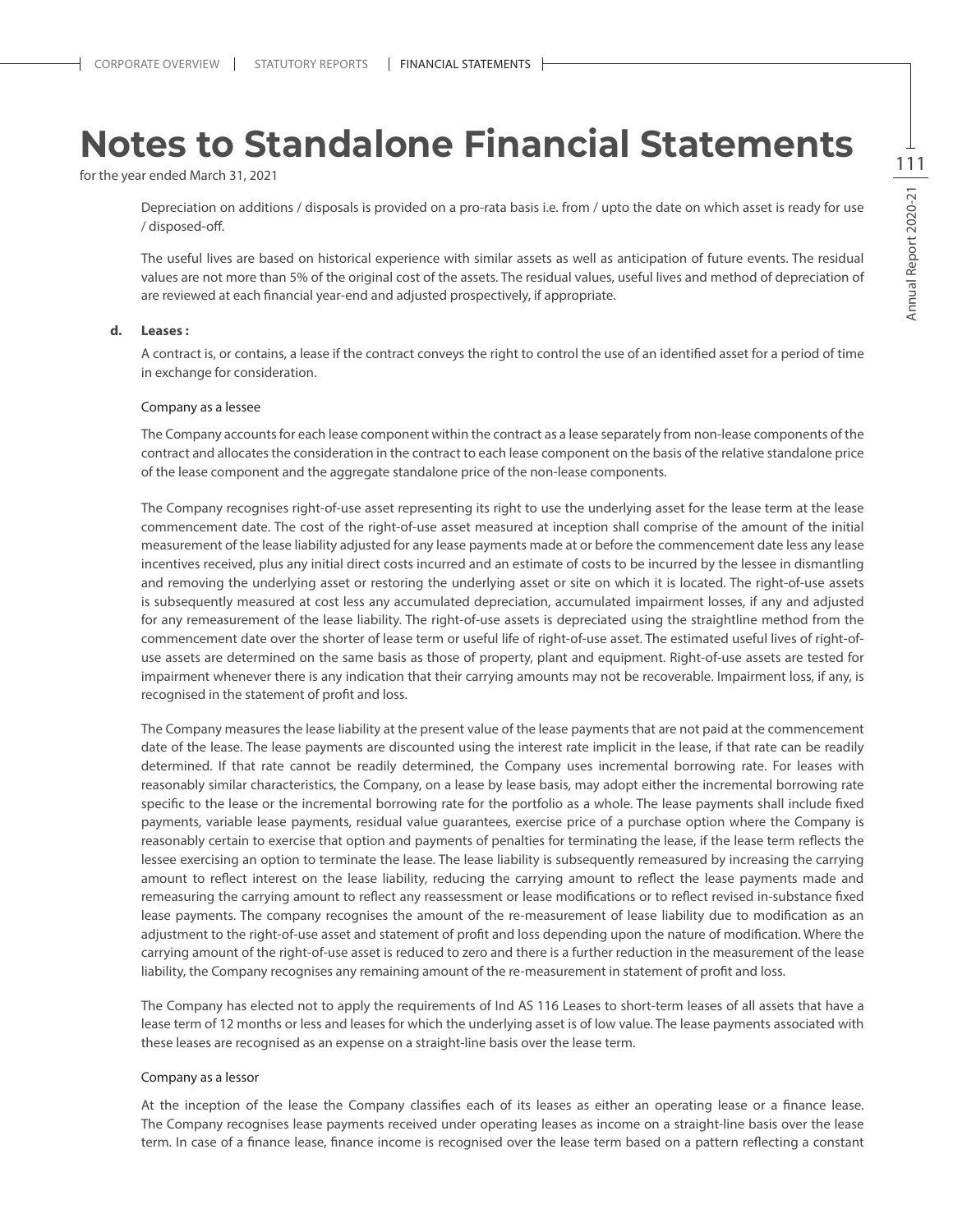

for the year ended March 31, 2021

periodic rate of return on the lessor's net investment in the lease. When the Company is an intermediate lessor it accounts for its interests in the head lease and the sub-lease separately. It assesses the lease classification of a sub-lease with reference to the right-of-use asset arising from the head lease, not with reference to the underlying asset. If a head lease is a short term lease to which the Company applies the exemption described above, then it classifies the sub-lease as an operating lease.

### **e. Investment properties**

 Property that is held for long term rental yields or for capital appreciation or for both, and that is not occupied by the company, is classified as investment property. Investment properties are initially measured at cost, including transaction costs. Subsequent to initial recognition, investment properties are stated at cost less accumulated depreciation and accumulated impairment loss, if any. When the use of a property changes from owner occupied to investment property, the property is reclassified as investment property at it's carrying amount on the date of reclassification.

#### **f. Goodwill**

 Goodwill is initially measured at cost, being the excess of the aggregate of the consideration transferred over the fair value of net identifiable assets acquired and liabilities assumed. If the fair value of the net assets acquired is in excess of the aggregate consideration transferred, the company re-assesses whether it has correctly identified all of the assets acquired and all of the liabilities assumed and reviews the procedures used to measure the amounts to be recognised at the acquisition date. If the reassessment still results in an excess of the fair value of net assets acquired over the aggregate consideration transferred, then the gain is recognised in other comprehensive income and accumulated in equity as capital reserve. However, if there is no clear evidence of bargain purchase, the entity recognizes the gain directly in equity as capital reserve, without routing the same through other comprehensive income.

 After initial recognition, goodwill is measured at cost less any accumulated impairment losses. For the purpose of impairment testing, goodwill acquired in a business combination is, from the acquisition date, allocated to each of the company's cash-generating units that are expected to benefit from the combination, irrespective of whether other assets or liabilities of the acquiree are assigned to those units.

 A cash generating unit to which goodwill has been allocated is tested for impairment annually, or more frequently when there is an indication that the unit may be impaired. If the recoverable amount of the cash generating unit is less than its carrying amount, the impairment loss is allocated first to reduce the carrying amount of any goodwill allocated to the unit and then to the other assets of the unit pro rata based on the carrying amount of each asset in the unit. Any impairment loss for goodwill is recognised in profit or loss. An impairment loss recognised for goodwill is not reversed in subsequent periods.

 Where goodwill has been allocated to a cash generating unit and part of the operation within that unit is disposed of, the goodwill associated with the disposed operation is included in the carrying amount of the operation when determining the gain or loss on disposal. Goodwill disposed in these circumstances is measured based on the relative values of the disposed operation and the portion of the cash-generating unit retained.

## **g. Other intangible assets**

 Other intangible assets are stated at cost of acquisition less accumulated amortization and impairment. These are derecognised upon disposal (i.e., at the date the recipient obtains control) or when no future economic benefits are expected from its use or disposal. Gains or losses arising from disposal of the intangible assets are measured as the difference between the net disposal proceeds and the carrying amount of the asset and are recognized in the statement of profit and loss when the assets are disposed off.

 Intangible assets are amortized over their useful economic lives and assessed for impairment whenever there is an indication that the intangible asset may be impaired. The other intangible assets comprise of computer software expenditure and are amortized over a period of three years. The amortization period and the amortization method for an intangible asset is reviewed at least at the end of each reporting period. Changes in the expected useful life or the expected pattern of consumption of future economic benefits embodied in the asset is accounted for by changing the amortization period or method, as appropriate, and are treated as changes in accounting estimates.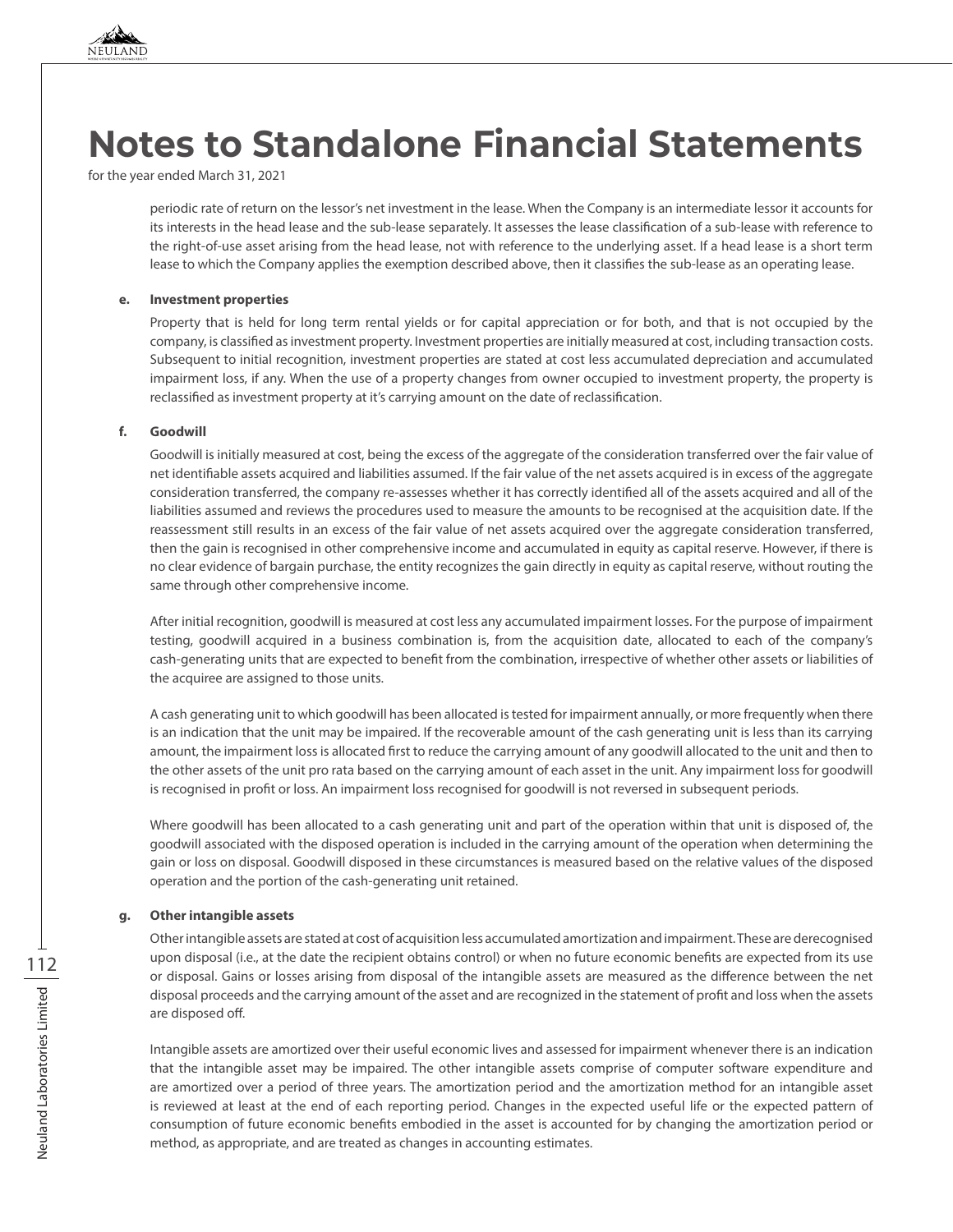for the year ended March 31, 2021

#### **h. Impairment**

### Impairment of non-financial assets

 The carrying amounts of the company's tangible and intangible assets are reviewed at each reporting date to determine whether there is any indication of impairment. If any such indication exists, then the asset's recoverable amount is estimated in order to determine the extent of the impairment loss, if any.

 The recoverable amount of an asset or cash-generating unit is the greater of its value in use and its fair value less costs to sell. In assessing value in use, the estimated future cash flows are discounted to their present value using a pre-tax discount rate that reflects current market assessments of the time value of money and the risks specific to the asset or the cash-generating unit for which the estimates of future cash flows have not been adjusted. For the purpose of impairment testing, assets are grouped together into the smallest group of assets that generates cash inflows from continuing use that are largely independent of the cash inflows of other assets or groups of assets.

 An impairment loss is recognised in the statement of profit or loss if the estimated recoverable amount of an asset or its cash generating unit is lower than its carrying amount. If, at the reporting date there is an indication that a previously assessed impairment loss no longer exists, the recoverable amount is reassessed and reversed only to the extent that the asset's carrying amount does not exceed the carrying amount that would have been determined, net of depreciation or amortisation, if no impairment loss had been previously recognised.

#### Impairment of financial assets

 In accordance with Ind AS 109, the company applies expected credit loss ("ECL") model for measurement and recognition of impairment loss on financial assets measured at amortised cost.

 Loss allowance for trade receivables with no significant financing component is measured at an amount equal to lifetime expected credit losses. For all other financial assets, ECL are measured at an amount equal to the 12-month ECL, unless there has been a significant increase in credit risk from initial recognition in which case those are measured at lifetime ECL.

Loss allowance for financial assets measured at amortised cost are deducted from gross carrying amount of the assets.

#### **i. Financial instruments**

#### Initial Recognition and measurement

 Trade receivables are initially recognised when they are originated. All other financial assets and financial liabilities are initially recognised when the company becomes a party to the contractual provisions of the instrument.

 A financial asset or financial liability is initially measured at fair value and, for an item not at fair value through profit and loss (FVTPL), transaction costs that are directly attributable to its acquisition or issue.

### Classification and subsequent measurement

#### Financial assets

On initial recognition, a financial asset is classified as measured at

- amortised cost;
- fair value through other comprehensive income ("FVTOCI") debt investment;
- FVTOCI equity investment; or
- **FVTPL**

 Financial assets are not reclassified subsequent to their initial recognition, except if and in the period the company changes its business model for managing financial assets.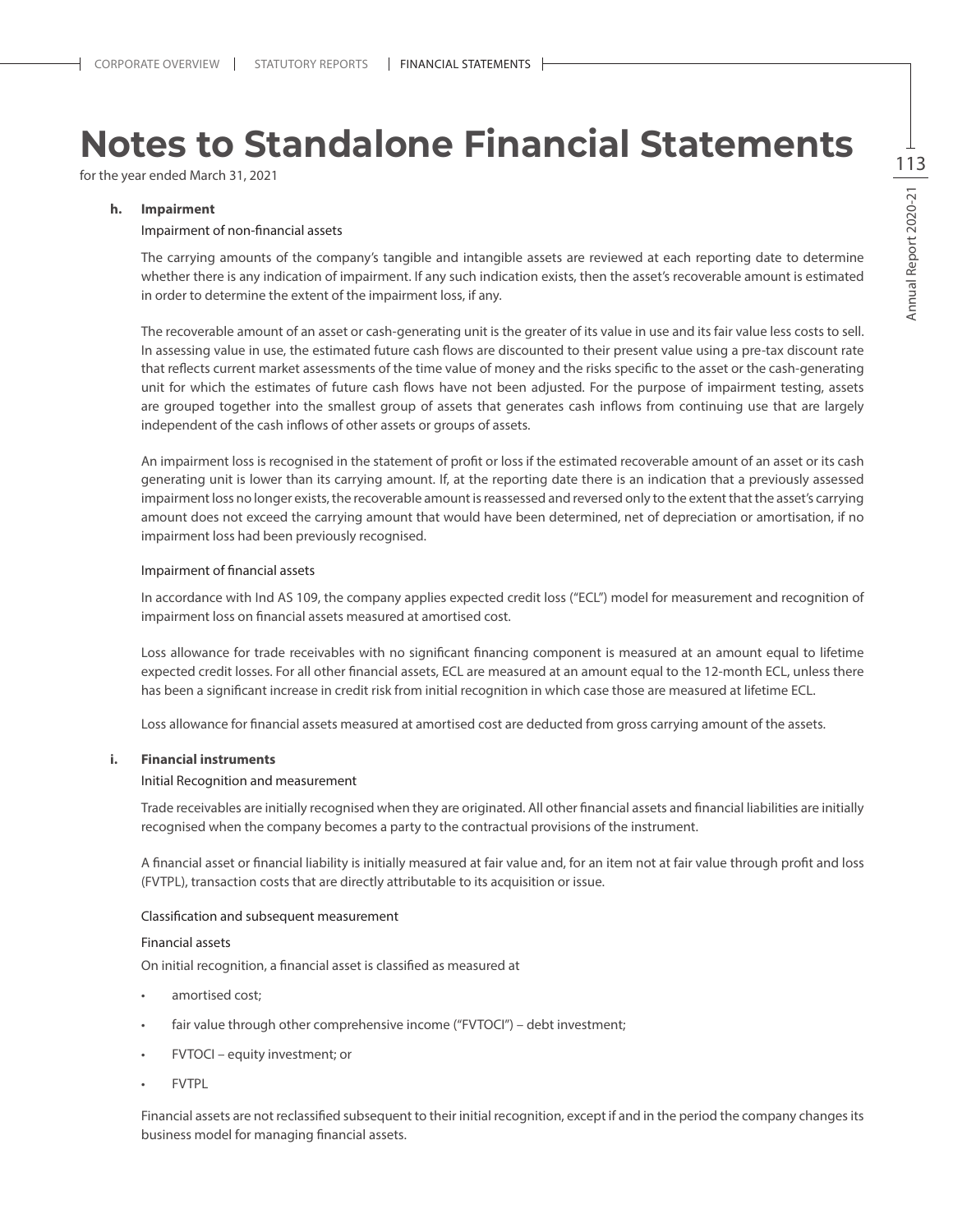

for the year ended March 31, 2021

### Amortised cost

A financial asset is measured at amortised cost if it meets both of the following conditions and is not designated as at FVTPL:

- the asset is held within a business model whose objective is to hold assets to collect contractual cash flows; and
- the contractual terms of the financial asset give rise on specified dates to cash flows that are solely payments of principal and interest on the principal amount outstanding.

 After initial measurement, such financial assets are subsequently measured at amortised cost using the effective interest rate (EIR) method. Amortised cost is calculated by taking into account any discount or premium on acquisition and fees or costs that are an integral part of the EIR. The EIR amortisation is included in Other Income in the statement of profit or loss. The losses arising from impairment are recognised in the statement of profit or loss.

### FVTOCI – debt investment

A debt investment is measured at FVTOCI if it meets both of the following conditions and is not designated as at FVTPL:

- the asset is held within a business model whose objective is achieved by both collecting contractual cash flows and selling financial assets; and
- the contractual terms of the financial asset give rise on specified dates to cash flows that are solely payments of principal and interest on the principal amount outstanding.

 Debt instruments included within the FVTOCI category are measured initially as well as at each reporting date at fair value. Fair value movements are recognised in the other comprehensive income (OCI). However, the company recognises interest income, impairment losses & reversals and foreign exchange gain or loss in the statement of profit or loss. On derecognition of the asset, cumulative gain or loss previously recognised in OCI is reclassified from the equity to statement of profit or loss. Interest earned whilst holding FVTOCI debt instrument is reported as interest income using the EIR method

#### Equity investment

 On initial recognition of an equity investment that is not held for trading, the company may irrevocably elect to present subsequent changes in the investment's fair value in OCI (designated as FVTOCI – equity investment). This election is made on an investment by- investment basis.

 If the company decides to classify an equity instrument as at FVTOCI, then all fair value changes on the instrument, including foreign exchange gain or loss and excluding dividends, are recognised in the OCI. There is no recycling of the amounts from OCI to profit or loss, even on sale of investment. However, the company may transfer the cumulative gain or loss within equity. Equity instruments included within the FVTPL category are measured at fair value with all changes recognised in the statement of profit or loss.

## FVTPL

 All financial assets not classified as measured at amortised cost as described above are measured at FVTPL. This includes all derivative financial assets. On initial recognition, the company may irrevocably designate a financial asset that otherwise meets the requirements to be measured at amortised cost or at FVTOCI or at FVTPL if doing so eliminates or significantly reduces an accounting mismatch that would otherwise arise.

### Financial liabilities

 Financial liabilities are classified as measured at amortised cost or FVTPL. A financial liability is classified as at FVTPL if it is classified as held- for- trading, or it is a derivative or it is designated as such on initial recognition. Financial liabilities at FVTPL are measured at fair value and net gains and losses, including any interest expense, are recognised in statement of profit or loss. Other financial liabilities are subsequently measured at amortised cost using the effective interest method. Interest expense and foreign exchange gains and losses are recognised in statement of profit or loss. Any gain or loss on derecognition is also recognised in statement of profit or loss.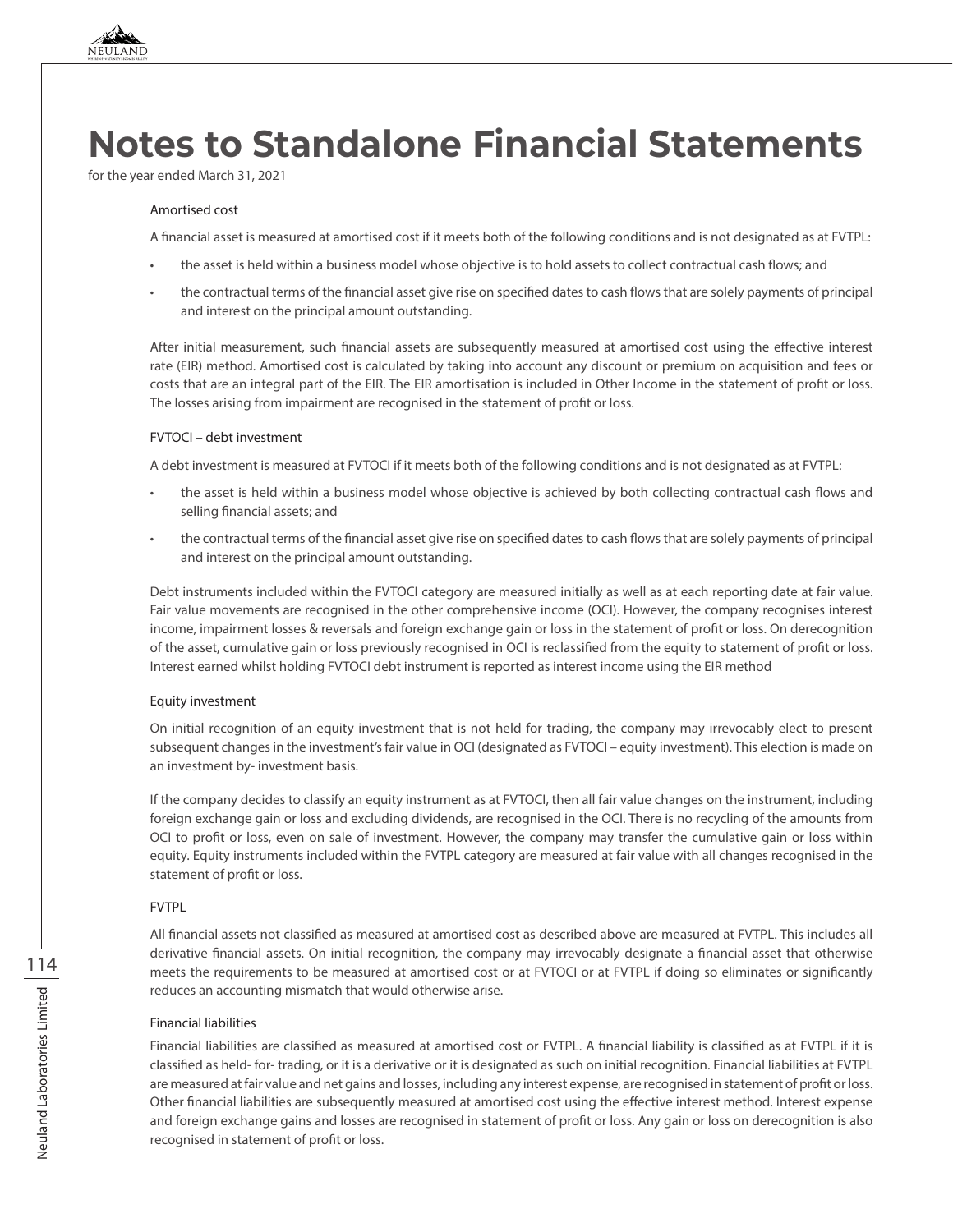for the year ended March 31, 2021

#### De-recognition

#### Financial assets

 A financial asset is primarily de-recognised when the rights to receive cash flows from the asset have expired or the company has transferred its rights to receive cash flows from the asset.

#### Financial liabilities

 A financial liability is de-recognised when the obligation under the liability is discharged or cancelled or expires. When an existing financial liability is replaced by another from the same lender on substantially different terms, or the terms of an existing liability are substantially modified, such an exchange or modification is treated as the de-recognition of the original liability and the recognition of a new liability. The difference in the respective carrying amounts is recognised in the statement of profit or loss.

### Offsetting of financial instruments

 Financial assets and financial liabilities are offset and the net amount is reported in the balance sheet if there is a currently enforceable legal right to offset the recognised amounts and there is an intention to settle on a net basis, to realise the assets and settle the liabilities simultaneously.

### Derivative financial instruments and hedge accounting

 The company uses derivative financial instruments such as forward exchange contracts and interest rate risk exposures to hedge its risk associated with foreign currency fluctuations and changes in interest rates. Derivatives are initially measured at fair value and subsequent to initial recognition, derivatives are measured at fair value, and changes therein are generally recognised in statement of profit or loss, since the company's hedging instruments did not qualify for hedge accounting in accordance with the Ind-AS 39. Derivatives are carried as financial assets when the fair value is positive and as financial liabilities when the fair value is negative.

#### Cash and cash equivalents

 Cash and cash equivalent in the balance sheet comprise cash at banks and on hand and short-term deposits with an original maturity of three months or less, that are readily convertible to a known amount of cash and subject to an insignificant risk of changes in value. For the purpose of presentation in the statement of cash flows, cash and cash equivalents includes cash on hand, deposit held at call with financial institutions, other short - term, highly liquid investments with original maturities of three months or less that are readily convertible to known amounts of cash and which are subject to an insignificant risk of changes in value.

### Dividend distribution to equity holders of the Company

 The company recognises a liability to make dividend distributions to equity holders of the company when the distribution is authorised and the distribution is no longer at the discretion of the company. As per the corporate laws in India, a distribution is authorised when it is approved by the shareholders. A corresponding amount is recognised directly in equity.

#### **j. Inventories**

### Basis of valuation:

 Inventories consist of raw materials, stores and spares, work-in-progress and finished goods are measured at the lower of cost and net realisable value. The cost of all categories of inventories is based on the weighted average method. Cost includes expenditures incurred in acquiring the inventories, production or conversion costs and other costs incurred in bringing them to their existing location and condition. In the case of finished goods and work-in-progress, cost includes an appropriate share of overheads based on normal operating capacity. Stores and spares, that do not qualify to be recognised as property, plant and equipment, consists of engineering spares (such as machinery spare parts) and consumables or consumed as indirect materials in the manufacturing process.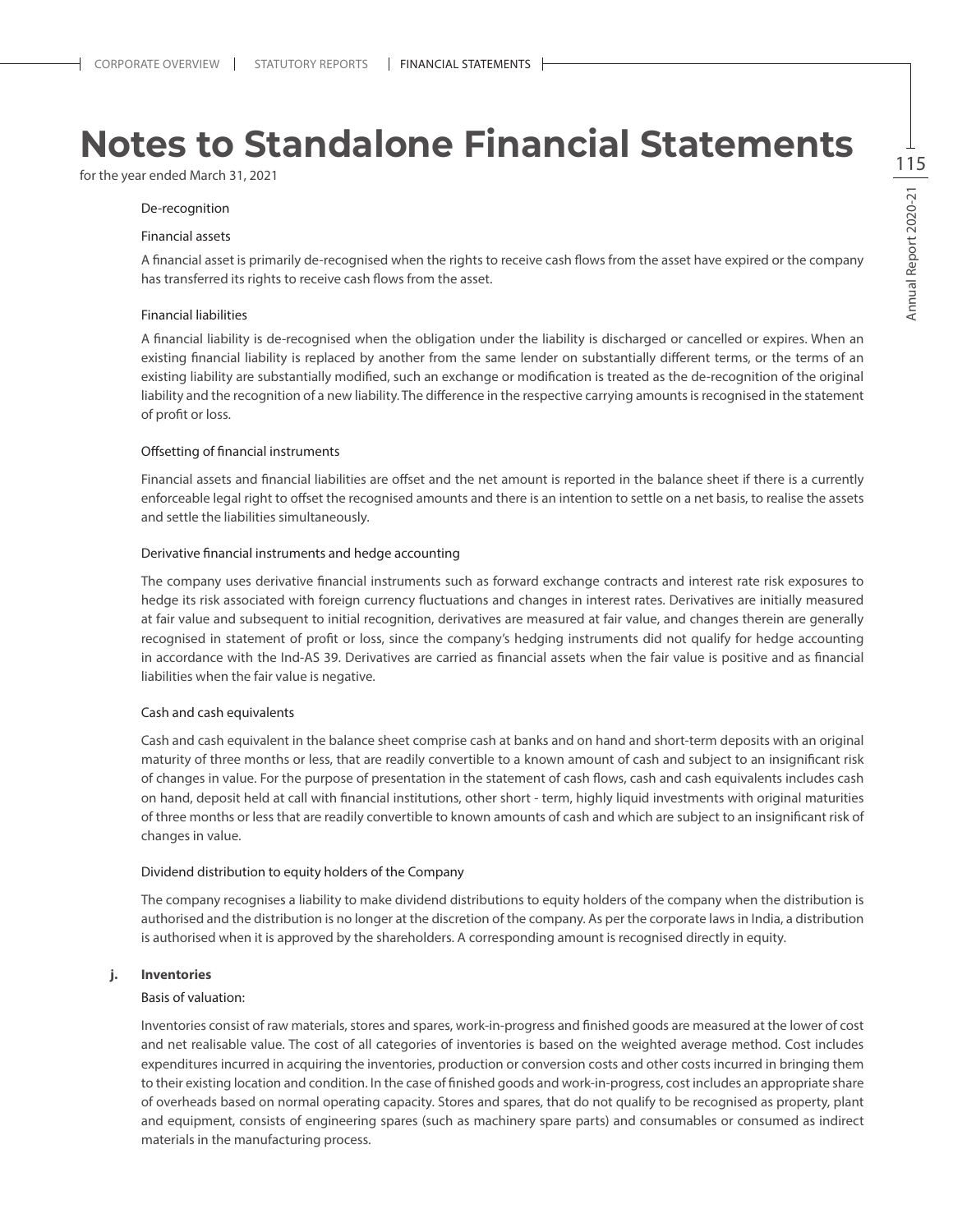

for the year ended March 31, 2021

### Method of Valuation:

 The Cost of raw materials, stores and consumables has been determined by using weighted average cost method and comprises all costs of purchase, duties, taxes (other than those subsequently recoverable from tax authorities) and all other costs incurred in bringing the inventories to their present location and condition.

 The Cost of finished goods and work-in-progress includes direct labour and an appropriate share of fixed and variable production overheads and excise duty as applicable. Fixed production overheads are allocated on the basis of normal capacity of production facilities. Cost is determined on weighted average basis.

 Net realisable value is the estimated selling price in the ordinary course of business, less the estimated costs of completion and selling expenses.

### **k. Foreign currency transactions**

 Transactions in foreign currencies are translated to the functional currency of the company at exchange rates at the dates of the transactions. Monetary assets and liabilities denominated in foreign currencies at the reporting period are translated into the functional currency at the exchange rate at that date. Non-monetary items denominated in foreign currencies which are carried at historical cost are reported using the exchange rate at the date of the transaction; and non-monetary items which are carried at fair value or any other similar valuation denominated in a foreign currency are reported using the exchange rates at the date when the fair value was measured.

 Exchange differences arising on monetary items on settlement, or restatement as at reporting date, at rates different from those at which they were initially recorded, are recognized in the statement of profit and loss in the year in which they arise

## **l. Investments in the nature of equity in subsidiaries**

 The company has elected to recognise its investments in equity instruments in subsidiaries at cost in the separate financial statements in accordance with the option available in Ind AS 27, 'Separate Financial Statements'. The company regardless of the nature of its involvement with an entity (the investee), determines whether it is a parent by assessing whether it controls the investee. The company controls an investee when it is exposed, or has rights, to variable returns from its involvement with the investee and has the ability to affect those returns through its power over the investee. Thus, the company controls an investee if and only if it has all the following:

- (a) power over the investee;
- (b) exposure, or rights, to variable returns from its involvement with the investee and
- (c) the ability to use its power over the investee to affect the amount of the returns.

 Investments are accounted in accordance with Ind AS 105 when they are classified as held for sale. On disposal of investment, the difference between its carrying amount and net disposal proceeds is charged or credited to the statement of profit and loss

#### **m. Revenue recognition**

#### Revenue from contract with customers

 The company derives revenues primarily from sale of active pharmaceutical ingredients and contract research services. Revenue is recognized on satisfaction of performance obligation upon transfer of control of promised products or services to customers in an amount that reflects the consideration the company expects to receive in exchange for those products or services.

The company satisfies a performance obligation and recognises revenue over time, if one of the following criteria is met:

- i. the customer simultaneously receives and consumes the benefits provided by the company's performance as the company performs; or
- ii. the company's performance creates or enhances an asset that the customer controls as the asset is created or enhanced; or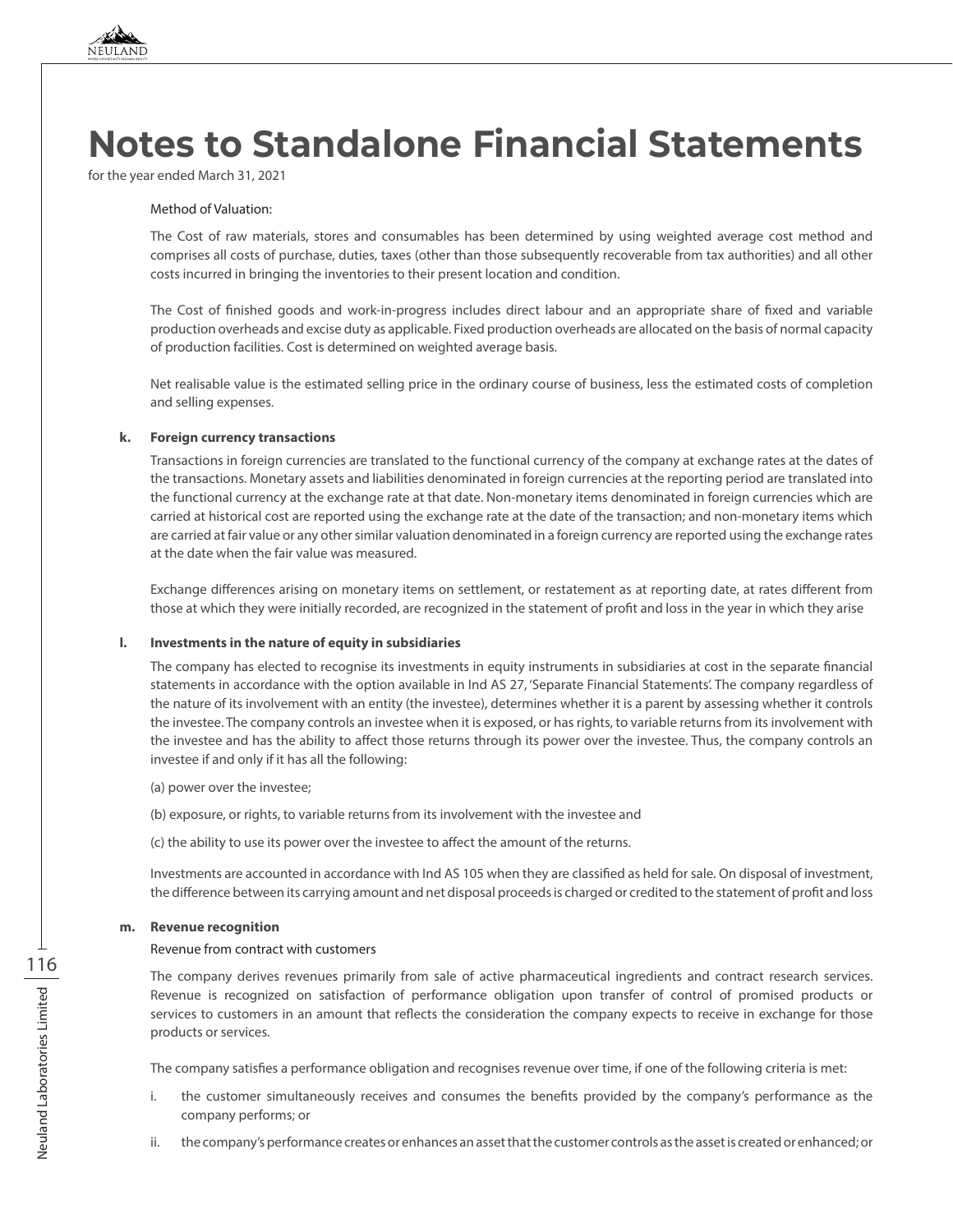for the year ended March 31, 2021

 iii. the company's performance does not create an asset with an alternative use to the company and an entity has an enforceable right to payment for performance completed to date.

 For performance obligations where one of the above conditions are not met, revenue is recognised at the point in time at which the performance obligation is satisfied.

 Revenue in excess of invoicing are classified as contract asset while collections in excess of revenues are classified as contract liabilities.

 In respect of contracts involving bill-and-hold arrangements, the company determines whether the control of the underlying products have been transferred to the customer. For the purpose of determining whether such control is transferred, the entity considers the following requirements as required by Ind AS 115:

- i. The reason for the bill-and-hold arrangement is substantive (i.e. the physical possession with the entity is pursuant to the customer's explicit request);
- ii. The product is separately identified as belonging to the customer;
- iii. The product is ready for physical transfer to the customer; and
- iv. The entity does not have the ability to use the product or to direct it to another customer.

 The entity recognizes revenue in respect of bill-and-hold arrangements only when all of the aforementioned requirements are met. Further, at the time of such recognition, the entity also determines whether there are any material unsatisfied performance obligations and determines the portion of the aggregate consideration, if any, that needs to be allocated and deferred.

 The company does not expect to have any contracts where the period between the transfer of the promised goods or services to the customer and payment by the customer exceeds one year. As a consequence, it does not adjust any of the transaction prices for the time value of money.

#### Other operating revenue - Export incentives

 Export Incentives under various schemes are recognised in the year of export in accordance with their respective underlying scheme at fair value of consideration received or receivable.

### Other income - Interest income

 Interest income is recognized on time proportion basis taking into account the amount outstanding and rate applicable. For all debt instruments measured either at amortised cost or at fair value through other comprehensive income, interest income is recorded using the effective interest rate (EIR). EIR is the rate that exactly discounts the estimated future cash payments or receipts over the expected life of the financial instrument or a shorter period, where appropriate, to the gross carrying amount of the financial asset or to the amortised cost of a financial liability. When calculating the effective interest rate, the company estimates the expected cash flows by considering all the contractual terms of the financial instrument (for example, prepayment, extension, call and similar options) but does not consider the expected credit losses.

### Other income - Dividend income

 Dividend income is recognised when the company's right to receive the payment is established, which is generally, when shareholders approve the dividend.

## **n. Borrowing costs**

 Borrowing costs are interest and other costs (including exchange differences relating to foreign currency borrowings to the extent that they are regarded as an adjustment to interest costs) incurred in connection with the borrowing of funds. Borrowing costs directly attributable to acquisition or construction of an asset which necessarily take a substantial period of time to get ready for their intended use are capitalised as part of the cost of that asset. Other borrowing costs are recognised as an expense in the period in which they are incurred.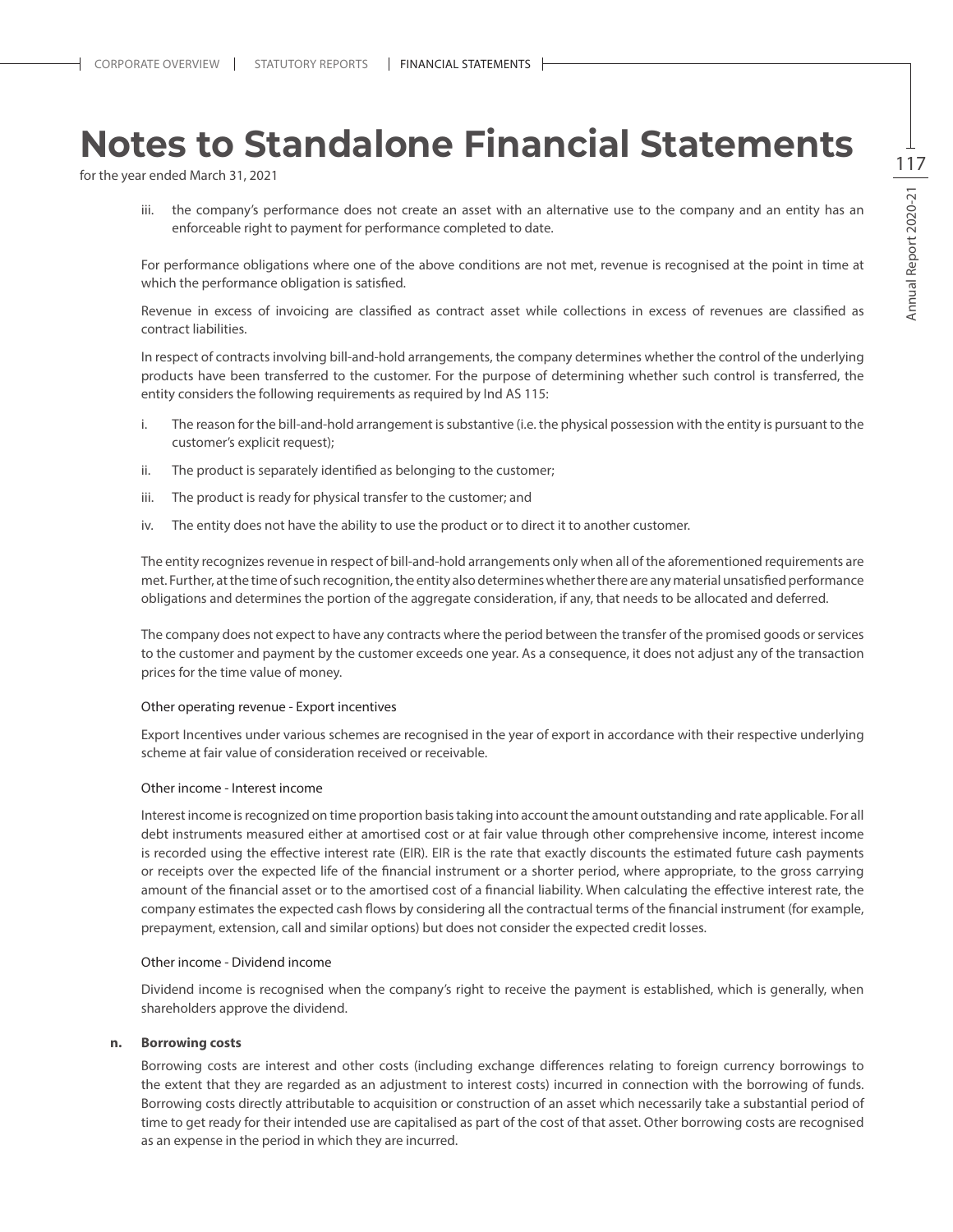

for the year ended March 31, 2021

### **o. Retirement and other employee benefits**

### Defined contribution plan

 The company's contributions to defined contribution plans are recognised as an expense as and when the services are received from the employees entitling them to the contributions.

### Defined benefit plan

 The liability in respect of defined benefit plans is calculated using the projected unit credit method with actuarial valuations being carried out at the end of each annual reporting period. The company recognises the net obligation of a defined benefit plan as a liability in its balance sheet. Gains or losses through remeasurement of the net defined benefit liability are recognised in other comprehensive income and are not reclassified to profit and loss in the subsequent periods. The effect of any plan amendments are recognised in the statement of profit and loss.

#### **p. Government grants**

 The company recognises government grants only when there is reasonable assurance that the conditions attached to them will be complied with, and the grants will be received. Government grants received in-relation to assets are presented as a reduction to the carrying amount of the related asset. Grants related to reimbursement of expenses incurred are recognized in statement of profit and loss as other income.

#### **q. Taxes**

 Tax expense recognized in statement of profit or loss consists of current and deferred tax except to the extent that it relates to items recognised in OCI or directly in equity, in which case it is recognised in OCI or directly in equity respectively.

 Current income tax, assets and liabilities are measured at the amount expected to be paid to or recovered from the taxation authorities in accordance with the Income Tax Act, 1961 and the Income Computation and Disclosure Standards (ICDS) enacted in India by using tax rates and the tax laws that are enacted at the reporting date. Current tax assets and tax liabilities are offset where the company has a legally enforceable right to offset and intends either to settle on a net basis, or to realise the asset and settle the liability simultaneously.

 Management periodically evaluates positions taken in the tax returns with respect to situations in which applicable tax regulations are subject to interpretation and establishes provisions where appropriate.

 Deferred tax is recognised on temporary differences between the carrying amounts of assets and liabilities in the financial statements. Deferred tax is measured at the tax rates that are expected to be applied to the temporary differences when they reverse, based on the laws that have been enacted or substantively enacted by the end of the reporting period. Deferred tax assets and liabilities are offset if there is a legally enforceable right to set off corresponding current tax assets against current tax liabilities and the deferred tax assets and deferred tax liabilities relate to income taxes levied by the same tax authority on the company.

 A deferred tax asset is recognised to the extent that it is probable that future taxable profits will be available against which the temporary difference can be utilised. Deferred tax assets are reviewed at each reporting date and are reduced to the extent that it is no longer probable that the related tax benefit will be realised. Withholding tax arising out of payment of dividends to shareholders under the Indian Income tax regulations is not considered as tax expense for the company and all such taxes are recognised in the statement of changes in equity as part of the associated dividend payment.

#### **r. Research and development expense**

 Expenditure on research activities undertaken with the prospect of gaining new scientific or technical knowledge and understanding is recognized as expense when incurred. Development activities involve a plan or design for the production of new or substantially improved products and processes. Development expenditure is capitalized only if:

- The product or the process is technically and commercially feasible;
- Future economic benefits are probable and ascertainable;
- The company intends to and has sufficient resources, technical and financial, to complete development of the product and has the ability to use or sell the asset; and
- Development costs can be measured reliably.

Where the aforementioned criteria are not met, the expenditure is transferred to statement of profit and loss.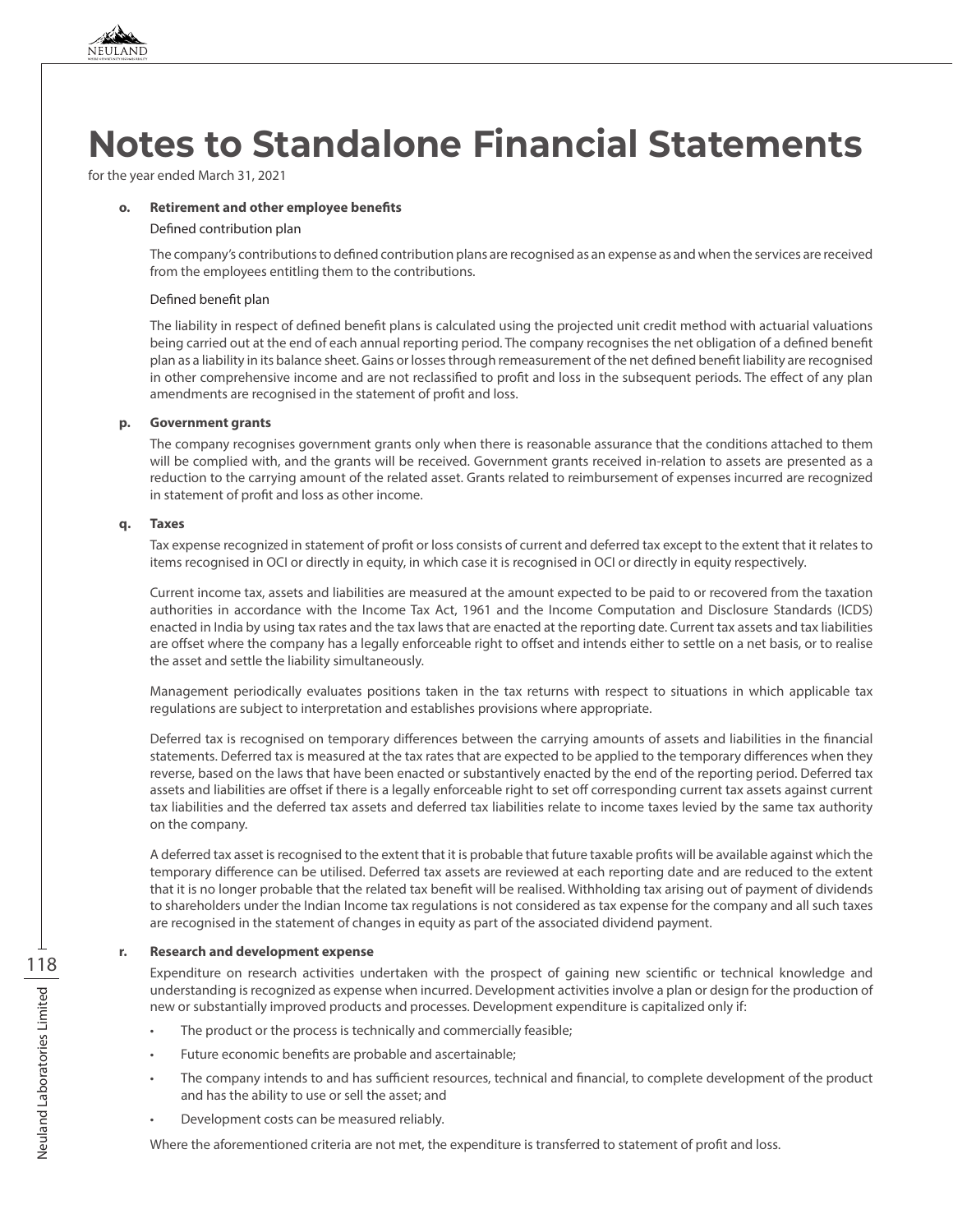for the year ended March 31, 2021

#### **s. Provisions, contingent liabilities and contingent assets**

 Provisions are recognized only when there is a present obligation, as a result of past events, and when a reliable estimate of the amount of obligation can be made at the reporting date. These estimates are reviewed at each reporting date and adjusted to reflect the current best estimates. Provisions are discounted to their present values, where the time value of money is material.

### Contingent liability is disclosed for:

- Possible obligations which will be confirmed only by future events not wholly within the control of the company; or
- Present obligations arising from past events where it is not probable that an outflow of resources will be required to settle the obligation or a reliable estimate of the amount of the obligation cannot be made.

 Contingent assets are neither recognized nor disclosed. However, when realization of income is virtually certain, related asset is recognized.

### **t. Exceptional Items**

 Exceptional items are transactions which due to their size or incidence are separately disclosed to enable a full understanding of the company's financial performance. Items which may be considered exceptional are significant restructuring charges, gains or losses on disposal of investments in subsidiaries, impairment losses/write down in value of investment in subsidiaries, significant disposal of fixed assets etc.

### **u. Earnings per share**

 Basic earnings per share is calculated by dividing the net profit or loss for the period attributable to equity shareholders by the weighted average number of equity shares outstanding during the period. Diluted EPS is determined by adjusting the profit or loss attributable to equity shareholders and the weighted average number of equity shares outstanding for the effects of all dilutive potential ordinary shares

**(iii)** On March 24, 2021, the Ministry of Corporate Affairs ("MCA") through a notification, amended Schedule III of the Companies Act, 2013. The amendments revise Division I, II and III of Schedule III and are applicable from April 1, 2021. Key amendments relating to Division II which relate to companies whose financial statements are required to comply with Companies (Indian Accounting Standards) Rules 2015 are:

### Balance Sheet:

- Lease liabilities should be separately disclosed under the head 'financial liabilities', duly distinguished as current or non-current.
- Certain additional disclosures in the statement of changes in equity such as changes in equity share capital due to prior period errors and restated balances at the beginning of the current reporting period.
- Specified format for disclosure of shareholding of promoters.
- Specified format for ageing schedule of trade receivables, trade payables, capital work-in-progress and intangible asset under development.
- If a company has not used funds for the specific purpose for which it was borrowed from banks and financial institutions, then disclosure of details of where it has been used.
- Specific disclosure under 'additional regulatory requirement' such as compliance with approved schemes of arrangements, compliance with number of layers of companies, title deeds of immovable property not held in name of company, loans and advances to promoters, directors, key managerial personnel (KMP) and related parties, details of benami property held etc

## Statement of profit and loss:

Additional disclosures relating to Corporate Social Responsibility (CSR), undisclosed income and crypto or virtual currency specified under the head 'additional information' in the notes forming part of the standalone financial statements.

The amendments are extensive and the Company will evaluate the same to give effect to them as required by law.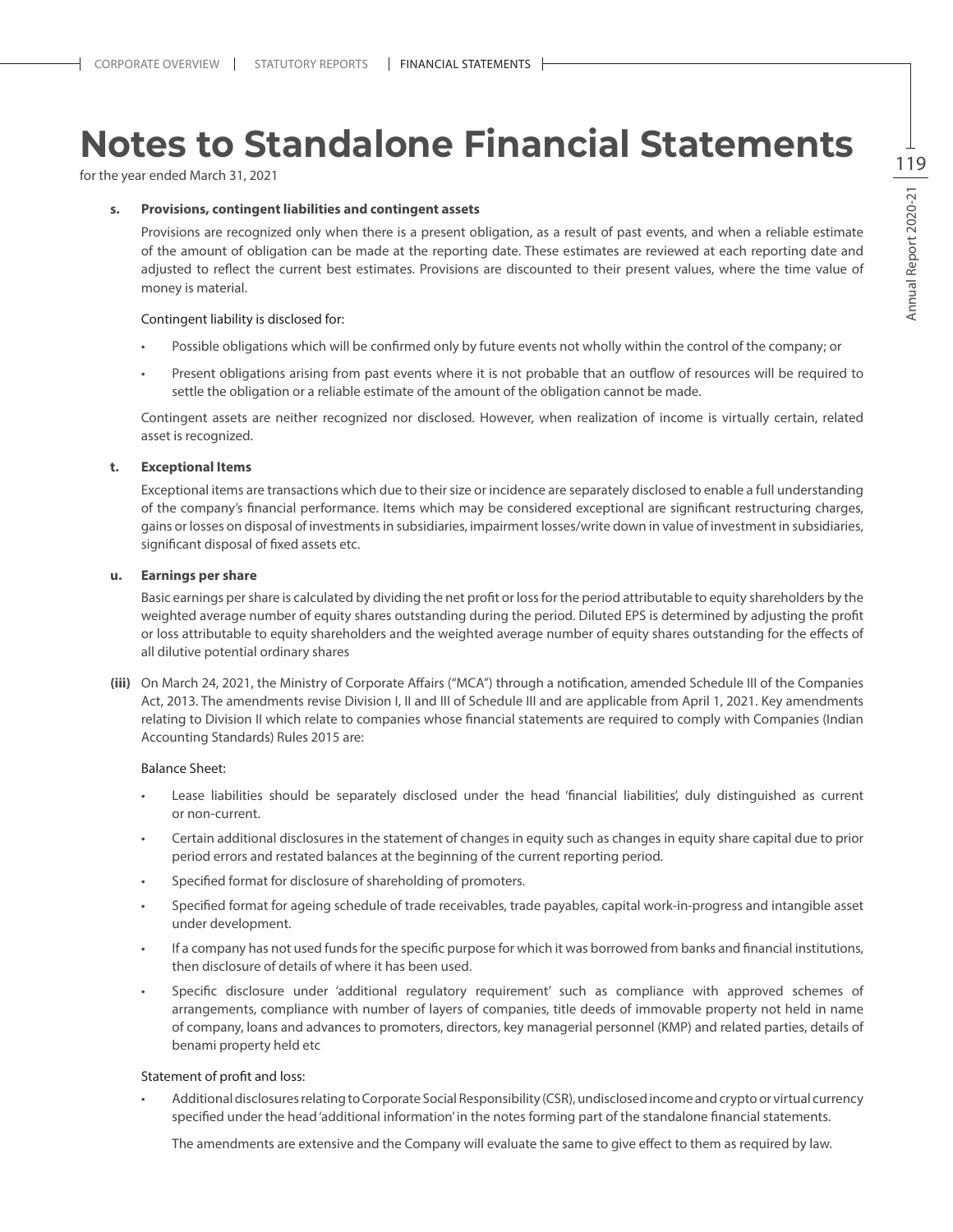$(\mathbb{R}^n)$  in lacks

for the year ended March 31, 2021

## **3. Property, plant and equipment**

|                                        |                          |                          |                  |                          |                                  |          |                                     | (K In Iacs)      |
|----------------------------------------|--------------------------|--------------------------|------------------|--------------------------|----------------------------------|----------|-------------------------------------|------------------|
|                                        | <b>Freehold</b>          | <b>Buildings</b>         | <b>Plant and</b> | <b>Office</b>            |                                  |          | <b>Furniture Vehicles Computers</b> | <b>Total</b>     |
|                                        | land                     |                          |                  |                          | equipment equipment and fixtures |          |                                     |                  |
| Gross carrying value (at deemed cost)  |                          |                          |                  |                          |                                  |          |                                     |                  |
| <b>As at 1 April 2019</b>              | 1,074.28                 | 8,531.26                 | 18,251.03        | 55.29                    | 151.72                           | 679.06   |                                     | 444.01 29,186.65 |
| <b>Additions</b>                       | $\overline{\phantom{a}}$ | 3,521.68                 | 9,685.89         | 6.74                     | 15.84                            | 209.11   | 170.92                              | 13,610.18        |
| Disposals/retirement                   |                          | $\overline{\phantom{a}}$ | (55.19)          |                          | $\overline{\phantom{a}}$         | (164.40) | $\overline{\phantom{a}}$            | (219.59)         |
| <b>Balance as at 31 March 2020</b>     |                          | 1,074.28 12,052.94       | 27,881.73        | 62.03                    | 167.56                           | 723.77   |                                     | 614.93 42,577.24 |
| Additions                              |                          | 1,695.67                 | 7,824.30         | 17.51                    | 53.26                            | 203.75   | 185.45                              | 9,979.94         |
| Disposals/retirement                   | $\overline{\phantom{a}}$ | $\overline{\phantom{a}}$ | (127.02)         | (0.40)                   | $\overline{\phantom{a}}$         | (68.68)  | (3.26)                              | (199.36)         |
| <b>Balance as at 31 March 2021</b>     |                          | 1,074.28 13,748.61       | 35,579.01        | 79.14                    | 220.82                           | 858.84   |                                     | 797.12 52,357.82 |
| <b>Accumulated depreciation</b>        |                          |                          |                  |                          |                                  |          |                                     |                  |
| Upto 1 April 2019                      | ٠                        | 807.72                   | 4,949.27         | 19.62                    | 33.61                            | 166.19   | 169.62                              | 6,146.03         |
| Charge for the year                    | $\overline{\phantom{a}}$ | 409.25                   | 2,091.48         | 6.18                     | 12.36                            | 225.34   | 118.49                              | 2,863.10         |
| Adjustments for disposals/retirement   | $\overline{\phantom{a}}$ | $\overline{\phantom{a}}$ | (51.71)          | $\overline{\phantom{a}}$ | $\overline{\phantom{a}}$         | (128.95) | $\sim$                              | (180.66)         |
| <b>Balance as at 31 March 2020</b>     |                          | 1,216.97                 | 6,989.04         | 25.80                    | 45.97                            | 262.58   | 288.11                              | 8,828.47         |
| Charge for the year                    | $\overline{\phantom{a}}$ | 507.40                   | 2,680.68         | 11.05                    | 19.39                            | 186.69   | 123.15                              | 3,528.36         |
| Adjustments for disposals/retirement   | $\overline{\phantom{0}}$ | $\overline{\phantom{a}}$ | (115.04)         | (0.36)                   | $\overline{\phantom{a}}$         | (52.67)  | (3.10)                              | (171.17)         |
| <b>Balance as at 31 March 2021</b>     | $\overline{\phantom{0}}$ | 1,724.37                 | 9,554.68         | 36.49                    | 65.36                            | 396.60   | 408.16                              | 12,185.66        |
| Net carrying value as at 31 March 2020 |                          | 1,074.28 10,835.97       | 20,892.69        | 36.23                    | 121.59                           | 461.19   | 326.82                              | 33,748.77        |
| Net carrying value as at 31 March 2021 |                          | 1,074.28 12,024.24       | 26,024.33        | 42.65                    | 155.46                           | 462.24   |                                     | 388.96 40,172.16 |

*Note:*

*1. Freehold land includes land aggregating to ₹3.30, held in the name of erstwhile Neuland Health Sciences Private Limited, which was merged with the Company. Further, the title of the land is under dispute as disclosed in Note No. 39(c).*

*2. Refer note 14 for details of property, plant and equipment subject to charge on secured borrowings*

*3 Refer note 35 for details of expenditure during construction period transferred from capital work-in-progress to property, plant and equipment.*

*4. Depreciation and amortisation expenses as per Statement of Profit & Loss includes ₹310.99 towards depreciation on Right to use assets*

## **4. Other intangible assets**

|                                        |                          | $(\overline{\mathfrak{k}})$ in lacs) |
|----------------------------------------|--------------------------|--------------------------------------|
|                                        | <b>Computer Software</b> | Total                                |
| Gross carrying value (at deemed cost)  |                          |                                      |
| As at 1 April 2019                     | 409.75                   | 409.75                               |
| <b>Additions</b>                       | 113.98                   | 113.98                               |
| Balance as at 31 March 2020            | 523.73                   | 523.73                               |
| <b>Additions</b>                       | 282.48                   | 282.48                               |
| <b>Balance as at 31 March 2021</b>     | 806.21                   | 806.21                               |
| <b>Accumulated amortization</b>        |                          |                                      |
| Upto 1 April 2019                      | 229.05                   | 229.05                               |
| Charge for the year                    | 98.92                    | 98.92                                |
| Balance as at 31 March 2020            | 327.97                   | 327.97                               |
| Charge for the year                    | 128.49                   | 128.49                               |
| <b>Balance as at 31 March 2021</b>     | 456.46                   | 456.46                               |
| Net carrying value as at 31 March 2020 | 195.76                   | 195.76                               |
| Net carrying value as at 31 March 2021 | 349.75                   | 349.75                               |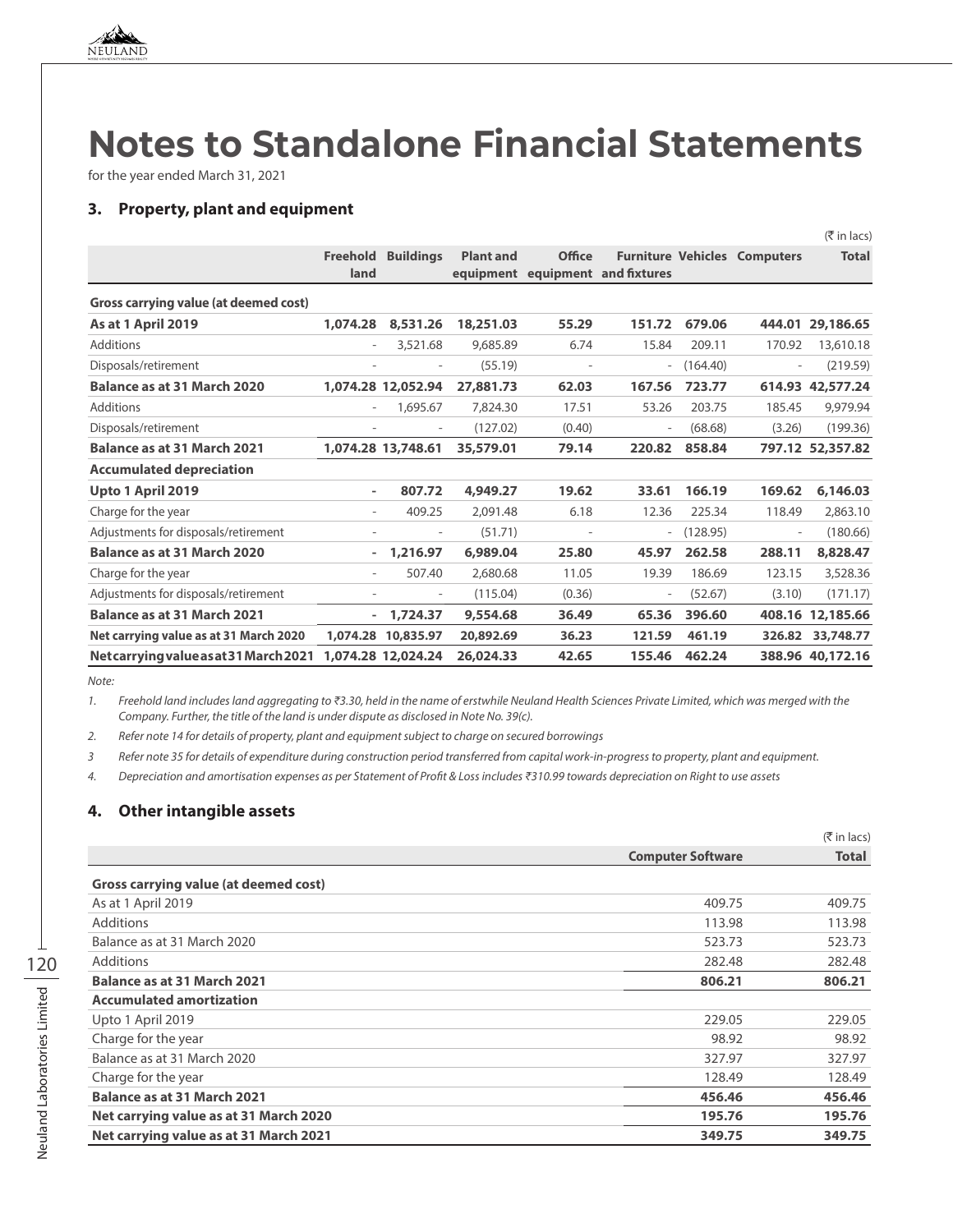for the year ended March 31, 2021

## **5. Investments**

|                                                                                        |               | $(\overline{\mathfrak{k}}$ in lacs) |
|----------------------------------------------------------------------------------------|---------------|-------------------------------------|
|                                                                                        | As at         | As at                               |
|                                                                                        | 31 March 2021 | 31 March 2020                       |
| Non-current                                                                            |               |                                     |
| Investments in unquoted equity shares (fully paid up, unless stated otherwise)         |               |                                     |
| In subsidiaries (carried at cost)                                                      |               |                                     |
| 300,000 (31 March 2020: 300,000) equity shares of Japan Yen 10 each in Neuland         | 15.37         | 15.37                               |
| Laboratories K.K., Japan, representing 100% shareholding                               |               |                                     |
| 1,000 (31 March 2020: 1,000) equity shares of USD 1 each in Neuland Laboratories Inc., | 0.45          | 0.45                                |
| USA, representing 100% shareholding                                                    |               |                                     |
| In others (carried at fair value through profit and loss)                              |               |                                     |
| 2,200 (31 March 2020: 2,200) equity shares of ₹100 each in Jeedimetla Effluent         | 2.20          | 2.20                                |
| <b>Treatment Limited</b>                                                               |               |                                     |
| 209,136 (31 March 2020: 209,136) equity shares of ₹10 each in Patancheru               | 20.91         | 20.91                               |
| <b>Enviro Tech Limited</b>                                                             |               |                                     |
| Investments in unquoted government securities (carried at fair value through           | 1.61          | 1.61                                |
| profit and loss)                                                                       |               |                                     |
| Investment in quoted mutual funds (carried at at fair value through other              |               |                                     |
| comprehensive income)                                                                  |               |                                     |
| 100,000 (31 March 2020: 100,000) units of ₹10 each in SBI Mutual Fund                  | 19.27         | 11.11                               |
| <b>Total non-current investments</b>                                                   | 59.81         | 51.65                               |
| Aggregate value of unquoted investments                                                | 40.54         | 40.54                               |
| Aggregate value of quoted investments                                                  | 19.27         | 11.11                               |
| Aggregate amount of impairment in value of investments                                 |               |                                     |
| Current                                                                                |               |                                     |
| Investment in unquoted equity shares (fully paid up, unless stated otherwise)          |               |                                     |
| In others (carried at at fair value through other comprehensive income)                |               |                                     |
| 402,000 (31 March 2020: 402,000) equity shares of ₹10 each in Andhra Pradesh Gas Power | 645.57        | 750.00                              |
| <b>Corporation Limited</b>                                                             |               |                                     |
| Note:                                                                                  |               |                                     |
| Aggregate value of unquoted investments                                                | 645.57        | 750.00                              |
| Aggregate value of quoted investments                                                  |               |                                     |
| Aggregate amount of impairment in value of investments                                 | 104.43        |                                     |

## **6. Other financial assets**

|                                                     |               | $(\overline{\xi}$ in lacs) |
|-----------------------------------------------------|---------------|----------------------------|
|                                                     | As at         | As at                      |
|                                                     | 31 March 2021 | 31 March 2020              |
| (Unsecured, considered good)                        |               |                            |
| Non-current                                         |               |                            |
| Security deposits                                   | 565.26        | 563.16                     |
| Fixed deposits with more than 12 months of maturity |               | 329.90                     |
| Advances to related parties (refer note 37)         | 14.79         | 14.79                      |
|                                                     | 580.05        | 907.85                     |
| Current                                             |               |                            |
| Interest accrued on bank deposits                   | 16.56         | 64.95                      |
| Unbilled revenue                                    | 292.75        | 211.40                     |
| Derivatives - foreign currency forward contracts    |               | 80.33                      |
|                                                     | 309.31        | 356.68                     |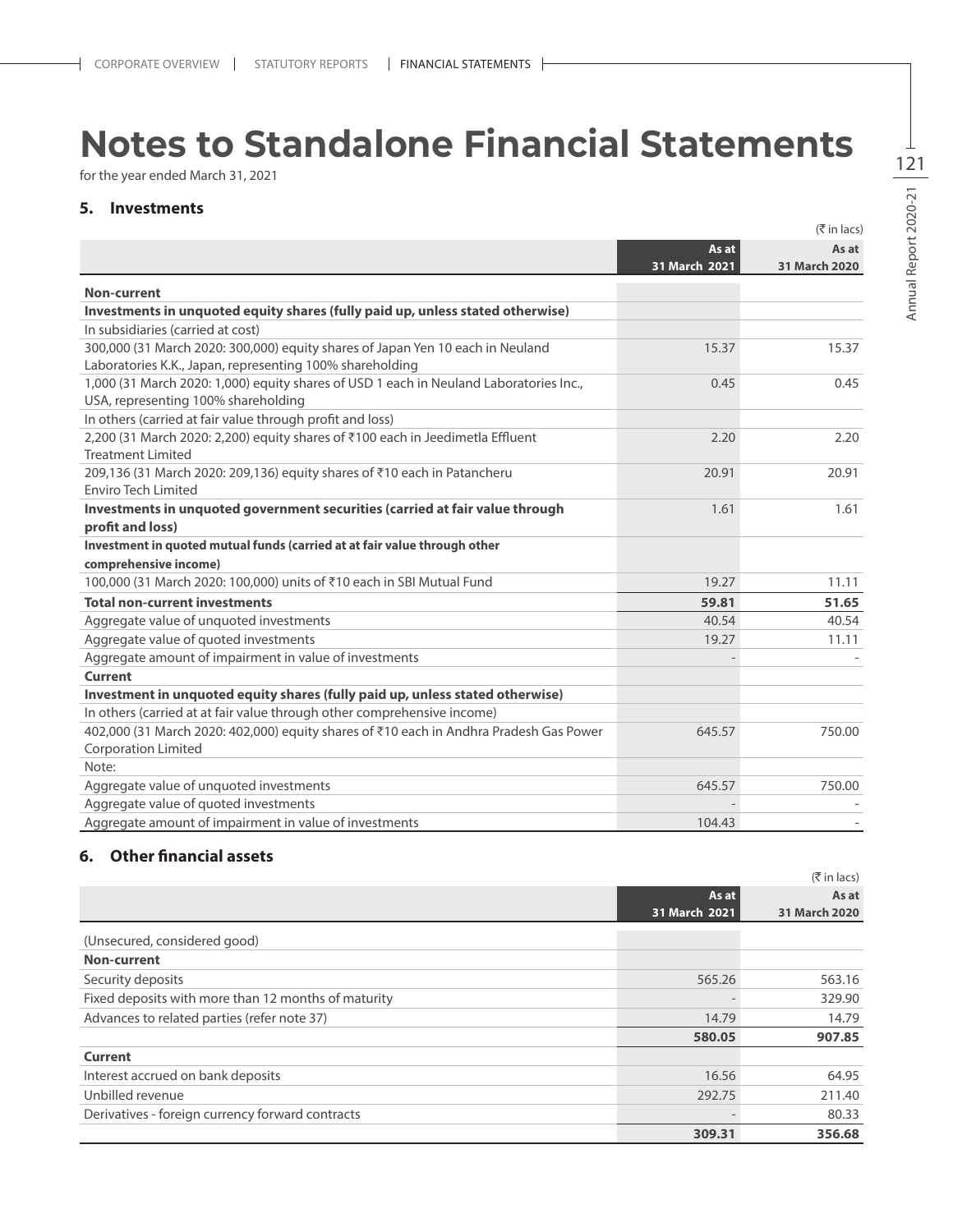for the year ended March 31, 2021

## **7. Other assets**

|                                      |               | $(\overline{\mathfrak{k}}$ in lacs) |
|--------------------------------------|---------------|-------------------------------------|
|                                      | As at         | As at                               |
|                                      | 31 March 2021 | 31 March 2020                       |
| (Unsecured, considered good)         |               |                                     |
| Non-current                          |               |                                     |
| Capital advances                     | 1,204.73      | 12.73                               |
| Balances with government authorities | 1,772.43      | 1,634.43                            |
|                                      | 2,977.16      | 1,647.16                            |
| Current                              |               |                                     |
| Prepaid expenses                     | 709.26        | 603.50                              |
| Advance to suppliers                 | 1,309.37      | 899.30                              |
| Balances with government authorities | 2,661.39      | 2,004.07                            |
| Export benefits receivable           | 149.99        | 781.61                              |
| Other advances                       | 690.80        | 475.30                              |
|                                      | 5,520.81      | 4,763.78                            |

## **8. Inventories (valued at lower of cost or net realisable value)**

|                                                                                  |               | $(\overline{\mathfrak{k}}$ in lacs) |
|----------------------------------------------------------------------------------|---------------|-------------------------------------|
|                                                                                  | As at         | As at                               |
|                                                                                  | 31 March 2021 | 31 March 2020                       |
| Raw materials [including goods in transit of ₹1,346.73 (31 March 2020: ₹570.64)] | 7,857.31      | 5,500.27                            |
| Work-in-progress                                                                 | 10,763.26     | 11,016.30                           |
| Finished goods                                                                   | 4,902.96      | 4,525.47                            |
| Stores and consumables                                                           | 1,237.24      | 912.70                              |
|                                                                                  | 24,760,77     | 21,954.74                           |

## **9. Trade receivables**

|                                                                  |               | $(\overline{\mathfrak{k}})$ in lacs) |
|------------------------------------------------------------------|---------------|--------------------------------------|
|                                                                  | As at         | As at                                |
|                                                                  | 31 March 2021 | 31 March 2020                        |
| Trade receivables considered good - secured                      |               |                                      |
| Trade receivables considered good - unsecured                    | 21,773.31     | 18,988.99                            |
| Trade receivables which have significant increase in credit risk | 337.31        | 805.40                               |
| Trade receivables - credit impaired                              |               |                                      |
|                                                                  | 22,110.62     | 19,794.39                            |
| Less: Loss allowance for doubtful receivables                    | (337.31)      | (805.40)                             |
|                                                                  | 21,773.31     | 18,988.99                            |

*Note:*

*1. No trade receivables are due from any related parties including directors or other officers of the Company either severally or jointly with any other person. 2. Refer note 31 for the Company's credit risk management process*

## **10. Cash and cash equivalents**

|                            |               | $(\overline{\mathfrak{k}}$ in lacs) |
|----------------------------|---------------|-------------------------------------|
|                            | As at I       | As at                               |
|                            | 31 March 2021 | 31 March 2020                       |
| <b>Balance with banks:</b> |               |                                     |
| in current accounts        | 77.05         | 789.31                              |
| in cash credit accounts    | 31.36         | 199.49                              |
| Cash on hand               | 3.18          | 2.73                                |
|                            | 111.59        | 991.53                              |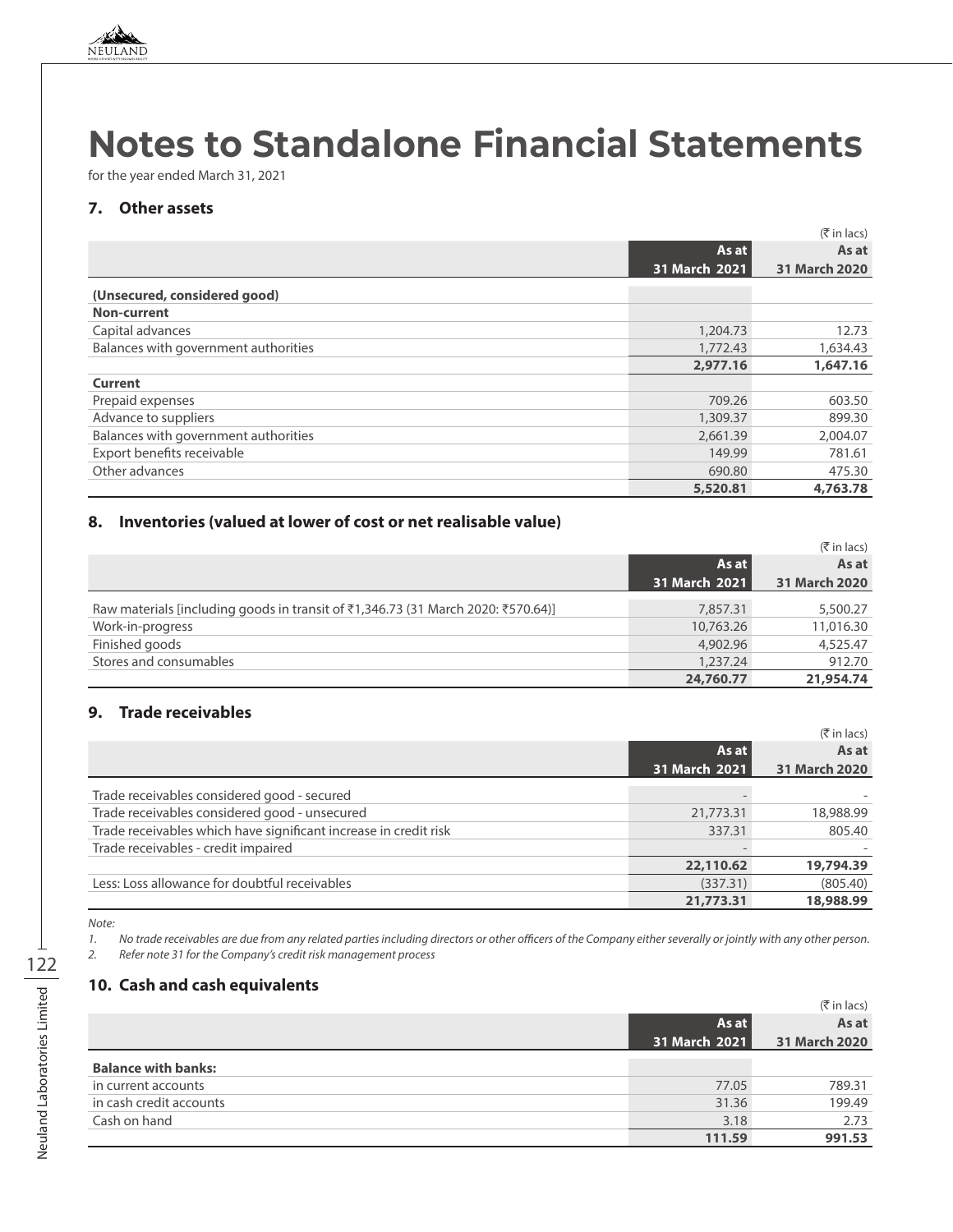for the year ended March 31, 2021

## **11. Bank balances other than cash and cash equivalents**

|                                                      |                 | $(\overline{\mathfrak{k}}$ in lacs) |
|------------------------------------------------------|-----------------|-------------------------------------|
|                                                      | As at           | As at                               |
|                                                      | 31 March 2021 l | 31 March 2020                       |
|                                                      |                 |                                     |
| Unpaid dividend account                              | 13.12           | 12.14                               |
| Fixed deposits with less than 12 months of maturity* | 1,683.25        | 3,565.57                            |
|                                                      | 1,696.37        | 3,577.71                            |

*\* Includes deposits amounting to ₹1517.25 (31 March 2020: ₹2605.40) held as margin money/commitment with the banks.*

## **12. Equity share capital**

|                                          |                            |               |                            | $(5 \nvert \text{in} \nvert \text{acs})$ |
|------------------------------------------|----------------------------|---------------|----------------------------|------------------------------------------|
|                                          | <b>As at 31 March 2021</b> |               | <b>As at 31 March 2020</b> |                                          |
|                                          | <b>Number</b>              | <b>Amount</b> | <b>Number</b>              | <b>Amount</b>                            |
| <b>Authorized share capital</b>          |                            |               |                            |                                          |
| Equity shares of ₹10 each                | 4,40,00,000                | 4,400.00      | 4,40,00,000                | 4,400.00                                 |
| <b>Issued share capital</b>              |                            |               |                            |                                          |
| Equity shares of ₹10 each, fully paid-up | 1,30,23,434                | 1,302.34      | 1,30,23,434                | 1,302.34                                 |
| <b>Subscribed share capital</b>          |                            |               |                            |                                          |
| Equity shares of ₹10 each, fully paid-up | 1,29,33,165                | 1,293.32      | 1,29,33,165                | 1,293.32                                 |
| <b>Fully paid-up share capital</b>       |                            |               |                            |                                          |
| Equity shares of ₹10 each                | 1,28,29,889                | 1,282.99      | 1,28,29,889                | 1,282.99                                 |
| Add: Forfeited equity shares of ₹10 each |                            | 7.06          |                            | 7.06                                     |
|                                          |                            | 1,290.05      |                            | 1,290.05                                 |

## **i. Reconciliation of number of equity shares outstanding at the beginning and at the end of the year**

|                                      |                     |                |                            | $(\overline{\xi}$ in lacs) |
|--------------------------------------|---------------------|----------------|----------------------------|----------------------------|
|                                      | As at 31 March 2021 |                | <b>As at 31 March 2020</b> |                            |
|                                      | <b>Number</b>       | <b>Amount</b>  | <b>Number</b>              | <b>Amount</b>              |
| <b>Equity shares</b>                 |                     |                |                            |                            |
| Balance at the beginning of the year | 1,28,29,889         | 1,28,29,889.00 | 1,28,29,889                | 1,28,29,889.00             |
| Add: Issued during the year          |                     |                | $\overline{\phantom{a}}$   |                            |
| Balance at the end of the year       | 1,28,29,889         | 1,28,29,889.00 | 1,28,29,889                | 1,28,29,889.00             |

## **ii. Rights, preferences and restrictions attached to equity shares**

The Company has only one class of equity shares having a par value of ₹10 per share. Each holder of equity shares is entitled to one vote per share. The Company declares and pays dividends in Indian rupees. The dividend proposed by the Board of Directors is subject to prior consent from consortium and approval of shareholders in the ensuing Annual General Meeting, except in case of interim dividend. In the event of liquidation of the Company, the holders of equity shares will be entitled to receive the remaining assets of the Company, after distribution of all preferential amounts in proportion of their shareholding.

### **iii. Details of shareholders holding more than 5% equity shares in the Company**

| Name of the equity shareholders     | As at 31 March 2021 |           | <b>As at 31 March 2020</b> |           |
|-------------------------------------|---------------------|-----------|----------------------------|-----------|
|                                     | <b>Number</b>       | % holding | <b>Number</b>              | % holding |
| Dr. D R Rao                         | 32,03,474           | 24.97%    | 32,03,474                  | 24.97%    |
| Malabar India Fund Limited          | 12,77,096           | 9.95%     | 12,77,096                  | 9.95%     |
| Steadview Capital Mauritius Limited |                     |           | 12,70,159                  | 9.90%     |

 $(\bar{\bar{\tau}}$  in lacs)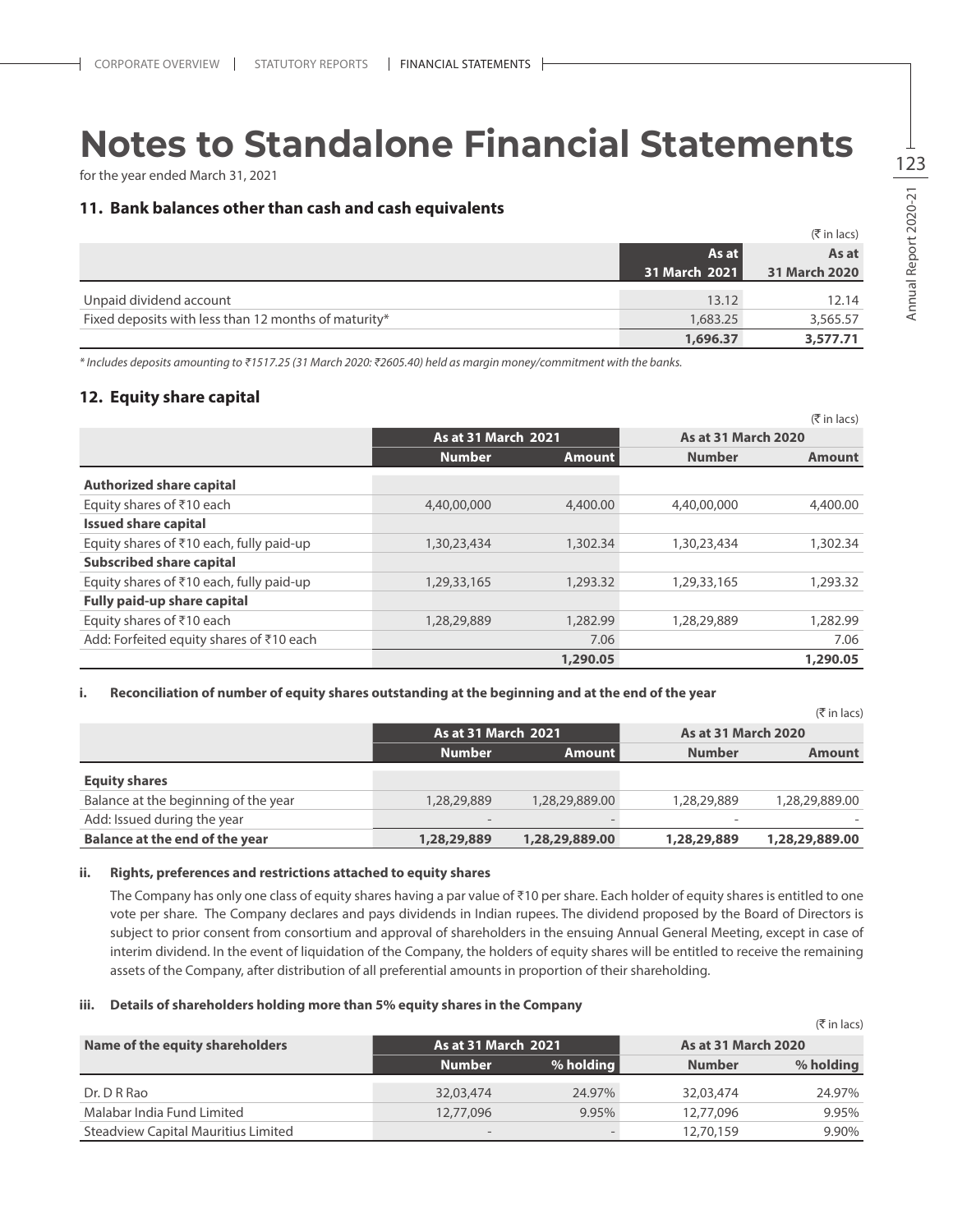for the year ended March 31, 2021

## **13. Other equity**

|                                                     |               | $(\overline{\mathfrak{k}})$ in lacs) |
|-----------------------------------------------------|---------------|--------------------------------------|
|                                                     | As at         | As at                                |
|                                                     | 31 March 2021 | 31 March 2020                        |
| <b>Reserves and surplus</b>                         |               |                                      |
| Capital reserve                                     | 3.32          | 3.32                                 |
| Securities premium                                  | 49,777.35     | 49,777.35                            |
| General reserve                                     | 2,789.65      | 2,789.65                             |
| Revaluation reserve                                 | 83.89         | 83.89                                |
| Retained earnings                                   | 24,415.20     | 16,642.31                            |
| <b>Total reserves and surplus</b>                   | 77,069.41     | 69,296.52                            |
| Other comprehensive income                          |               |                                      |
| FVOCI - equity instruments, net of taxes            | (56.08)       | 40.18                                |
| Remeasurement of defined benefit plan, net of taxes | (115.22)      | (72.23)                              |
| <b>Total Other Comprehensive Income</b>             | (171.30)      | (32.05)                              |
|                                                     | 76,898.11     | 69,264.47                            |

## **Nature and purpose of reserves**

## **Capital reserve**

Capital reserve was created on account of merger of Neuland Drugs & Pharmaceuticals Private Limited with the Company. The Company uses capital reserve for transactions in accordance with the provisions of the Act.

### **Securities premium**

The amount received in excess of face value of the equity shares is recognised in securities premium. In case of equity-settled share based payment transactions, the difference between fair value on grant date and face value of share is accounted as securities premium. This reserve is utilised in accordance with the provisions of the Act.

## **General reserve**

General reserve is used from time to time to transfer profits from retained earnings for appropriation purposes.

#### **Revaluation reserve**

Revaluation reserve was created on account of revaluation of certain property, plant and equipment during the earlier years.

## **FVOCI equity instruments**

The Company has elected to recognise the change in fair value of certain investments in other comprehensive income. These changes are accumulated within the FVOCI equity instruments reserve within equity. The Company transfers amounts from this reserve to retained earnings when the relevant equity instruments are derecognised.

## **Remeasurement of defined benefit plan**

The reserve represents the remeasurement gains/(losses) arising from the actuarial valuation of the defined benefit plan of the Company. The remeasurement gains/(losses) are recognized in other comprehensive income and accumulated under this reserve within equity. The amounts recognized under this reserve are not reclassified to statement of profit or loss.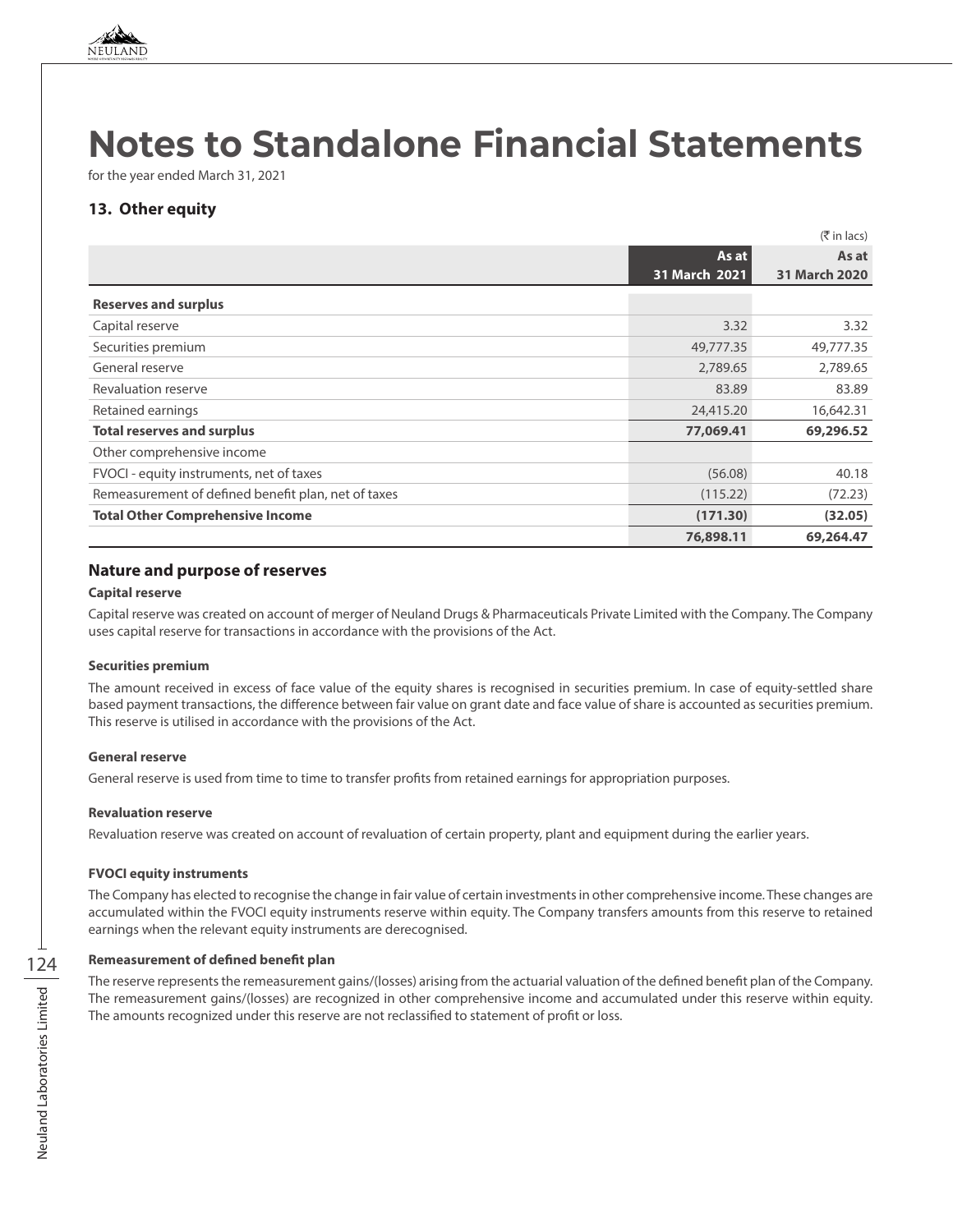for the year ended March 31, 2021

## **14. Borrowings**

|                                                  |               | $(\overline{\mathfrak{F}}$ in lacs) |
|--------------------------------------------------|---------------|-------------------------------------|
|                                                  | As at         | As at                               |
|                                                  | 31 March 2021 | 31 March 2020                       |
| Non-current                                      |               |                                     |
| <b>Secured</b>                                   |               |                                     |
| <b>Term loans</b>                                |               |                                     |
| From banks                                       | 11,005.62     | 6,806.73                            |
| From other parties                               |               | 2,053.57                            |
| <b>Vehicle loans</b>                             |               |                                     |
| From banks                                       | 106.52        | 100.23                              |
| From other parties                               | 206.95        | 181.27                              |
|                                                  | 11,319.09     | 9,141.80                            |
| Less: Current maturities of long-term borrowings | 2,505.83      | 1,404.54                            |
|                                                  | 8,813.26      | 7,737.26                            |

## **(a) Terms and conditions of loans and nature of security**

|             |                     |                                                              |                                 | (₹ in lacs)             |
|-------------|---------------------|--------------------------------------------------------------|---------------------------------|-------------------------|
| Loan        | as at 31 March 2021 | Outstanding Amount Outstanding Amount<br>as at 31 March 2020 | Number of<br><b>instalments</b> | Repayment<br>start date |
| Term Loan 1 |                     | 160.00                                                       | 18/ Quarterly                   | September'16            |
| Term Loan 2 | 3,048.14            | 3,689.86                                                     | 28/ Quarterly                   | March'19                |
| Term Loan 3 | 1,696.43            | 2,053.57                                                     | 28/ Quarterly                   | April'19                |
| Term Loan 4 | 2,782.94            | 2,956.87                                                     | 17/ Quarterly                   | January'21              |
| Term Loan 5 | 3,478.11            |                                                              | 20/ Quarterly                   | June'21                 |

- (i) The above loans are secured by pari-passu first charge on property, plant and equipment (both present and future) and second charge (hypothecation) on the current assets of the Company. All the above term loan (except Term Loan 5) from banks are also secured by way of personal guarantees extended by Dr. Davaluri Rama Mohan Rao and Davuluri Sucheth Rao. Term Loan 1 was fully repaid during the year and the charge is released.
- (ii) Vehicles loans outstanding to the tune of ₹313.47 (31 March 2020: ₹281.50) are secured by hypothecation of specific vehicles against which the loan was availed. Vehicle loans are repayable in instalments ranging from 35 to 59 months from the date of the loan.
- (iii) All the above loans carry interest in the range of 7.55% to 9.85% per annum (31 March 2020: 6.70% to 12.50% per annum).
- (iv) Details of repayment of non-current borrowings

|                   |               | (₹ in lacs)   |
|-------------------|---------------|---------------|
|                   | As at $ $     | As at         |
|                   | 31 March 2021 | 31 March 2020 |
|                   |               |               |
| Up to 1 year      | 2,505.83      | 1,404.54      |
| From 1 to 3 years | 4,938.37      | 3,535.62      |
| 3 years and above | 3,874.89      | 4,201.64      |
|                   | 11,319.09     | 9,141.80      |

|                          |               | $(\overline{\mathfrak{k}}$ in lacs) |
|--------------------------|---------------|-------------------------------------|
|                          | As at         | As at                               |
|                          | 31 March 2021 | 31 March 2020                       |
| <b>Current</b>           |               |                                     |
| Secured loans from banks | 5,698.44      | 16,817.26                           |
|                          | 5,698.44      | 16,817.26                           |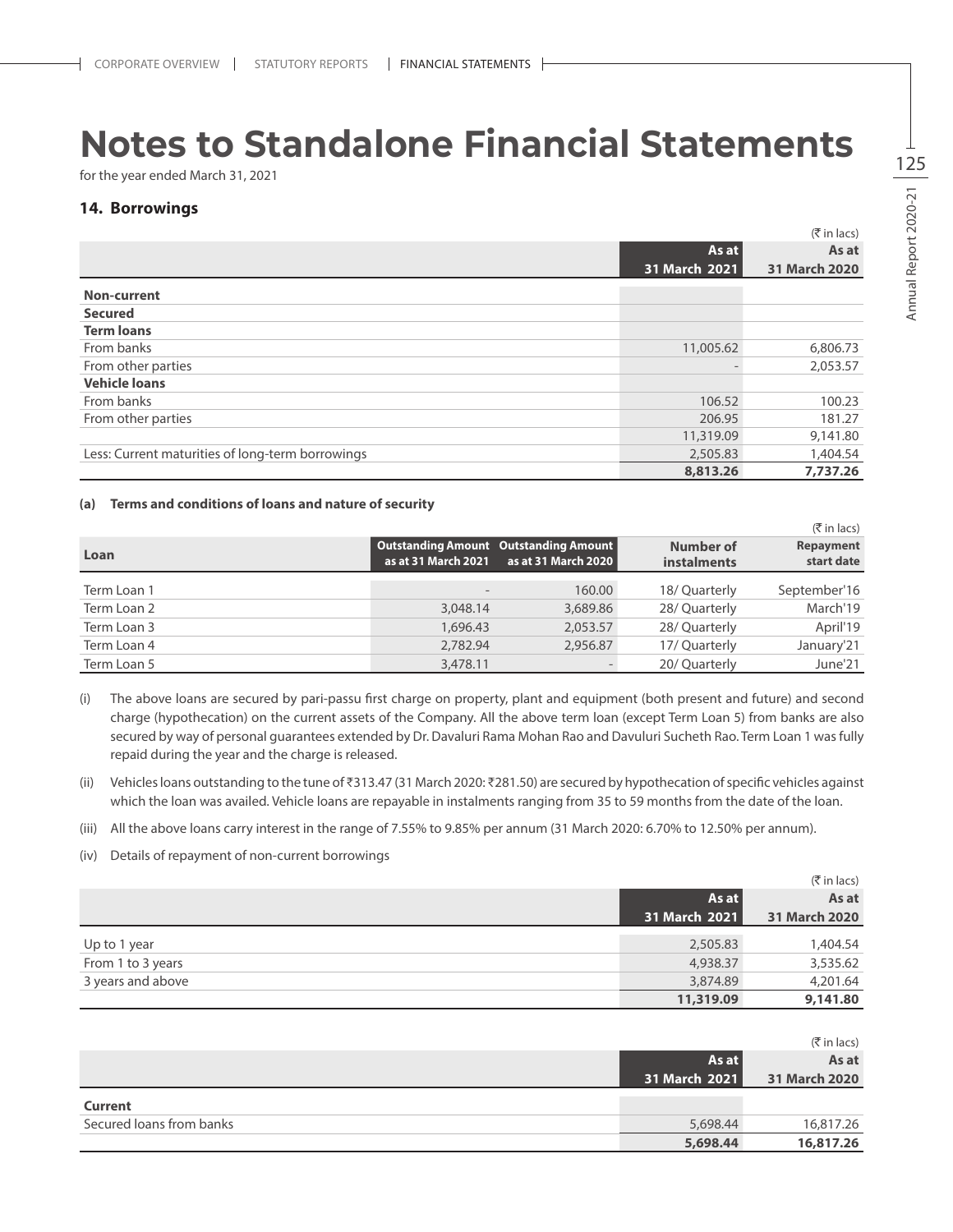

for the year ended March 31, 2021

- (i) Loans outstanding represent cash credit, packing credit and working capital demand loan facility availed with various banks and carry interest linked to the respective bank's prime / base lending rate, and range from 0.64% to 9.40% per annum (31 March 2020: 2% to 12.75% per annum).
- (ii) The above loans with all working capital lenders are secured by way of pari-passu first charge on all the current assets of the Company and pari-passu second charge on Company's property, plant and equipment. All of the above working capital loans are also secured by way of personal guarantees extended by Dr. Davaluri Rama Mohan Rao and Davuluri Sucheth Rao and pari-passu charge on 200,000 equity shares of the Company held by Dr. D R Rao, in favour of the working capital lenders.

## **15. Provisions**

|                           |               | $(\overline{\mathfrak{k}})$ in lacs) |
|---------------------------|---------------|--------------------------------------|
|                           | As at         | As at                                |
|                           | 31 March 2021 | 31 March 2020                        |
| Non-current               |               |                                      |
| Gratuity (refer note (a)) | 651.86        | 996.37                               |
| Compensated absences      | 257.79        | 222.09                               |
|                           | 909.65        | 1,218.46                             |
| Current                   |               |                                      |
| Gratuity (refer note (a)) |               | 176.19                               |
| Compensated absences      | 64.26         | 51.12                                |
|                           | 64.26         | 227.31                               |

### **(a) Gratuity**

The Company has a defined benefit funded gratuity plan. Every employee who has completed five years or more of service gets a gratuity on departure at 15 days salary (last drawn salary) for each completed year of service. The Company has subscribed to a group gratuity scheme of Life Insurance Corporation of India (LIC) & Kotak Gratuity Group Plan. Under the said policy, the eligible employees are entitled for gratuity upon their resignation or in the event of death in lumpsum after deduction of necessary taxes up to a maximum limit of ₹20.

The following table set out the status of the gratuity plan and the reconciliation of opening and closing balances of the present value and defined benefit obligation.

|       |                                                                                |               | $(\overline{\mathfrak{k}}$ in lacs) |
|-------|--------------------------------------------------------------------------------|---------------|-------------------------------------|
|       |                                                                                | As at         | As at                               |
|       |                                                                                | 31 March 2021 | 31 March 2020                       |
| (i)   | Change in projected benefit obligation                                         |               |                                     |
|       | Projected benefit obligation at the beginning of the year                      | 1,199.64      | 1,038.80                            |
|       | Service cost                                                                   | 116.42        | 112.02                              |
|       | Interest cost                                                                  | 74.12         | 76.46                               |
|       | Actuarial (gain) / loss                                                        | 55.97         | 88.48                               |
|       | Benefits paid                                                                  | (177.34)      | (116.12)                            |
|       | Projected benefit obligation at the end of the year                            | 1,268.81      | 1,199.64                            |
| (ii)  | <b>Change in plan assets</b>                                                   |               |                                     |
|       | Fair value of plan assets at the beginning of the year                         | 27.08         | 23.08                               |
|       | Value adjustment                                                               | (1.48)        | (11.28)                             |
|       | Expected return on plan assets                                                 | 1.83          | 1.80                                |
|       | <b>Employer contributions</b>                                                  | 775.41        | 123.88                              |
|       | Benefits paid                                                                  | (185.89)      | (110.40)                            |
|       | Fair value of plan assets at the end of the year                               | 616.95        | 27.08                               |
| (iii) | Reconciliation of present value of obligation on the fair value of plan assets |               |                                     |
|       | Present value of projected benefit obligation at the end of the year           | 1,268.81      | 1,199.64                            |
|       | Funded status of the plans                                                     | (616.95)      | (27.08)                             |
|       | Net liability recognised in the balance sheet                                  | 651.86        | 1,172.56                            |
|       |                                                                                |               |                                     |

*Table continued to next page*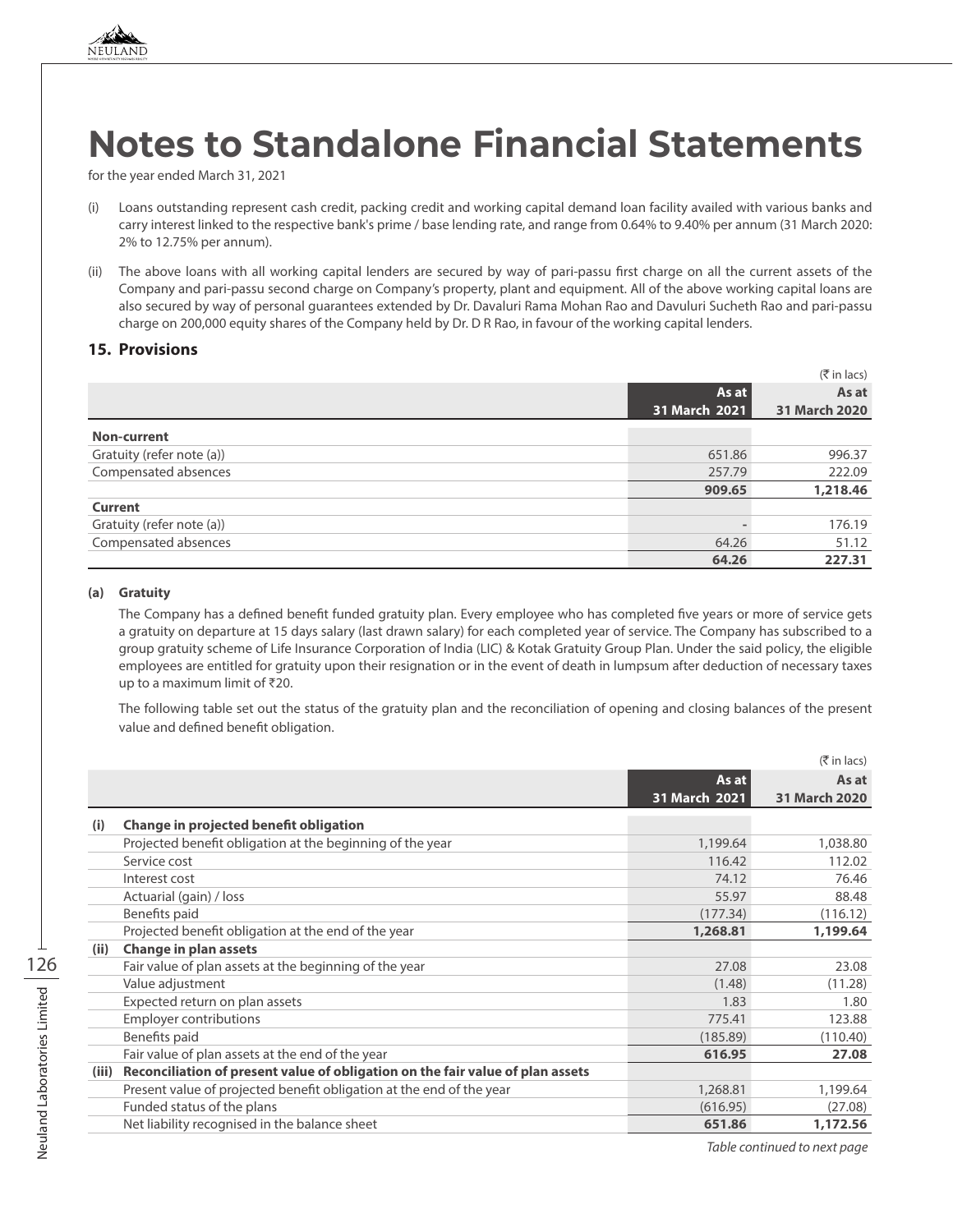for the year ended March 31, 2021

┫

|      |                                                                        |               | $(\overline{\mathfrak{k}})$ in lacs) |
|------|------------------------------------------------------------------------|---------------|--------------------------------------|
|      |                                                                        | As at         | As at                                |
|      |                                                                        | 31 March 2021 | 31 March 2020                        |
|      |                                                                        |               |                                      |
| (iv) | Expense recognized in the statement of profit and loss<br>Service cost | 116.42        | 112.02                               |
|      | Interest cost                                                          | 74.12         | 76.46                                |
|      |                                                                        | (1.83)        |                                      |
|      | Expected returns on plan assets                                        | 188.71        | (1.80)<br>186.68                     |
|      | Net gratuity costs<br><b>Expense recognized in OCI</b>                 |               |                                      |
| (v)  | Recognized net actuarial (gain)/ loss                                  | 57.45         | 99.76                                |
|      |                                                                        | 57.45         | 99.76                                |
| (v)  | <b>Key actuarial assumptions</b>                                       |               |                                      |
|      | Financial assumptions                                                  |               |                                      |
|      | Discount rate                                                          | 6.86%         | 6.75%                                |
|      | Expected return on plan assets                                         | 6.75%         | 7.80%                                |
|      | <b>Withdrawal Rate</b>                                                 | 4.00%         | 4.00%                                |
|      | Salary escalation rate                                                 | 4.00%         | 4.00%                                |
|      | Demographic assumptions                                                |               |                                      |
|      | Mortality rate as per Indian Assured Lives Mortality 2012-14 table     |               |                                      |
| (vi) | <b>Sensitivity Analysis</b>                                            |               |                                      |
|      | Projected defined benefit obligation                                   | 1,268.81      | 1,199.64                             |
|      | Delta effect of +1% change in discount rate                            | 1,196.56      | 1,124.98                             |
|      | Delta effect of -1% change in discount rate                            | 1,364.95      | 1,284.17                             |
|      | Delta effect of +1% change in salary escalation rate                   | 1,363.59      | 1,281.09                             |
|      | Delta effect of -1% change in salary escalation rate                   | 1,195.91      | 1,126.16                             |
|      | (vii) Maturity analysis of projected benefit obligation                |               |                                      |
|      | 1 year                                                                 | 152.27        | 145.66                               |
|      | 2 to 5 years                                                           | 420.29        | 310.28                               |
|      | 6 to 10 years                                                          | 553.44        | 597.64                               |
|      | More than 10 years                                                     | 135.97        | 146.06                               |

The significant actuarial assumptions for the determination of the defined benefit obligation are the discount rate and salary escalation rate. The calculation of the net defined benefit liability is sensitive to these assumptions. Sensitivity to these factors is disclosed above.

## **16. Deferred tax liabilities (net)**

|                                                                     |               | $(\overline{\mathfrak{k}})$ in lacs) |
|---------------------------------------------------------------------|---------------|--------------------------------------|
|                                                                     | As at         | As at                                |
|                                                                     | 31 March 2021 | 31 March 2020                        |
| Deferred tax liabilities arising on account of :                    |               |                                      |
| Property, plant and equipment, goodwill and other intangible assets | 6,942.01      | 6,667.78                             |
| Deferred tax assets arising on account of :                         |               |                                      |
| Employee benefits                                                   | (518.19)      | (601.00)                             |
| Provision for trade receivables and advances                        | (90.61)       | (189.07)                             |
| Brought forward business loss                                       |               | (507.31)                             |
| Investment property                                                 | (440.44)      | (673.03)                             |
| <b>Others</b>                                                       | 6.89          | (1.67)                               |
| Deferred tax liabilities (net)                                      | 5,899.66      | 4,695.70                             |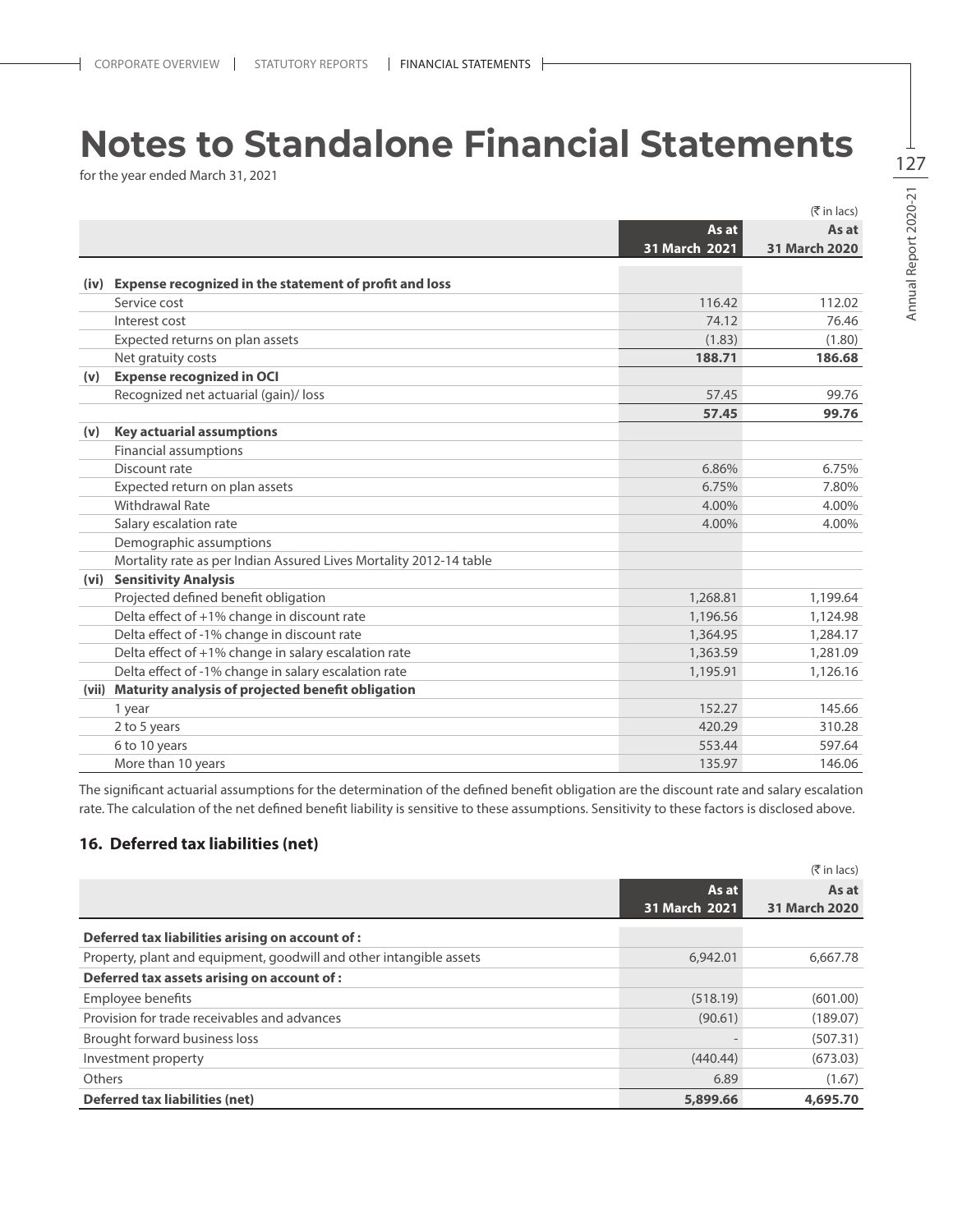

for the year ended March 31, 2021

(a) In assessing whether the deferred tax assets will be realised, management considers whether some portion or all of the deferred tax assets will not be realised. The ultimate realisation of the deferred income tax assets in the nature of business loss carry forward is dependent upon the generation of future taxable income during the periods in which the temporary differences become deductible. Management considers the scheduled reversals of deferred tax liabilities, projected future taxable income and tax planning strategy in making this assessment. Based on the level of historical taxable income and projections of future taxable income over the periods in which the deferred tax assets are deductible, management believes that the Company will realise the benefits of those recognised deductible difference of business loss carry forward. Recoverability of deferred tax assets is based on estimates of future taxable income and any changes in such future taxable income would impact the recoverability of deferred tax assets. However, management believes that any reasonable possible change in the key assumptions would not effect the Company's ability to recover the deferred tax asset

## **17. Other liabilities**

|                              |               | $(\overline{\mathfrak{k}}$ in lacs) |
|------------------------------|---------------|-------------------------------------|
|                              | As at         | As at                               |
|                              | 31 March 2021 | 31 March 2020                       |
| Non-current                  |               |                                     |
| Advances from customers      | 3.00          | 2,028.00                            |
| Security deposit received    | 283.48        | 283.48                              |
|                              | 286.48        | 2,311.48                            |
| Current                      |               |                                     |
| Advances from customers      | 6,360.72      | 2,167.19                            |
| <b>Statutory liabilities</b> | 277.14        | 230.78                              |
|                              | 6,637.86      | 2,397.97                            |

## **18. Trade payables**

|                                                                                        |               | (₹ in lacs)   |
|----------------------------------------------------------------------------------------|---------------|---------------|
|                                                                                        | As at         | As at         |
|                                                                                        | 31 March 2021 | 31 March 2020 |
|                                                                                        |               |               |
| Total outstanding dues of micro enterprises and small enterprises                      | 856.79        | 130.56        |
| Total outstanding dues of creditors other than micro enterprises and small enterprises | 14,817.84     | 11,869.28     |
|                                                                                        | 15,674.63     | 11,999.84     |

*Note :*

*1. Refer note 31 for the Company's liquidity risk management process*

*2. The Micro and Small Enterprises have been identified on the basis of information available with the Company. This has been relied upon by the auditors. Details of dues to such parties are given below:*

|                                                                                          |               | $(\overline{\mathfrak{k}})$ in lacs) |
|------------------------------------------------------------------------------------------|---------------|--------------------------------------|
|                                                                                          | As at         | As at                                |
|                                                                                          | 31 March 2021 | <b>31 March 2020</b>                 |
| The principal amount remaining unpaid as at the end of the year                          | 856.79        | 130.56                               |
| The amount of interest accrued and remaining unpaid at the end of the year               | 8.90          | 0.93                                 |
| Amount of interest paid by the company in terms of Section 16, of (MSMED Act 2006) along |               |                                      |
| with the amounts of payments made beyond the appointed date during the year.             |               |                                      |
| Amount of interest due and payable for the period of delay in making payment without the |               |                                      |
| interest specified under the (MSMED Act 2006).                                           |               |                                      |
| The amount of further interest remaining due and payable in the succeeding years, until  |               |                                      |
| such date when the interest dues as above are actually paid to the small enterprises     |               |                                      |
| for the purpose of disallowance as a deductible expenditure under Section 23 of the      |               |                                      |
| (MSMED Act 2006).                                                                        |               |                                      |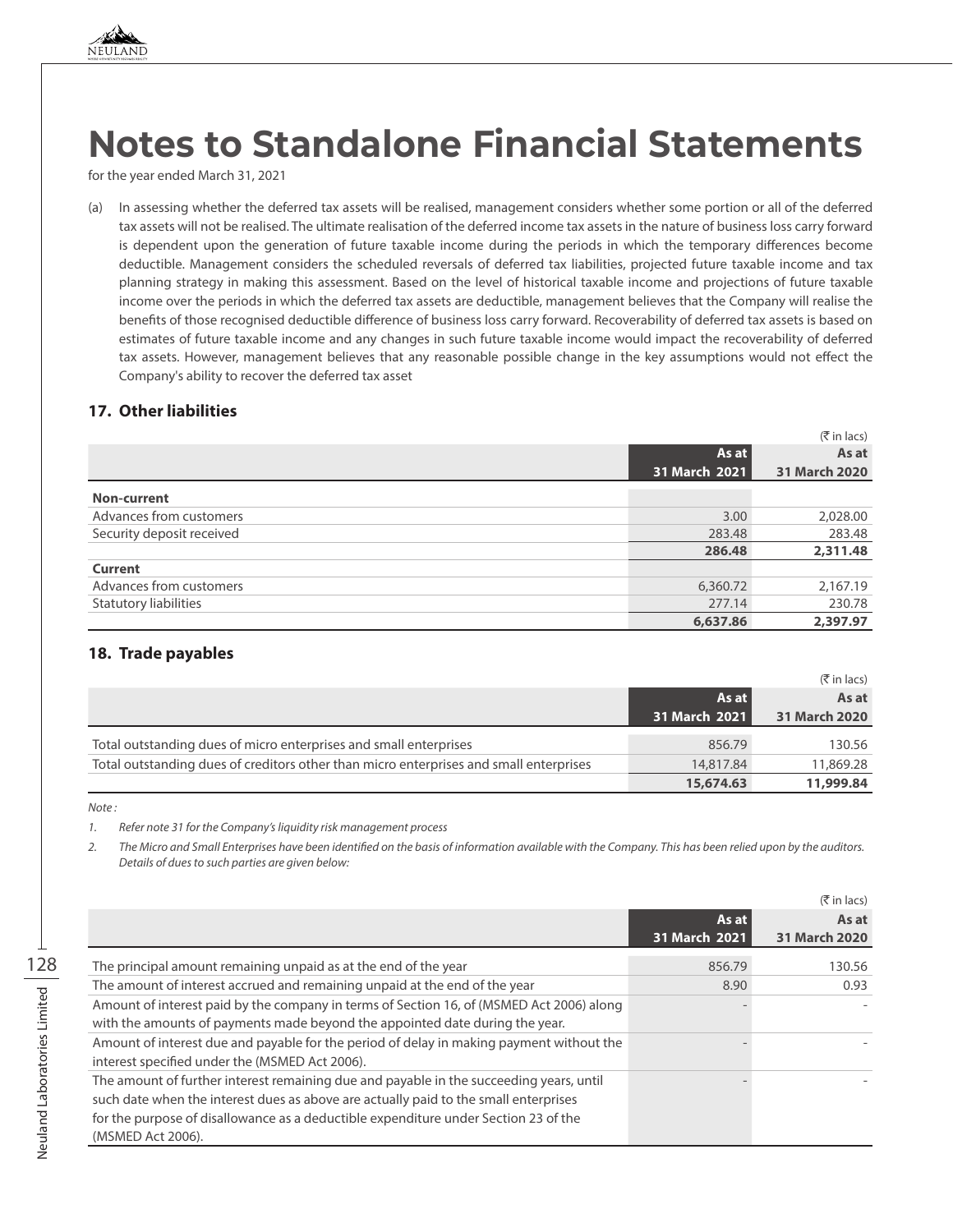for the year ended March 31, 2021

## **19. Other financial liabilities**

|                                                            |               | $(\overline{\mathfrak{k}})$ in lacs) |
|------------------------------------------------------------|---------------|--------------------------------------|
|                                                            | As at         | As at                                |
|                                                            | 31 March 2021 | <b>31 March 2020</b>                 |
| Current                                                    |               |                                      |
| Current maturities of long-term borrowings (refer note 14) | 2,505.83      | 1,404.54                             |
| Interest accrued but not due on borrowings                 | 39.60         | 25.22                                |
| Unclaimed dividends                                        | 13.16         | 12.16                                |
| Creditors for capital goods                                | 1,148.96      | 924.89                               |
| Employee related liabilities                               | 1,128.43      | 840.51                               |
| Accrual for expenses                                       | 3,284.01      | 1,392.84                             |
| Others                                                     | 847.86        |                                      |
|                                                            | 8,967.85      | 4,600.16                             |

## **20. Revenue from operations**

|                                 |                                     | $(\overline{\mathfrak{k}}$ in lacs) |
|---------------------------------|-------------------------------------|-------------------------------------|
|                                 | For the year ended<br>31 March 2021 | For the year ended<br>31 March 2020 |
| Sale of products                | 88,125.24                           | 70,898.49                           |
| Sale of services                | 3,692.43                            | 2,546.66                            |
| <b>Other operating revenues</b> |                                     |                                     |
| Sale of impurities              | 253.49                              | 285.16                              |
| Scrap sales                     | 355.36                              | 496.26                              |
| <b>Export incentives</b>        | 1,264.79                            | 2,044.51                            |
|                                 | 93,691.31                           | 76,271.08                           |

## **Disaggregation of revenue**

## **Revenue based on Geography**

|                   |                                                               | $(\overline{\mathfrak{k}}$ in lacs) |
|-------------------|---------------------------------------------------------------|-------------------------------------|
|                   | <b>For the year ended</b> For the year ended<br>31 March 2021 | 31 March 2020                       |
| India             | 23,484.42                                                     | 25,387.07                           |
| Europe            | 33,139.00                                                     | 24,067.11                           |
| <b>USA</b>        | 19,469.91                                                     | 11,571.55                           |
| Rest of the world | 17,597.98                                                     | 15,245.35                           |
|                   | 93,691.31                                                     | 76,271.08                           |

## **Unsatisfied performance obligations**

The aggregate value of transaction price allocated to unsatisfied (or partially satisfied) performance obligations in case of contracts for which revenues are recorded over a period of time is ₹1,077.62, which is expected to be fully recognised as revenue in the next year. No consideration from contracts with customers is excluded from the amount mentioned above and contract asset relating to partially satisfied performance obligations aggregates to ₹292.75 as at 31 March 2021 (31 March 2020: ₹ 211.40)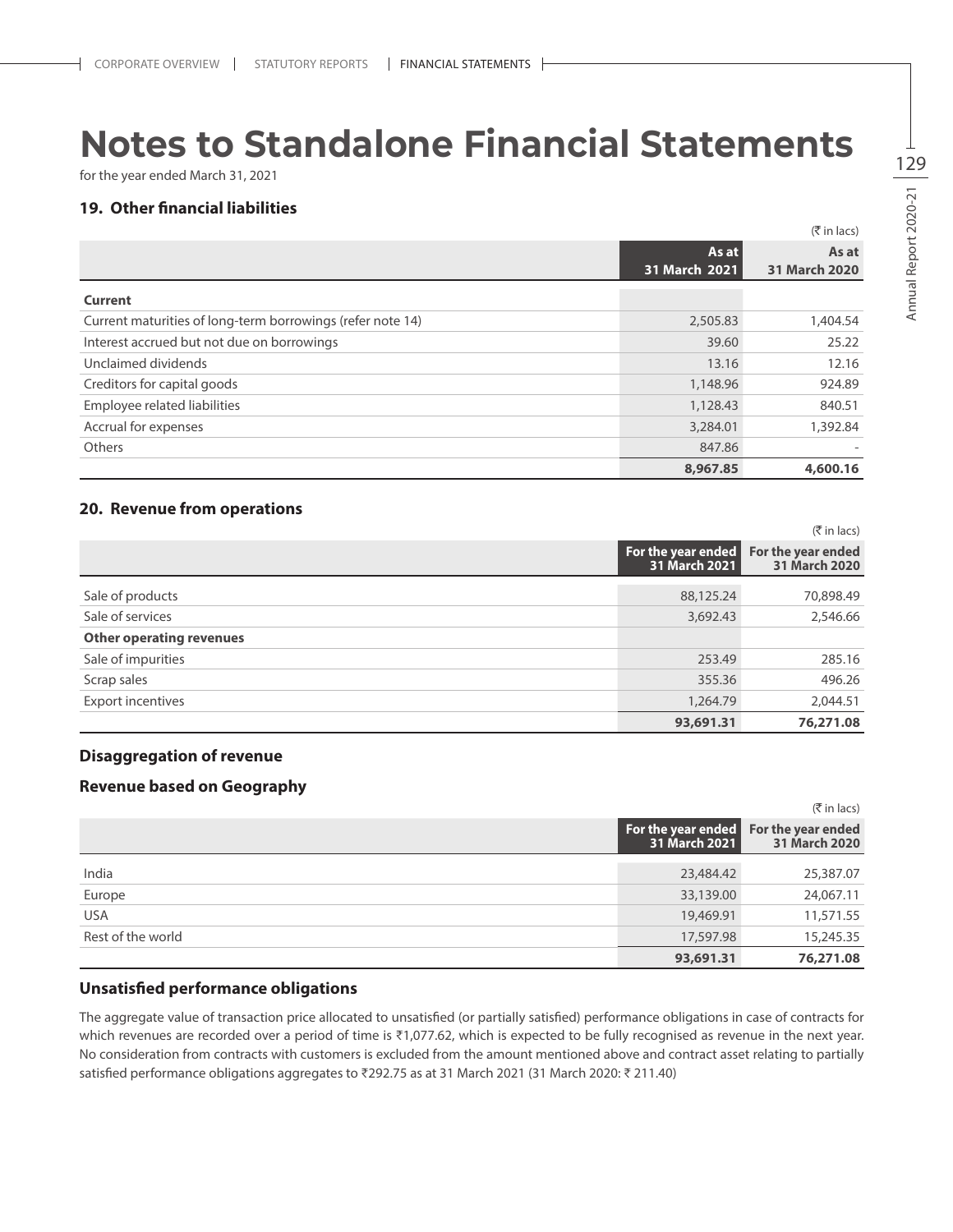for the year ended March 31, 2021

## **21. Other income**

|                                                      |                                       | $(\overline{\mathfrak{F}}$ in lacs) |
|------------------------------------------------------|---------------------------------------|-------------------------------------|
|                                                      | For the year ended  <br>31 March 2021 | For the year ended<br>31 March 2020 |
| Interest income                                      | 166.73                                | 216.19                              |
| Incentive under market access initiative scheme      | 5.59                                  | 131.50                              |
| Profit on sale of property, plant and equipment, net |                                       | 39.06                               |
| Profit on sale of Investment in Properties (net)     | 1,309.25                              |                                     |
| Other non-operating income                           | 127.92                                | 1.82                                |
|                                                      | 1,609.49                              | 388.57                              |

## **22. Cost of raw materials consumed**

|                                            |               | $(\overline{\mathfrak{F}}$ in lacs)                    |
|--------------------------------------------|---------------|--------------------------------------------------------|
|                                            | 31 March 2021 | For the year ended For the year ended<br>31 March 2020 |
| Raw materials at the beginning of the year | 5,500.27      | 4,555.14                                               |
| Add: Purchases during the year*            | 46,322.74     | 40,080.72                                              |
| Less: Raw materials at the end of the year | 7,857.31      | 5,500.27                                               |
| <b>Cost of raw material consumed</b>       | 43,965.70     | 39,135.59                                              |

*\*Disclosed based on derived figures, rather than actual records of issue.*

## **23. Changes in inventories of finished goods and work-in-progress**

|                             |                                     | $(\overline{\mathfrak{k}})$ in lacs) |
|-----------------------------|-------------------------------------|--------------------------------------|
|                             | For the year ended<br>31 March 2021 | For the year ended<br>31 March 2020  |
| Opening stock               |                                     |                                      |
| - Finished goods            | 4,525.47                            | 3,965.66                             |
| - Work-in-progress          | 11,016.30                           | 10,113.50                            |
|                             | 15,541.77                           | 14,079.16                            |
| Closing balance             |                                     |                                      |
| - Finished goods            | 4,902.96                            | 4,525.47                             |
| - Work-in-progress          | 10,763.26                           | 11,016.30                            |
|                             | 15,666.22                           | 15,541.77                            |
| - Less: Trial run inventory |                                     | (346.86)                             |
|                             | (124.45)                            | (1, 115.75)                          |

## **24. Employee benefits expense**

|                                                            |                                     | $(\overline{\mathfrak{F}}$ in lacs) |
|------------------------------------------------------------|-------------------------------------|-------------------------------------|
|                                                            | For the year ended<br>31 March 2021 | For the year ended<br>31 March 2020 |
| Salaries, wages and bonus                                  | 12,797.01                           | 10,520.82                           |
| Contribution to provident and other funds (note (a) below) | 537.60                              | 483.54                              |
| Gratuity expense                                           | 188.71                              | 186.68                              |
| Compensated absences expense                               | 141.24                              | 108.91                              |
| Staff welfare expenses                                     | 737.64                              | 548.24                              |
|                                                            | 14,402.20                           | 11,848.19                           |

(a) During the year ended 31 March 2021, the Company contributed ₹514.96 (31 March 2020: ₹463.83) to provident fund and ₹22.64 (31 March 2020: ₹19.72) towards employee state insurance fund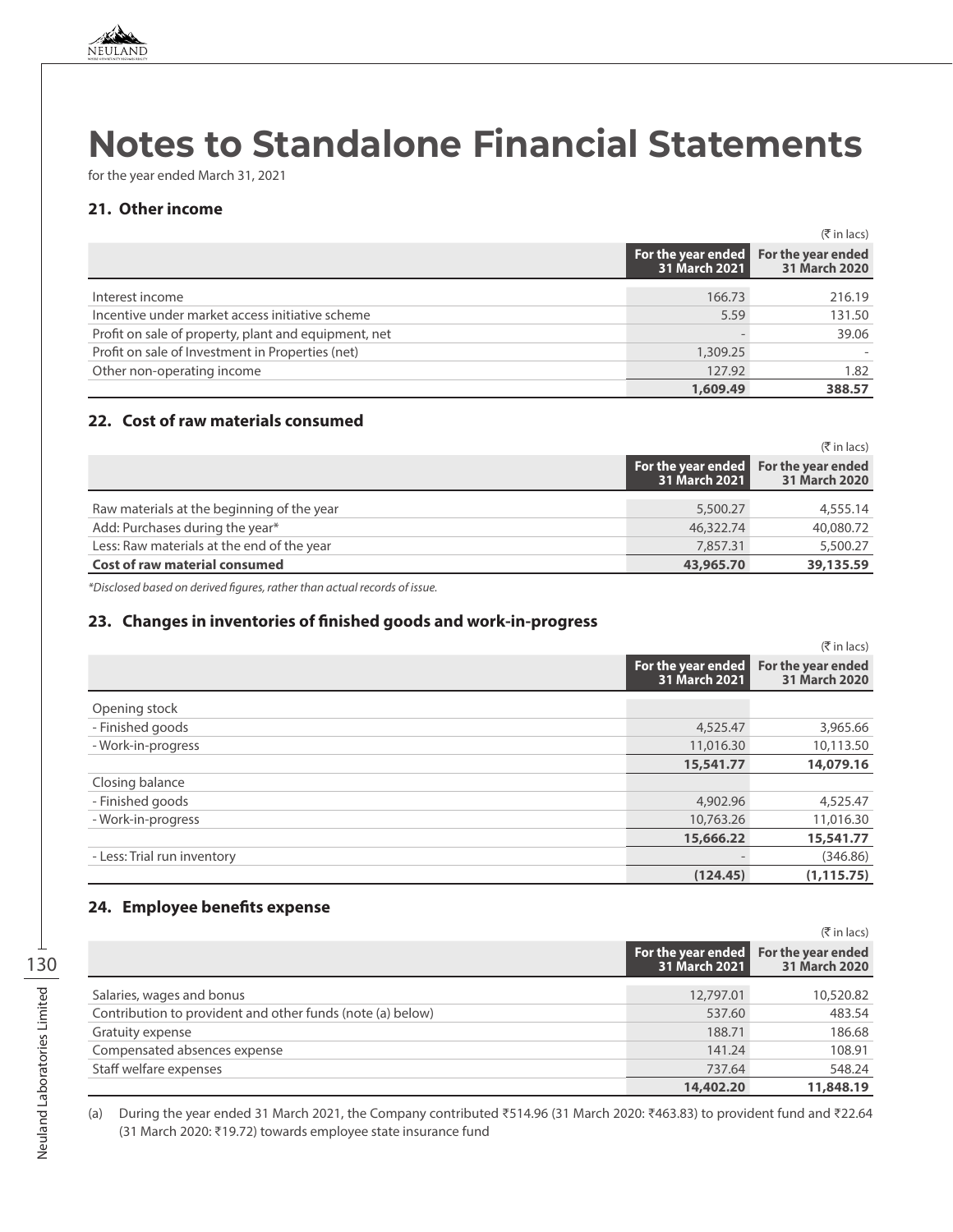for the year ended March 31, 2021

## **25. Finance costs**

|                                     |               | $(\overline{\mathfrak{k}}$ in lacs)                    |
|-------------------------------------|---------------|--------------------------------------------------------|
|                                     | 31 March 2021 | For the year ended For the year ended<br>31 March 2020 |
| Interest expense                    | 1,296.20      | 1,890.85                                               |
| Other borrowing costs               | 607.72        | 541.82                                                 |
|                                     | 1,903.92      | 2,432.67                                               |
| Less: Borrowing costs capitalized * | (114.17)      | (275.53)                                               |
|                                     | 1,789.75      | 2,157.14                                               |

*\* The Company has capitalised borrowing costs with respect to its qualifying assets. The rate for capitalisation of borrowing cost was approximately 9.47% (31 March 2020: 10.60%)*

## **26. Manufacturing expenses**

|                                        |                                     | $(\overline{\mathfrak{k}}$ in lacs) |
|----------------------------------------|-------------------------------------|-------------------------------------|
|                                        | For the year ended<br>31 March 2021 | For the year ended<br>31 March 2020 |
| Consumption of stores and spare parts  | 4,011.36                            | 2,702.72                            |
| Consumption of packing material        | 338.77                              | 305.07                              |
| Power and fuel                         | 3,920.73                            | 3,275.14                            |
| Carriage inwards                       | 164.79                              | 130.71                              |
| <b>Repairs and maintenance</b>         |                                     |                                     |
| - Buildings                            | 397.45                              | 509.90                              |
| - Plant and equipment                  | 1,172.73                            | 1,003.22                            |
| - Others                               | 1,101.09                            | 1,017.64                            |
| Effluent treatment and testing charges | 921.66                              | 815.23                              |
|                                        | 12,028.58                           | 9,759.63                            |

## **27. Other expenses**

|                                                                           |                                     | $(\overline{\mathfrak{F}})$ in lacs) |
|---------------------------------------------------------------------------|-------------------------------------|--------------------------------------|
|                                                                           | For the year ended<br>31 March 2021 | For the year ended<br>31 March 2020  |
| Rent                                                                      | 18.21                               | 14.27                                |
| Corporate Social Responsibility ('CSR') expenditure (refer note ii below) | 88.02                               | 68.72                                |
| Rates and taxes                                                           | 1,738.37                            | 160.12                               |
| Travelling and conveyance                                                 | 663.87                              | 956.30                               |
| Legal and professional fees                                               | 829.78                              | 1,060.51                             |
| Remuneration to statutory auditors (refer note i below)                   | 36.41                               | 36.05                                |
| Insurance                                                                 | 395.09                              | 246.46                               |
| Advertisement and subscription expense                                    | 247.14                              | 318.48                               |
| Sales promotion expenses including commission*                            | 2,576.44                            | 1,709.00                             |
| Freight and forwarding charges                                            | 1,016.96                            | 631.06                               |
| Provision for doubtful debts and advances, net                            | 385.33                              | 707.94                               |
| Foreign exchange loss, net                                                | 216.73                              | 167.36                               |
| Loss on sale of property, plant and equipment, net                        | 27.34                               |                                      |
| Directors commission                                                      | 35.00                               | 21.00                                |
| Sitting fees                                                              | 24.90                               | 23.20                                |
| Miscellaneous expenses                                                    | 475.37                              | 377.17                               |
|                                                                           | 8,774.96                            | 6,497.64                             |

*\* includes an amount of ₹955 lacs towards settlement of international taxation litigation under Vivad Se Vishwas Scheme*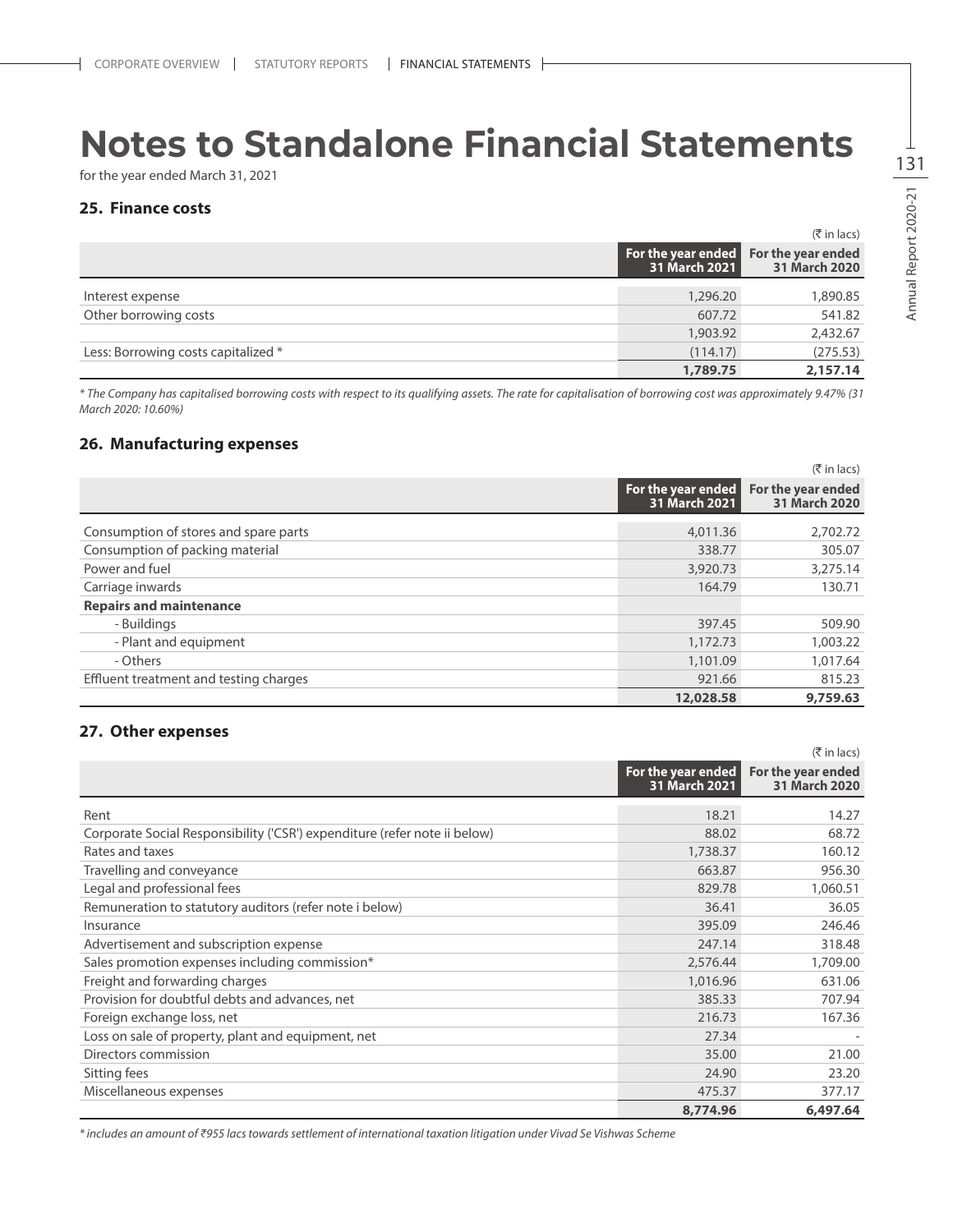for the year ended March 31, 2021

## **(i) Details of payments to auditors included in legal and professional fees:**

|                                  |               | $(\overline{\mathfrak{k}}$ in lacs)                    |
|----------------------------------|---------------|--------------------------------------------------------|
|                                  | 31 March 2021 | For the year ended For the year ended<br>31 March 2020 |
| As auditor:                      |               |                                                        |
| - Audit fee, including tax audit | 30.00         | 30.00                                                  |
| - Certifications                 | 5.75          | 5.50                                                   |
| - Reimbursement of expenses      | 0.66          | 0.55                                                   |
|                                  | 36.41         | 36.05                                                  |

## **(ii) Details of CSR expenditure :**

|                                                                  |                                     | $(\overline{\mathfrak{k}})$ in lacs) |
|------------------------------------------------------------------|-------------------------------------|--------------------------------------|
|                                                                  | For the year ended<br>31 March 2021 | For the year ended<br>31 March 2020  |
| Gross amount required to be spent by the Company during the year | 70.92                               | 55.87                                |
| Amount spent during the year (in cash) on:                       |                                     |                                      |
| (i) Construction/acquisition of any asset                        |                                     |                                      |
| (ii) On purposes other than (i) above*                           | 88.02                               | 68.72                                |
| Amount remaining to be spent/(spent in excess)                   | (17.10)                             | (12.85)                              |

*\* includes* ` *10 paid to Neuland Foundation towards corpus in FY 20*

## **28. Income tax**

|                                                                                              |               | (₹ in lacs)                                            |
|----------------------------------------------------------------------------------------------|---------------|--------------------------------------------------------|
|                                                                                              | 31 March 2021 | For the year ended For the year ended<br>31 March 2020 |
| Income tax expense recognised in the statement of profit and loss consists of the following: |               |                                                        |
| Current income tax                                                                           | 1,248.29      |                                                        |
| Deferred tax expense / (benefit)                                                             | 1,218.43      | 3,661.57                                               |
| Total tax expense for the year                                                               | 2,466.72      | 3,661.57                                               |

The major components of income tax expense and the reconciliation of expected tax expense based on the domestic effective tax rate of the Company at 25.17% (31 March 2020: 25.17%) and the reported tax expense in the statement of profit and loss is as follows:

## **Reconciliation of tax expense and the accounting profit multiplied by India's tax rate**

|                                                    |                                     | (₹ in lacs)                         |
|----------------------------------------------------|-------------------------------------|-------------------------------------|
|                                                    | For the year ended<br>31 March 2021 | For the year ended<br>31 March 2020 |
| Profit before tax                                  | 10,496.21                           | 5,249.58                            |
| Tax rate applicable to the Company                 | 25.17%                              | 25.17%                              |
| Estimated tax expense on profit^                   | 2,617.23                            | 1,321.21                            |
| Increase/(decrease) in tax expenses on account of: |                                     |                                     |
| Earlier year impact                                | (191.81)                            |                                     |
| One time charge off on transition to new regime*   |                                     | 2,324.66                            |
| Expenses disallowed                                | 29.03                               | 19.09                               |
| <b>Others</b>                                      | 12.27                               | (3.39)                              |
| Income tax expense                                 | 2,466.72                            | 3,661.57                            |

*\* The Government of India, on 20 September 2019, vide the Taxation laws (Amendment) Ordinance 2019, inserted a new Section 115BAA in the Income tax Act, 1961, which provides an option to the Company for paying income Tax at reduced rates as per the provisions/conditions defined in the said section. The Company has completed its evaluation and has opted to pay tax at the reduced rate resulting in one time tax charge of ₹ 2,324.66.* 

*^ Estimated tax expenses for FY 21 includes tax on Capital Gains at rates different than the tax rate of 25.17%*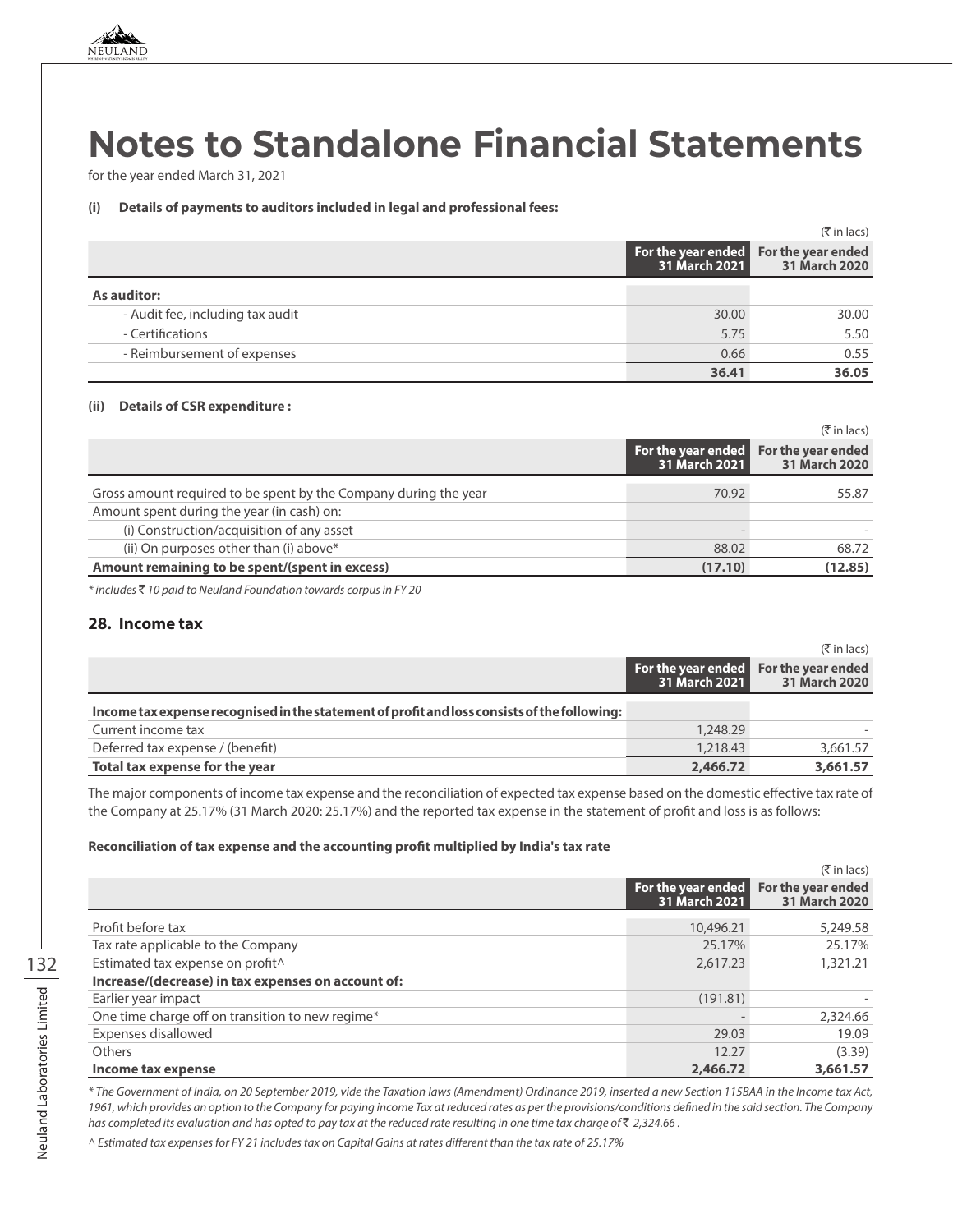for the year ended March 31, 2021

## **29. Earnings per equity share (EPES)**

|                                                                      |                                     | $(\overline{\mathfrak{k}})$ in lacs) |
|----------------------------------------------------------------------|-------------------------------------|--------------------------------------|
|                                                                      | For the year ended<br>31 March 2021 | For the year ended<br>31 March 2020  |
| Net profit for the year                                              | 8.029.49                            | 1,588.01                             |
| Computation of weighted average number of equity shares:             |                                     |                                      |
| Weighted average number of equity shares outstanding during the year | 1,28,29,889                         | 1,28,29,889                          |
| <b>EPES (in absolute ₹):</b>                                         |                                     |                                      |
| <b>Basic</b>                                                         | 62.58                               | 12.38                                |
| <b>Diluted</b>                                                       | 62.58                               | 12.38                                |

## **30. Fair value measurements**

## **(i) Fair value hierarchy**

Financial assets and financial liabilities measured at fair value in the Balance Sheet are grouped into three levels of a fair value hierarchy. The three levels are defined based on the observability of significant inputs to the measurement, as follows:

Level 1: Quoted prices (unadjusted) in active markets for financial instruments.

Level 2: The fair value of financial instruments that are not traded in an active market is determined using valuation techniques which maximise the use of observable market data either directly or indirectly.

Level 3: If one or more of the significant inputs is not based on observable market data, the instrument is included in level 3.

## **(ii) Financial assets and financial liabilities measured at fair value**

|                                 |         |            |         | $(\overline{\mathfrak{k}}$ in lacs) |
|---------------------------------|---------|------------|---------|-------------------------------------|
|                                 |         | March 2021 |         | <b>March 2020</b>                   |
|                                 | Level 1 | Level 2    | Level 1 | Level 2                             |
| <b>Financial assets</b>         |         |            |         |                                     |
| Investments                     | 19.27   | 670.29     | 11.11   | 774.72                              |
| Derivatives - Forward contracts |         |            |         | 80.33                               |

#### **(iii) Financial instruments by category**

For amortised cost instruments, carrying value represents the best estimate of fair value.

|                               |                          |                          |                          |                          |                          | $(\overline{\mathfrak{k}}$ in lacs) |
|-------------------------------|--------------------------|--------------------------|--------------------------|--------------------------|--------------------------|-------------------------------------|
|                               |                          | 31 March 2021            |                          |                          | 31 March 2020            |                                     |
|                               | <b>FVTPL</b>             | <b>FVOCI</b>             | <b>Amortised</b><br>cost | <b>FVTPL</b>             | <b>FVOCI</b>             | <b>Amortised</b><br>cost            |
| <b>Financial assets</b>       |                          |                          |                          |                          |                          |                                     |
| Investments                   | 24.72                    | 664.84                   |                          | 24.72                    | 761.11                   |                                     |
| Trade receivables             |                          | $\overline{\phantom{a}}$ | 21,773.31                | $\overline{\phantom{0}}$ | $\overline{\phantom{a}}$ | 18,988.99                           |
| Cash and cash equivalents     | $\overline{\phantom{0}}$ | $-$                      | 111.59                   | $\overline{\phantom{a}}$ | $\overline{\phantom{a}}$ | 991.53                              |
| Other bank balances           | $\overline{\phantom{a}}$ | $\overline{\phantom{a}}$ | 1,696.37                 | $\overline{\phantom{a}}$ | $\overline{\phantom{a}}$ | 3,577.71                            |
| Other financial assets        | $\overline{\phantom{a}}$ | $\overline{\phantom{a}}$ | 889.36                   | $\overline{\phantom{a}}$ | $\overline{\phantom{a}}$ | 1,264.53                            |
| <b>Total financial assets</b> | 24.72                    | 664.84                   | 24,470.63                | 24.72                    | 761.11                   | 24,822.76                           |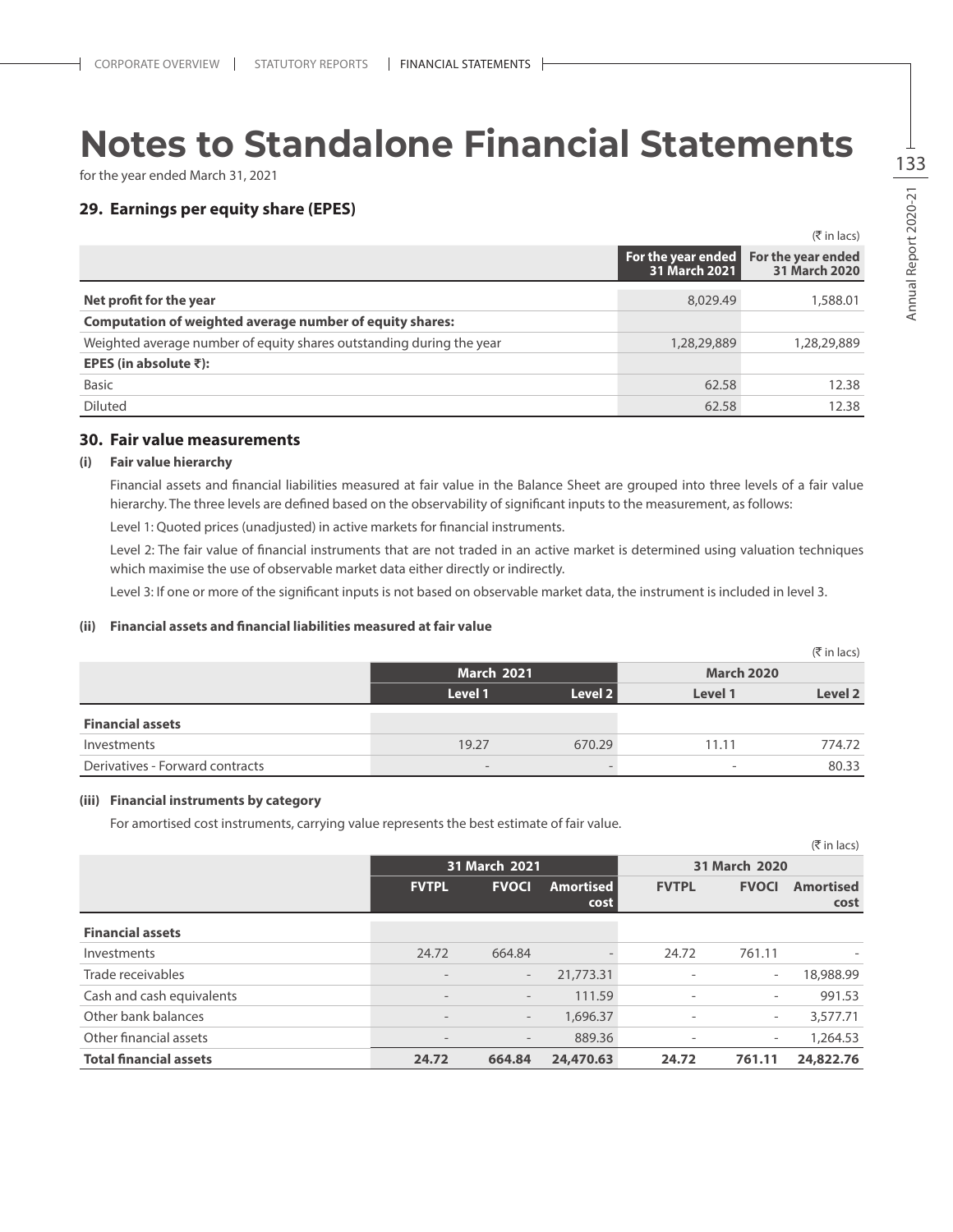for the year ended March 31, 2021

|                                    |                          |                |                   | $(\overline{\mathfrak{k}}$ in lacs) |
|------------------------------------|--------------------------|----------------|-------------------|-------------------------------------|
|                                    | 31 March 2021            |                | <b>March 2020</b> |                                     |
|                                    | <b>FVTPL</b>             | Amortised cost | <b>FVTPL</b>      | <b>Amortised cost</b>               |
| <b>Financial liabilities</b>       |                          |                |                   |                                     |
| <b>Borrowings</b>                  | $\overline{\phantom{0}}$ | 17,017.53      | $\qquad \qquad -$ | 25,959.06                           |
| Lease liability                    |                          | 1,211.79       |                   | 414.42                              |
| Trade payables                     | $\overline{\phantom{0}}$ | 15,674.63      | $\qquad \qquad -$ | 11,999.84                           |
| Other financial liabilities        |                          | 6,462.02       | $\qquad \qquad -$ | 3,195.62                            |
| <b>Total financial liabilities</b> |                          | 40,365.97      | ٠                 | 41,568.94                           |

The Company's principal financial liabilities comprise borrowings, trade and other payables. The main purpose of these financial liabilities is to finance the Company's operations. The Company's principal financial assets include loans, trade and other receivables, cash and cash equivalents and other bank balances that derive directly from its operations. The Company also holds FVOCI investments and investment in its subsidiary.

(iv) The carrying amounts of trade receivables, trade payables and cash and cash equivalents are considered to be the same as their fair values, due to their short-term nature. Difference between carrying amounts and fair values of bank deposits, other financial assets, other financial liabilities and borrowings subsequently measured at amortised cost is not significant in each of the years presented. For all other amortised cost instruments, carrying value represents the best estimate of fair value.

For financial assets measured at fair values, the carrying amounts are equal to the fair values.

## **31. Financial instruments risk management**

The Company is exposed to financial risks arising from its operations and the use of financial instruments. The key financial risks include market risk, credit risk and liquidity risk. The Company's risk management policies are established to identify and analyse the risks faced by the Company and seek to, where appropriate, minimize potential impact of the risk and to control and monitor such risks. There has been no change to the Company's exposure to these financial risks or the manner in which it manages and measures the risks or the manner in which it manages and measures the risks.

The following sections provide details regarding the Company's exposure to the financial risks associated with financial instruments held in the ordinary course of business and the objectives, policies and processes for management of these risks.

#### **A. Market risk:**

Market risk is the risk that the fair value of future cash flows of a financial instrument will fluctuate because of changes in market prices. Market risk comprises two types of risk: interest rate risk and currency risk. Financial instruments affected by market risk include borrowings, deposits, trade receivables and other financial instruments.

The sensitivity analyses in the following sections relate to the position as at 31 March 2021 and 31 March 2020. The analysis exclude the impact of movements in market variables on the carrying values of gratuity and other post retirement obligations; provisions; and non-financial assets and liabilities.

#### **i. Interest rate risk:**

Interest rate risk is the risk that the fair value or future cash flows of a financial instrument will fluctuate because of changes in market interest rates. The Company has loan facilities on floating interest rate, which exposes the Company to risk of changes in interest rates. The management monitors the interest rate movement and manages the interest rate risk based on its policies, which include entering into interest rate swaps as considered necessary. The Company's investment in deposits with banks are for short durations and therefore do not expose the Company to significant interest rate risk. Below are the details of exposure to fixed rate and variable rate instruments:

|                               |               | (₹ in lacs)   |
|-------------------------------|---------------|---------------|
|                               | 31 March 2021 | 31 March 2020 |
| <b>Fixed rate instruments</b> |               |               |
| Financial assets              | 1,683.25      | 3,895.47      |
| Financial liabilities         | 3,096.41      | 3,237.49      |
| Variable rate instruments     |               |               |
| Financial liabilities         | 13,921.12     | 22,721.57     |
|                               |               |               |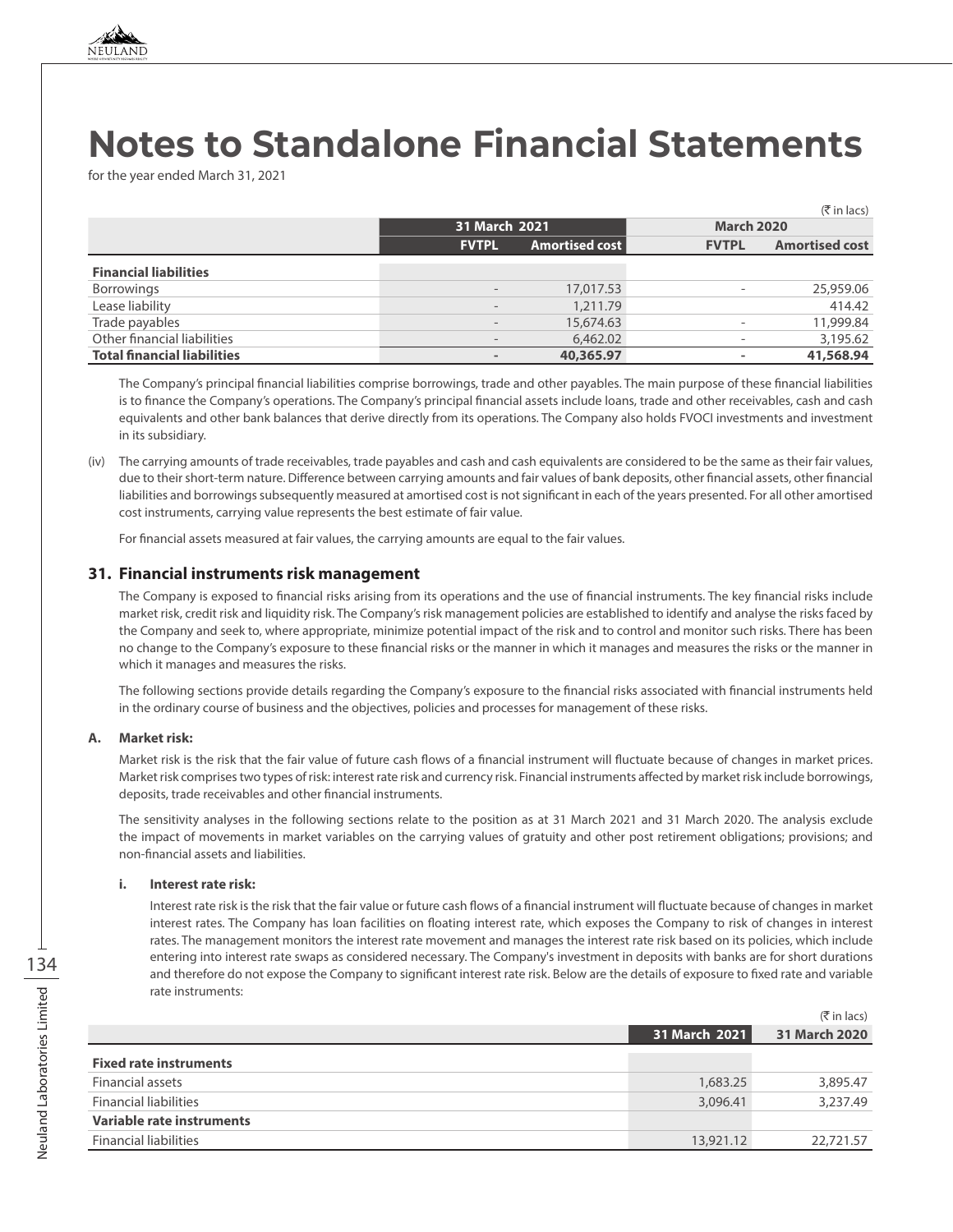for the year ended March 31, 2021

Every 0.5% increase/decrease in the interest rate component applicable to the respective borrowings would effect the Company's net profit before tax resulting in an expense/income of ₹69.61 and ₹113.61 for the year ended 31 March 2021 and 31 March 2020 respectively.

#### **ii. Foreign currency risk:**

Foreign currency risk is the risk that the value of a financial instrument will fluctuate due to changes in foreign exchange rates. The Company's exposure to the risk of change in foreign exchange rates relates primarily to the Company's operating activities (when revenue or expense is denominated in foreign currency) and financing activities (when borrowings are denominated in foreign currency), The foreign currencies in which these transactions are denominated are US Dollars, Euros, Japanese Yen, Great British Pound and Swiss Franc. The Company uses foreign exchange forward contracts to hedge its exposure in foreign currency risk.

### a) Significant foreign currency risk exposure relating to financial assets and financial liabilities expressed in ₹ terms are as follows:

#### **Financial assets**

|                          |               | (₹ in lacs)   |
|--------------------------|---------------|---------------|
| <b>Trade receivables</b> | 31 March 2021 | 31 March 2020 |
| - USD                    | 14,617,64     | 12,821.36     |
| - EUR                    | 1,219.04      | 2,035.00      |
|                          |               |               |

| <b>Cash &amp; cash equivalents</b> | <b>31 March 2021 N</b> | 31 March 2020 |
|------------------------------------|------------------------|---------------|
| - USD                              | 18.50                  | 725.57        |
|                                    |                        |               |

## **Financial liabilities**

|                       |               | (₹ in lacs)   |
|-----------------------|---------------|---------------|
| <b>Trade payables</b> | 31 March 2021 | 31 March 2020 |
|                       |               |               |
| - USD                 | 3,068.99      | 2,907.97      |
| - EUR                 | 37.17         | 30.69         |
| - CHF                 |               | 12.49         |
| - JPY                 | 104.74        | 74.16         |

| <b>Borrowings</b> | 31 March 2021 | 31 March 2020 |
|-------------------|---------------|---------------|
| - USD             | 4,393.35      | 7,294.13      |
| - EUR             |               | 1,324.25      |

#### b) Derivative financial instruments

The following table gives details in respect of outstanding derivate contracts. The counterparty for these contracts are banks.

|                                      |                |               | (₹ in lacs)   |
|--------------------------------------|----------------|---------------|---------------|
|                                      | <b>Buy</b>     | 31 March 2021 | 31 March 2020 |
| Derivatives not designated as hedges |                |               |               |
| Forward contract                     | USD (in lakhs) |               | US \$45.11    |
| Interest rate swaps                  | USD (in lakhs) |               |               |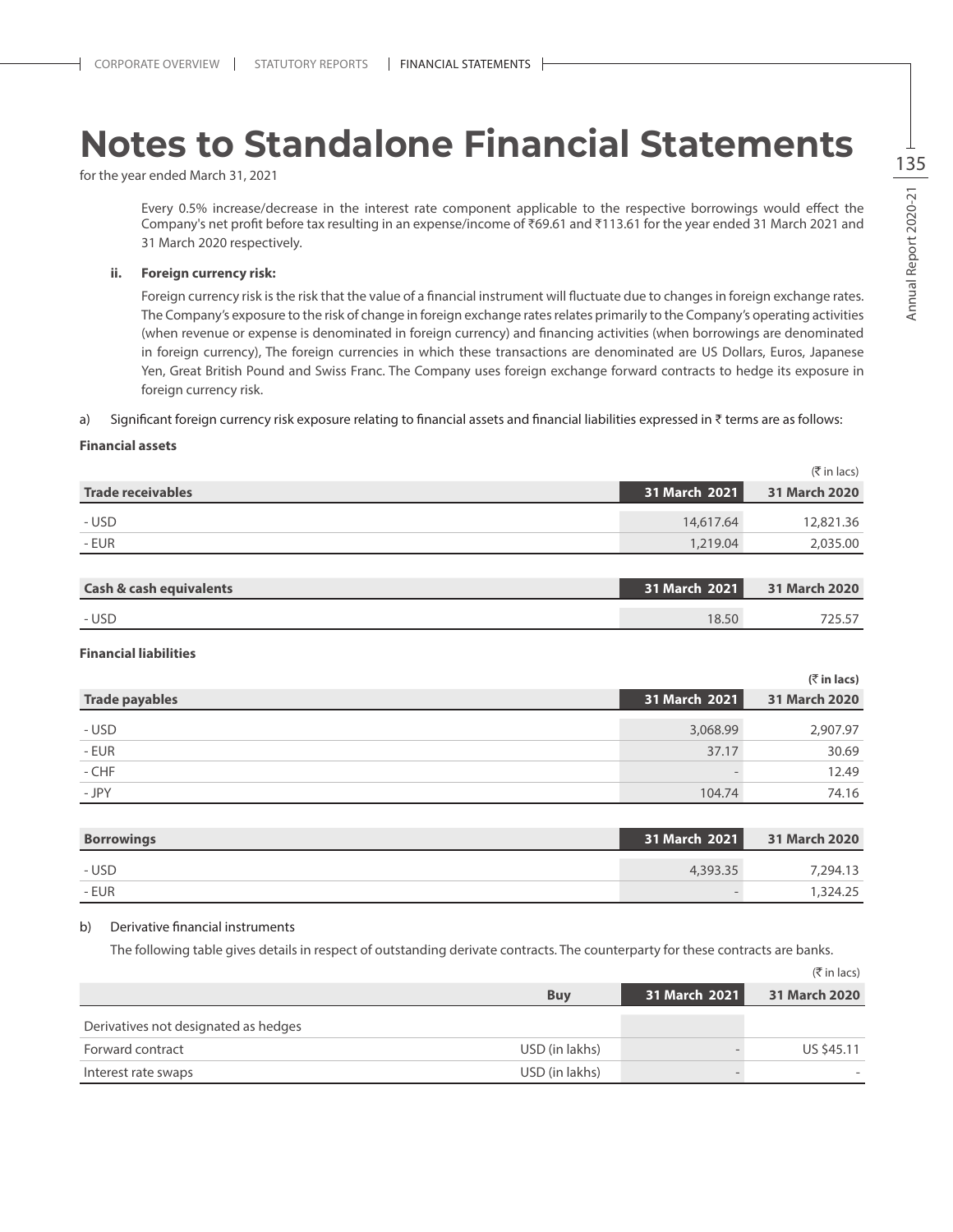for the year ended March 31, 2021

## c) Foreign currency sensitivity

The following table demonstrates the sensitivity to a reasonably possible change in USD and Euro exchange rates, with all other variables held constant. The Company's exposure to foreign currency changes for all other currencies is not material.

|                        |                                               | $(\overline{\mathfrak{k}}$ in lacs) |
|------------------------|-----------------------------------------------|-------------------------------------|
| <b>Particulars</b>     | Impact on profit after tax for the year ended |                                     |
|                        | 31 March 2021                                 | 31 March 2020                       |
| USD sensitivity        |                                               |                                     |
| ₹/USD - Increase by 5% | 358.69                                        | 167.24                              |
| ₹/USD - Decrease by 5% | (358.69)                                      | (167.24)                            |
| EUR sensitivity        |                                               |                                     |
| ₹/EUR - Increase by 5% | 59.09                                         | 34.00                               |
| ₹/EUR - Decrease by 5% | (59.09)                                       | (34.00)                             |

#### **iii. Equity price risk:**

The Company's exposure to equity securities price risk arises from investments held by the Company and classified in the balance sheet as FVOCI/FVTPL. An increase/(decrease) in fair value of investments by 10% shall impact the Company's equity and total comprehensive income by ₹68.96 (31 March 2020: ₹78.58).

## **B. Credit risk**

Credit risk is the risk that a counterparty fails to discharge an obligation to the Company, leading to a financial loss. The Company is mainly exposed to the risk of its balances with the bankers and trade and other receivables. None of the Company's cash equivalents, other bank balances, loans and security deposits were past due or impaired as at 31 March 2021 and 31 March 2020.

Ageing of trade receivables is as follows:

|                               |               | (₹ in lacs)   |
|-------------------------------|---------------|---------------|
|                               | 31 March 2021 | 31 March 2020 |
| Neither past due nor impaired | 15,756.52     | 14,107.91     |
| Past due not impaired:        |               |               |
| $0-180$ days                  | 5,592.59      | 4,456.30      |
| Greater than 180 days         | 424.20        | 424.78        |
|                               | 21,773.31     | 18,988.99     |

### **C. Liquidity risk**

Liquidity risk is the risk that the Company will not be able to meet its financial obligations as they become due. The Company manages its liquidity risk by ensuring, as far as possible, that it will always have sufficient liquidity to meet its liabilities when due, under both normal and stressed conditions, without incurring unacceptable losses or risk to the Company's reputation.

Management monitors rolling forecasts of the Company's liquidity position (comprising the undrawn borrowing facilities) and cash and cash equivalents on the basis of expected cash flows.

#### **Maturities of financial liabilities**

The tables below analyse the Company's financial liabilities into relevant maturity groupings based on their contractual maturities for all non-derivative financial liabilities. The amounts disclosed in the table are the contractual undiscounted cash flows:

 $(\bar{z}$  in lacs)

| <b>March 2021</b>           | Up to 1 year |                          | From 1 to 3 years More than 3 years | , , ,, , , ,, ,, ,<br><b>Total</b> |
|-----------------------------|--------------|--------------------------|-------------------------------------|------------------------------------|
| Borrowings                  | 8,204,27     | 4,938.37                 | 3,874.89                            | 17,017.53                          |
| Lease liability             | 358.38       | 708.84                   | 410.65                              | 1,477.87                           |
| Trade and other payables    | 15,674.63    | $\overline{\phantom{a}}$ | $\qquad \qquad$                     | 15,674.63                          |
| Other financial liabilities | 6,462.02     | $\overline{\phantom{a}}$ | $\qquad \qquad$                     | 6,462.02                           |
| <b>Total</b>                | 30,699.30    | 5,647.21                 | 4,285.54                            | 40,632.05                          |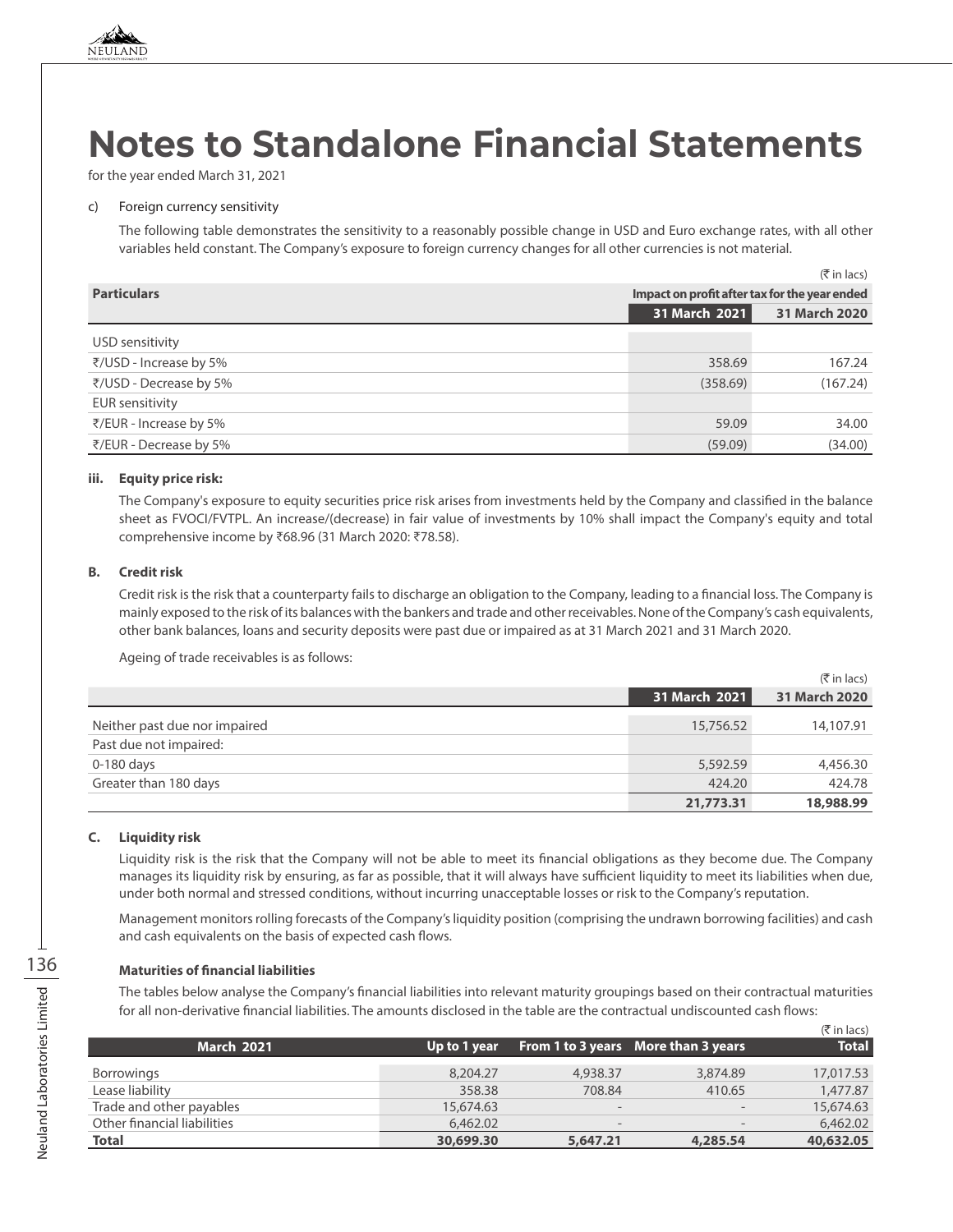for the year ended March 31, 2021

|                             |              |                              |                                     | $(\overline{\xi}$ in lacs) |
|-----------------------------|--------------|------------------------------|-------------------------------------|----------------------------|
| 31 March 2020               | Up to 1 year |                              | From 1 to 3 years More than 3 years | <b>Total</b>               |
| Borrowings                  | 18,221.80    | 3,535.62                     | 4,201.64                            | 25,959.06                  |
| Lease liability             | 188.97       | 189.92                       | 108.22                              | 487.11                     |
| Trade and other payables    | 11,999.84    | $\overline{\phantom{0}}$     | $\overline{\phantom{a}}$            | 11,999.84                  |
| Other financial liabilities | 3,195.62     | $\qquad \qquad \blacksquare$ | $\overline{\phantom{0}}$            | 3,195.62                   |
| <b>Total</b>                | 33,606.23    | 3,725.54                     | 4,309.86                            | 41,641.63                  |

## **32. Capital risk management**

 The Company's objective when managing capital is to safeguard the Company's ability to continue as a going concern in order to provide returns for shareholders and benefits for stakeholders and to maintain an optimal capital structure to reduce the cost of capital. Hence, the Company may adjust any dividend payments, return capital to shareholders or issue new shares or sell assets to reduce debt. Total capital is the equity as shown in the statement of financial position. Currently, the Company primarily monitors its capital structure on the basis of the following gearing ratio. Management is continuously evolving strategies to optimize the returns and reduce the risks. It includes plans to optimize the financial leverage of the Company.

The capital for the reporting year under review is summarized as follows:

|                                 |               | $(\overline{\mathfrak{k}}$ in lacs) |
|---------------------------------|---------------|-------------------------------------|
|                                 | As at         | As at                               |
|                                 | 31 March 2021 | 31 March 2020                       |
| Total borrowings                | 17,017.53     | 25,959.06                           |
| Less: Cash and cash equivalents | (111.59)      | (991.53)                            |
| Net debt                        | 16,905.94     | 24,967.53                           |
| Total equity                    | 78,188.16     | 70,554.52                           |
| Net debt to equity ratio        | 21.62%        | 35.39%                              |

## **33. Research and development expenses**

 Details of research and development expenses (excluding depreciation and amortisation expense) incurred during the year and included under various heads of expenditures are given below:

|                                              |                                     | (₹ in lacs)                         |
|----------------------------------------------|-------------------------------------|-------------------------------------|
|                                              | For the year ended<br>31 March 2021 | For the year ended<br>31 March 2020 |
| Revenue Expenditure                          |                                     |                                     |
| Salaries and wages                           | 1,351.85                            | 1,165.32                            |
| Consumption of raw materials and consumables | 522.90                              | 307.29                              |
| Power and fuel                               | 231.83                              | 268.54                              |
|                                              | 2,106.58                            | 1,741.15                            |
| Capital Expenditure                          | 178.11                              | 347.18                              |

*\* Disclosed for the years where Form 3CL is yet to be received from Department of Scientific and Industrial Research (DSIR)*

## **34. Investment properties**

 Investment properties comprise of carrying value of land and capital work-in-progress, representing the cost incurred towards development and construction activity at the said land situated at Nanakramguda, Hyderabad, duly allotted by Telangana State Industrial Infrastructure Corporation Limited ("TSIIC") (erstwhile Andhra Pradesh Industrial Infrastructure Corporation Limited).

The Company, on the basis of an approval received from TSIIC, has entered into a Joint Development Agreement (JDA) with a Developer for development of IT Park at the Company's land. Subsequently the Company has entered into Supplementary Development Agreement ("SDA") and Addendums to the SDA (collectively referred as 'Arrangement') with the Developer and its nominees. Further, in accordance with the terms of the Arrangement, the Company is entitled to a fixed leasable / saleable area of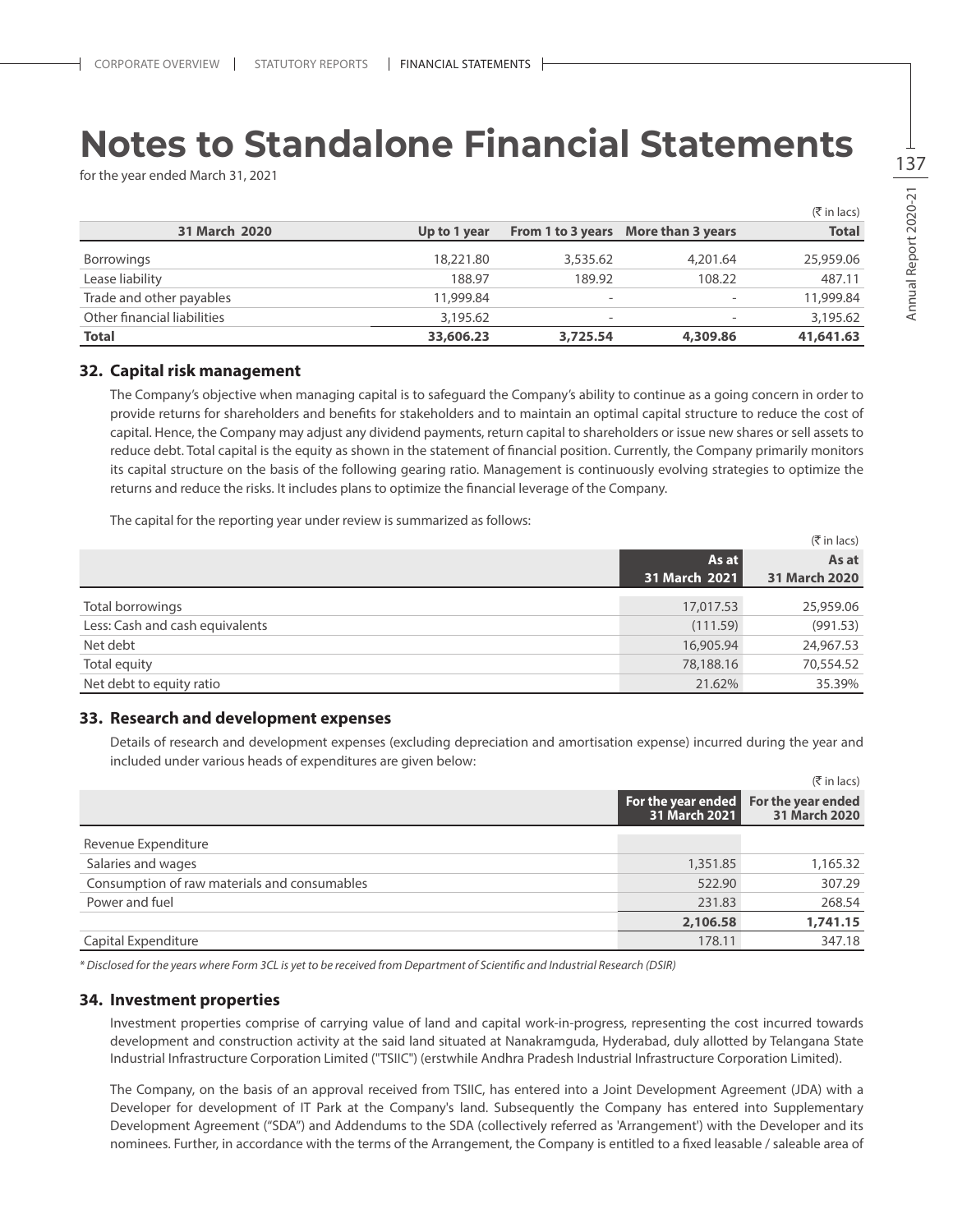

for the year ended March 31, 2021

a minimum 3.38 lakhs sq .ft, out of which the Company has transferred 1.20 lakhs sq. ft from it's own share at ₹0.02 per sq. ft to the Developer nominees on completion of the construction work as at 31 March 2021. The Company has further agreed to revise its net share in the Project to 1.74 lakh sq.ft. (excluding 1.20 lakh sq.ft. already transferred) to compensate the Developer for certain costs and adjustments in the Company's share in the Project, with the approval of the Board of Directors of the Company. The construction of the Company's share in the Project is completed and the Developer shall handover possession of the Company's share, upon receipt of regulatory approvals. The management, on the basis of its assessment of the end use of its share in the proposed project has classified the entire value as an investment property as at 31 March 2021.

The fair value of the investment property is estimated at ₹11,424.84 based on valuation report.

## **35. Expenditure during construction period (pending allocation)**

|                                                                   |                                     | $(\overline{\mathfrak{k}}$ in lacs) |
|-------------------------------------------------------------------|-------------------------------------|-------------------------------------|
|                                                                   | For the year ended<br>31 March 2021 | For the year ended<br>31 March 2020 |
| Opening Balance                                                   | 370.40                              | 307.20                              |
| Add:                                                              |                                     |                                     |
| Cost of materials consumed, net of trial run inventory recognized |                                     | 2.42                                |
| Employee benefits expense                                         |                                     | 200.37                              |
| Power and fuel                                                    |                                     | 59.58                               |
| Factory maintenance                                               |                                     | 97.62                               |
| Legal and professional chargers                                   |                                     |                                     |
| Others                                                            |                                     | 10.20                               |
| Less:                                                             |                                     |                                     |
| Capitalized during the year                                       | 370.40                              | 306.99                              |
|                                                                   |                                     | 370.40                              |

## **36. Goodwill**

 Pursuant to the Scheme of Amalgamation and Arrangement ("the Scheme") duly approved by the National Company Law Tribunal, Hyderabad Bench vide their order dated 21 March 2018, Neuland Health Sciences Private Limited ("NHSPL") and Neuland Pharma Research Private Limited ("NPRPL") (together referred to as "Transferor Companies"), were merged with the Company with appointed date of 1 April 2016. NHSPL is engaged in the business of conducting research and development of Peptides and NPRPL is in the business of contract research services.

The purchase consideration of ₹31,084.99 paid by way of issue of 2,270,635 equity shares of ₹10 each [in accordance with the Scheme, 4,590,608 equity shares of ₹10 each held by NHSPL in the Company stands cancelled and the Company shall issue 6,861,095 and 148 fully paid-up equity shares of ₹10 each to the shareholders of NHSPL and NPRPL respectively] at a premium of ₹1,359 per equity share.

Excess of consideration paid over net assets taken over aggregating to ₹27,946.10 is recognized as Goodwill.

## **Reconciliation of the carrying amount of goodwill:**

|                                         |               | $(\overline{\mathfrak{F}}$ in lacs) |
|-----------------------------------------|---------------|-------------------------------------|
|                                         | As at         | As at                               |
|                                         | 31 March 2021 | 31 March 2020                       |
| Opening balance                         | 27,946.10     | 27,946.10                           |
| Add: Due to acquisition during the year |               |                                     |
| Less: Impairment/write off              |               |                                     |
| <b>Closing Balance</b>                  | 27,946.10     | 27,946.10                           |

The recoverable amount of the above cash generating unit ("CGU") has been assessed using a value-in-use model. The recoverable value is computed based on the net present value of the projected post-tax cash flows plus a terminal value of the cash generating unit to which the goodwill is allocated. Initially a post-tax discount rate is applied to calculate the net present value of the post-tax cash flows. The cash flow projections include specific estimates for five years developed using internal forecasts and a terminal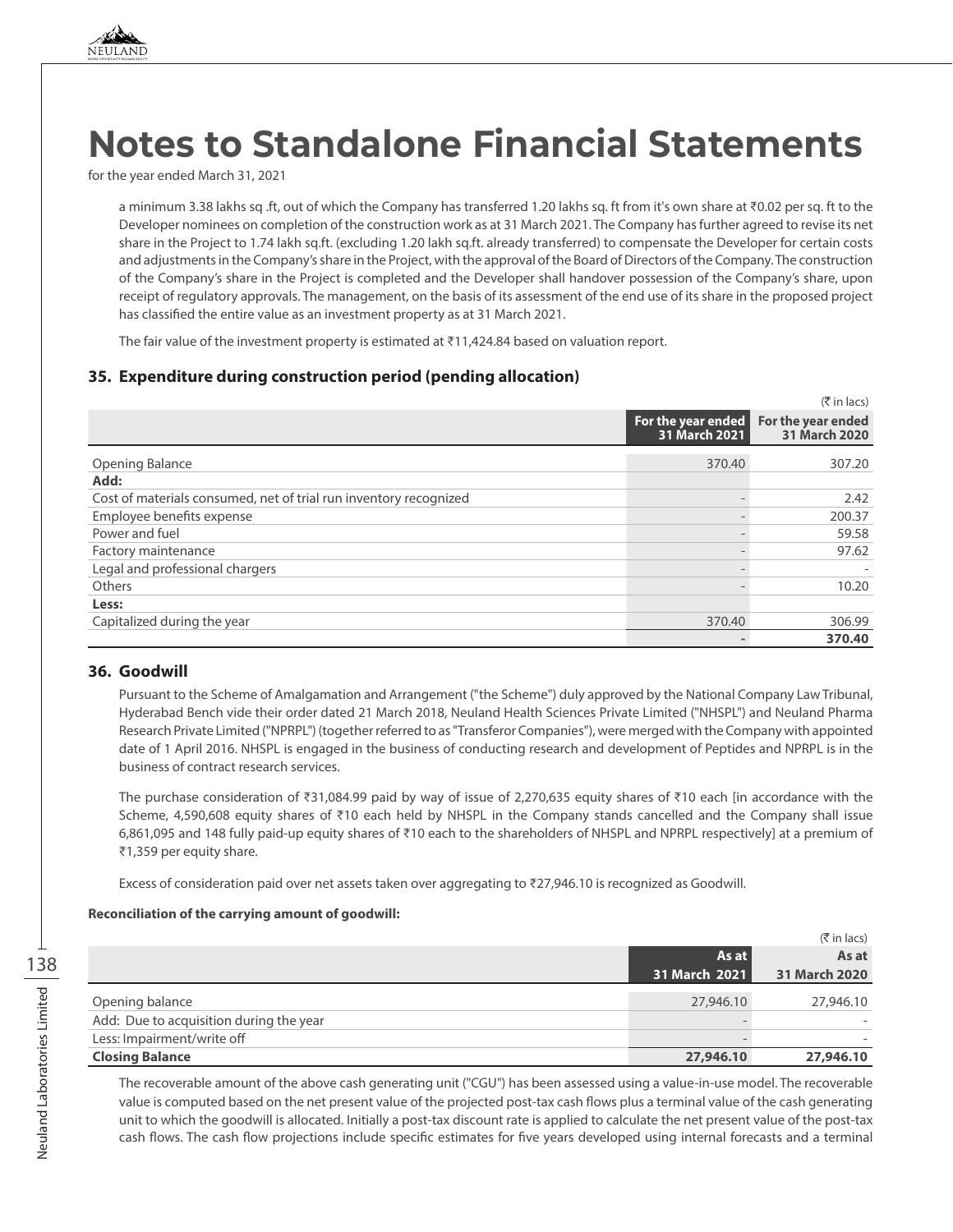for the year ended March 31, 2021

growth rate thereafter of 5%. The planning horizon reflects the assumptions for short-to-mid term market developments which are based on key assumptions such as margins, expected growth rates based on past experience, new product launches and management's expectations / extrapolation of normal increase / steady terminal growth rate. Discount rate reflects the current market assessment of the risks. The discount rate is estimated based on the weighted average cost of capital for the Company. Post-tax discount rates used were 14.37% for the year ended 31 March 2021. The management believes that any reasonable possible change in the key assumptions would not cause the aggregate carrying amount to exceed the aggregate recoverable amount of the cash- generating unit.

## **37. Related party disclosures**

### **(a) Names of the related parties and nature of relationship**

## **Particulars Subsidiaries** Neuland Laboratories Inc., USA Neuland Laboratories K.K., Japan **Enterprise over which key management personel exercise significant influence** Neuland Foundation **Key Management Personnel** Dr. D. R. Rao - Executice Chairman Mr.D. Sucheth Rao - Vice Chairman and CEO Mr.D. Saharsh Rao - Vice Chairman & MD Dr. Christopher M. Cimarusti - Non-Executive Non-Independent Director Mr.Humayun Dhanrajgir - Non-Executive Independent Director Mr.Parampally Vasudeva Maiya - Non-Executive Independent Director Dr. William Gordon Mitchell - Non-Executive Independent Director Mrs.Bharati Rao - Non-Executive Independent Director Dr. Nirmala Murthy - Non-Executive Independent Director Mr.Homi Rustam Khusrokhan - Non-Executive Independent Director Mr.Deepak Gupta - Chief Financial Officer (with effect from Sep 24, 2020) **Relatives of Key Management Personnel** Mrs.D. Vijaya Rao

Mrs.D. Rohini Niveditha Rao

### **(b) Transactions with related parties**

|                                                                              |                                     | $(\overline{\mathfrak{k}}$ in lacs) |
|------------------------------------------------------------------------------|-------------------------------------|-------------------------------------|
|                                                                              | For the year ended<br>31 March 2021 | For the year ended<br>31 March 2020 |
| <b>Subsidiaries</b>                                                          |                                     |                                     |
| Sales promotion expenses including commission                                | 778.47                              | 853.14                              |
| Enterprise over which key management personel exercise significant influence |                                     |                                     |
| Neuland Foundation- Contribution towards corpus                              |                                     | 10.00                               |
| <b>Transactions with KMP</b>                                                 |                                     |                                     |
| Managerial remuneration                                                      | 1,052.68                            | 660.00                              |
| Rent                                                                         | 157.95                              |                                     |
| Director's sitting fee                                                       | 24.90                               | 23.20                               |
| Commission                                                                   | 35.00                               | 21.00                               |
| Security deposit given                                                       |                                     | 242.80                              |
| Professional fee                                                             |                                     | 14.16                               |
| <b>Transactions with relatives of KMP</b>                                    |                                     |                                     |
| Rent                                                                         | 75.73                               | 71.83                               |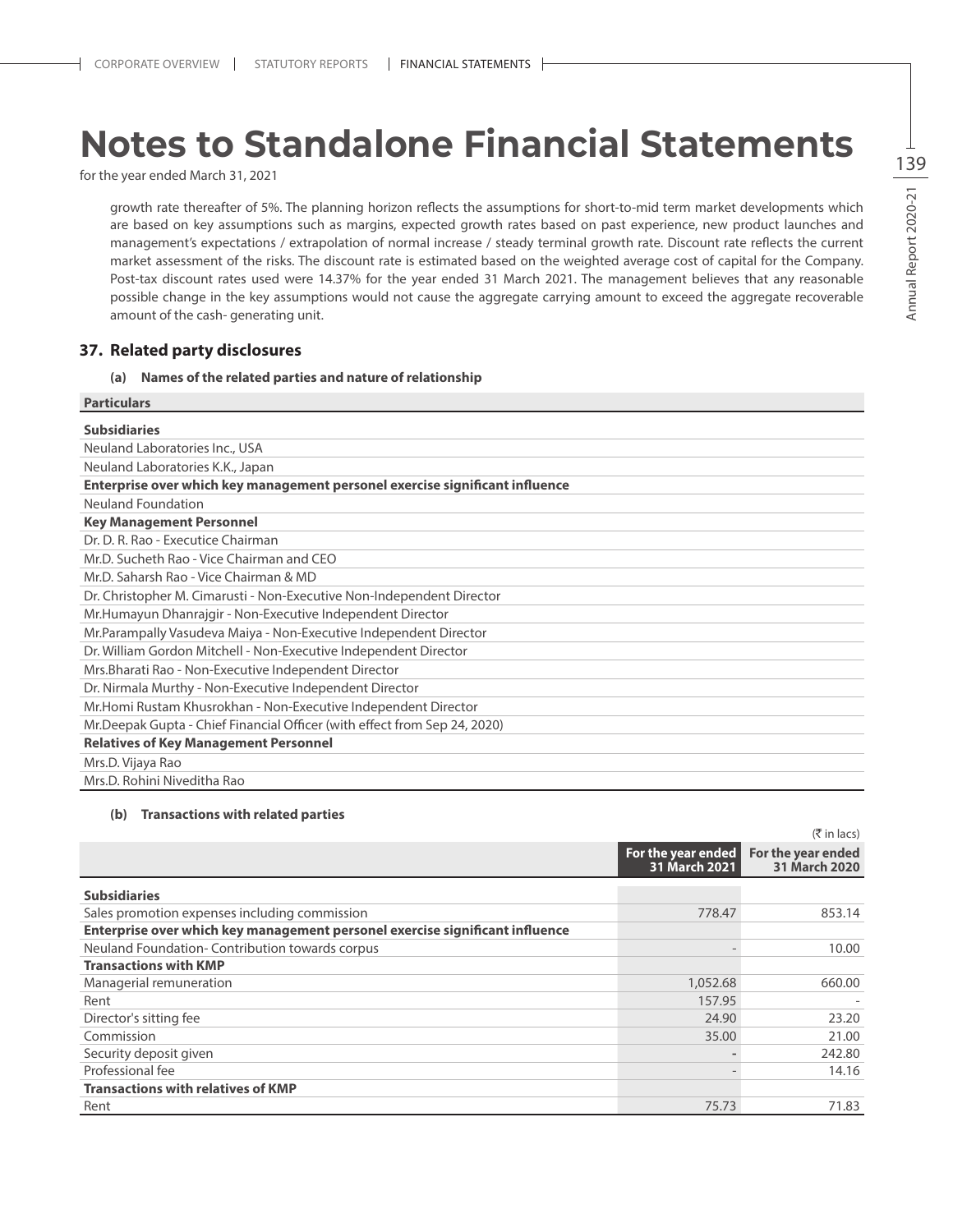for the year ended March 31, 2021

## **(c) Balances receivable/(payables)**

|                                             |                                        |               | $(\overline{\mathfrak{k}})$ in lacs) |
|---------------------------------------------|----------------------------------------|---------------|--------------------------------------|
|                                             |                                        | As at         | As at                                |
|                                             |                                        | 31 March 2021 | 31 March 2020                        |
| <b>Subsidiaries</b>                         |                                        |               |                                      |
| Neuland Laboratories Inc., USA              | Creditor for expenses                  | (364.11)      | (364.48)                             |
| Neuland Laboratories K.K., Japan            | Creditor for expenses                  | (97.16)       | (63.10)                              |
| Neuland Laboratories K.K., Japan            | Advance                                | 14.79         | 14.79                                |
| <b>Key Management Personnel</b>             |                                        |               |                                      |
| Mr. D. Sucheth Rao                          | Security deposit                       | 121.40        | 121.40                               |
| Mr.D. Saharsh Rao                           | Security deposit                       | 121.40        | 121.40                               |
| Dr. D. R. Rao                               | <b>Remuneration Payable</b>            | (220.00)      | (107.52)                             |
| Mr. D. Sucheth Rao                          | Remuneration Payable                   | (200.00)      | (87.51)                              |
| Mr.D. Saharsh Rao                           | <b>Remuneration Payable</b>            | (180.00)      | (67.51)                              |
| Non Executive Directors                     | Sitting Fee/Commission/Profesional Fee | (10.10)       | (36.55)                              |
| <b>Relative of Key Management Personnel</b> |                                        |               |                                      |
| Mrs. D Vijaya Rao                           | Security deposit (net of rent payable) | 12.17         | 12.66                                |
|                                             |                                        |               |                                      |

#### *Note:*

Dr. D. R. Rao and D. Sucheth Rao have extended personal guarantees and Dr. D. R. Rao in addition has pledged certain shares of his holding in the Company in *connection with the working capital limits availed by the Company. (Refer note: 14)*

### **(d) Transaction with related parties**

In accordance with the applicable provisions of the Income Tax Act, 1961, the Company is required to use certain specified methods in assessing that the transactions with the subsidiaries, are carried at an arm's length price and is also required to maintain prescribed information and documents to support such assessment. The appropriate method to be adopted will depend on the nature of transactions / class of transactions, class of associated persons, functions performed and other factors as prescribed. Based on certain internal analysis carried out, management believes that transactions entered into with the related parties were carried out at arms length prices. The Company is in the process of updating the transfer pricing documentation for the financial year ended 31 March 2021. In opinion of the management, the same would not have an impact on these financial statements. Accordingly, these financial statements do not include the effect of the transfer pricing implications, if any.

## **38. Commitments**

 Estimated amount of contracts remaining to be executed on capital account and not provided for (net of advances) amounts to ₹2,284.55 (31 March 2020: ₹934.72).

## **39. Contingent liabilities and pending litigations**

|                                                                                             |               | $(5 \in \mathsf{In} \mathsf{lacs})$ |
|---------------------------------------------------------------------------------------------|---------------|-------------------------------------|
|                                                                                             | As at         | As at                               |
|                                                                                             | 31 March 2021 | 31 March 2020                       |
| <b>Disputed income tax liabilities</b>                                                      |               |                                     |
| Assessment year 2004-05 - refer note (a) below                                              | 693.33        | 693.33                              |
| Assessment year 1998-99, 2001-02, 2002-03 & 2013-14 to 2018-19, the cases for these years   |               | 1,471.75                            |
| is proposed to be settled under Vivad Se Viswas scheme and requisite liability has been     |               |                                     |
| provided for during the year                                                                |               |                                     |
| Other income tax matters                                                                    | 19.01         | 19.01                               |
| <b>Other Disputes/Matters</b>                                                               |               |                                     |
| NGT Order - based on the developments during the year, liability for all the years starting |               | 571.11                              |
| from FY 16-17 has been provided                                                             |               |                                     |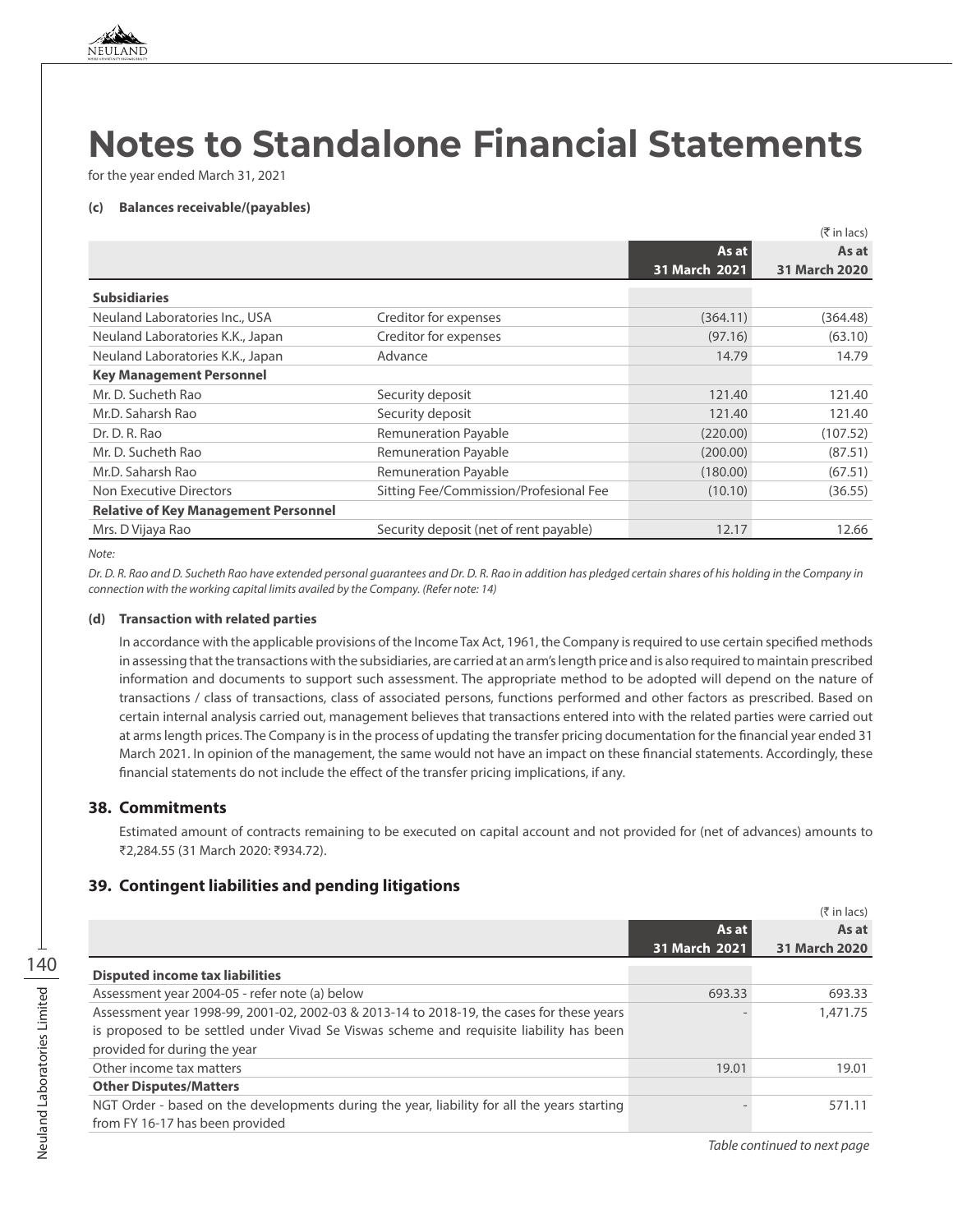for the year ended March 31, 2021

|                                                                                                                                     |               | $(5 \in \mathsf{In} \mathsf{lacs})$ |
|-------------------------------------------------------------------------------------------------------------------------------------|---------------|-------------------------------------|
|                                                                                                                                     | As at         | As at                               |
|                                                                                                                                     | 31 March 2021 | 31 March 2020                       |
| APTRANSCO demand of wheeling charges to APGPCL- the amounts has been provided for<br>based on demand order received during the year |               | 223.03                              |
| Public litigation against land parcel allotment by APIICL- refer note (b) below                                                     | 1,890.64      | 2,981.39                            |
| CIGSR Order for land parcel at bonthapally-refer note (c) below                                                                     | 0.64          | 0.64                                |
| Certain disputes, for unascertained amounts are pending in the Labour Courts, Telangana                                             | <b>Not</b>    | Not                                 |
| Since, the chance of appellants succeeding in their claims is less than probable, the Company                                       | ascertainable | ascertainable                       |
| does not expects any liability in this respect.                                                                                     |               |                                     |
| <b>Other Claims and Gurantees</b>                                                                                                   |               |                                     |
| Letter of Credits, Bank Guarantees including performance bank guarantees issued by the                                              | 7,863.71      | 6,573.24                            |
| banks on behalf of the Company                                                                                                      |               |                                     |

*Note:*

*(a) The Income tax authorities had re-opened the income tax assessment of the Company for the assessment year 2004-05 later than the periods permitted by the provisions of the Income Tax Act, 1961 and thereby demanded an additional tax amount of ₹693.33 on account of disallowance of certain prior period expenditure recognized by the Company in the computation of gross total income for the assessment year then ended. Aggrieved by the order of the Income Tax department, the management had filed an appeal with the higher authorities which had been successfully decided in favour of the Company.*  The Income Tax department has however filed an appeal with the Hon'ble High Court of Telangana in this regard, which is pending final outcome. However, *on the basis of its internal assessment and considering the order of the first level appellate authority, the Company is confident of securing an favourable order from the High Court and accordingly, no adjustments have been made to the standalone financial statements in this regard.*

#### *Other pending litigations / contingent liabilities:*

- *(b) During 2004, the Company was allotted land parcel by the then Andhra Pradesh Industrial Infrastructure Corporation Limited ("APIIC") for setting up a basic research and development center. Subsequently public interest litigation was filed challenging allotments made by APIIC as unconstitutional and to*  cancel the allotments and resume the lands in all cases where the development has not commenced or the substantial progress has not been made as per *the terms of allotments and regulations. The Company has been named as one of the parties to the said public interest litigation and the case is currently pending for hearing at Hon'ble High Court of Telangana. If there is an adverse ruling against the Company, the estimated financial impact on the Company could be ₹1,890.64.*
- *(c) During the financial year ended 31 March 2008, the Commissioner and Inspector General of Stamps and Registration (CIGSR), Andhra Pradesh has vide it's order dated 22 February 2008 has cancelled the registration of the land parcel owned by the company situated at Bontapally pursuant to claims of forgery*  raised by the former sellers of the said land. Aggrieved by the aforesaid order the Company has filed a writ petition challenging order of CIGSR with Hon'ble *High Court of Telangana (the 'Court') as the Company was not involved during the proceedings. The Court has vide its order dated 31 December 2012 has granted stay on the cancellation order of CIGSR. Proceedings of the case are still pending with the court. The management is confident that orders will be in the favour of the Company, hence no adjustment is deemed necessary to these standalone financial statements.*

## **40. Net debt reconciliation**

|                                                   |                              |                                  | (र in lacs)       |
|---------------------------------------------------|------------------------------|----------------------------------|-------------------|
|                                                   | <b>Current</b><br>borrowings | <b>Non-current</b><br>borrowings | Interest accrued  |
| Net debt as on 1 April 2019                       | 14,905.83                    | 8,240.26                         | 29.01             |
| Cash flows (net)                                  | 1,635.35                     | 901.54                           |                   |
| For-ex adjustment                                 | 276.08                       | $\overline{\phantom{a}}$         | $\qquad \qquad -$ |
| Interest expenses, including interest capitalized | $\overline{\phantom{a}}$     | $\overline{\phantom{a}}$         | 2,432.67          |
| Interest paid                                     | $\overline{\phantom{a}}$     | $\overline{\phantom{a}}$         | (2,436.46)        |
| Net debt as on 31 March 2020                      | 16,817.25                    | 9,141.80                         | 25.22             |
| Cash flows (net)                                  | (11, 143.58)                 | 2,177.29                         |                   |
| For-ex adjustment                                 | 24.76                        | $\overline{\phantom{a}}$         |                   |
| Interest expenses, including interest capitalized | $\overline{\phantom{a}}$     | $\overline{\phantom{a}}$         | 1,903.92          |
| Interest paid                                     |                              | $\overline{\phantom{a}}$         | (1,889.54)        |
| Net debt as on 31 March 2021                      | 5,698.43                     | 11,319.09                        | 39.60             |

 $(\pm \cdot \cdot)$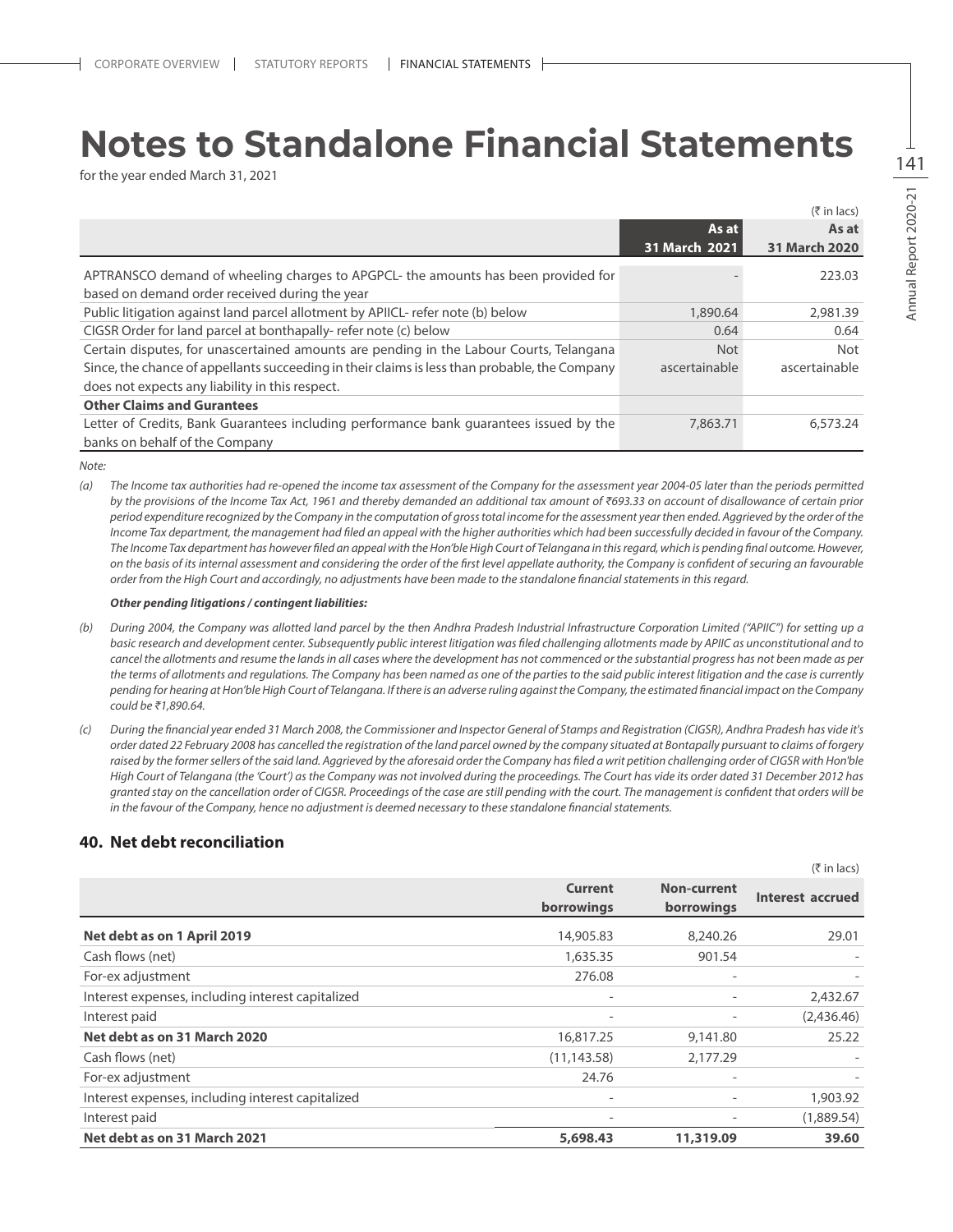for the year ended March 31, 2021

## **41. Leases**

 The Company has entered into operating leases of office premises and residential bunglow, with no restrictions and are renewable at the option of either of the parties, for a period of 3 years to 5 years. The escalation rates is 5% per annum as per the terms of the lease agreement. There are no sub leases. The Company applies the short term lease and lease of low value assets recognition exemption for few leases.

|       |                                                                                             |               | $(\overline{\zeta}$ in lacs) |
|-------|---------------------------------------------------------------------------------------------|---------------|------------------------------|
|       | <b>Particulars</b>                                                                          | 31 March 2021 | 31 March 2020                |
| (i)   | The movement in right-of-use assets is as follows :                                         |               |                              |
|       | <b>Opening balance</b>                                                                      | 384.39        |                              |
|       | Reclassified on account of adoption of Ind AS 116                                           |               | 237.50                       |
|       | Addition during the year                                                                    | 1,150.97      | 312.51                       |
|       | Deletions during the year                                                                   |               |                              |
|       | Depreciation charge for the year                                                            | (310.99)      | (165.61)                     |
|       | <b>Closing balance</b>                                                                      | 1,224.37      | 384.39                       |
| (ii)  | The break-up of current and non-current lease liabilities is as follows                     |               |                              |
|       | Non-current lease liabilities                                                               | 958.60        | 257.79                       |
|       | Current lease liabilities                                                                   | 253.19        | 156.63                       |
| (iii) | The movement in lease liabilities is as follows:                                            |               |                              |
|       | <b>Opening balance</b>                                                                      | 414.42        |                              |
|       | Reclassified on account of adoption of Ind AS 116                                           |               | 255.21                       |
|       | Addition during the year                                                                    | 1,050.90      | 312.55                       |
|       | Accretion of interest                                                                       | 98.02         | 39.63                        |
|       | Deletions during the year                                                                   |               |                              |
|       | Payment of principal portion of lease liabilities                                           | (253.53)      | (153.34)                     |
|       | Payment of interest portion of lease liabilities                                            | (98.02)       | (39.63)                      |
|       | <b>Closing balance</b>                                                                      | 1,211.79      | 414.42                       |
| (iv)  | The contractual maturities of lease liabilities on an undiscounted basis<br>are as follows: |               |                              |
|       | Less than one year                                                                          | 358.38        | 188.97                       |
|       | One to five years                                                                           | 1,119.49      | 298.14                       |
|       | More than five years                                                                        |               |                              |

*Note* 

1. The aggregate depreciation expense on right-of-use assets of ₹ 310.99 is included under depreciation and amortization expense in the Statement of *Profit and Loss.*

*2. Rental expense recorded for short-term and low value leases was* ` *18.21 for the year ended March 31, 2021.*

*3. The Company does not face a significant liquidity risk with regard to its lease liabilities as the current assets are sufficient to meet the obligations related to lease liabilities as and when they fall due.*

## **42. Segment reporting**

 In accordance with Ind AS 108 - 'Operating segments', segment information has been given in the consolidated financial statements of the Company and therefore no separate disclosure on segment information is given in these standalone financial statements.

**43.** The Code on Social Security 2020 ('the Code') relating to employee benefits, during the employment and post-employment, has received Presidential assent on September 28, 2020. The Code has been published in the Gazette of India. Further, the Ministry of Labour and Employment has released draft rules for the Code on November 13, 2020. However, the effective date from which the changes are applicable is yet to be notified and rules for quantifying the financial impact are also not yet issued.